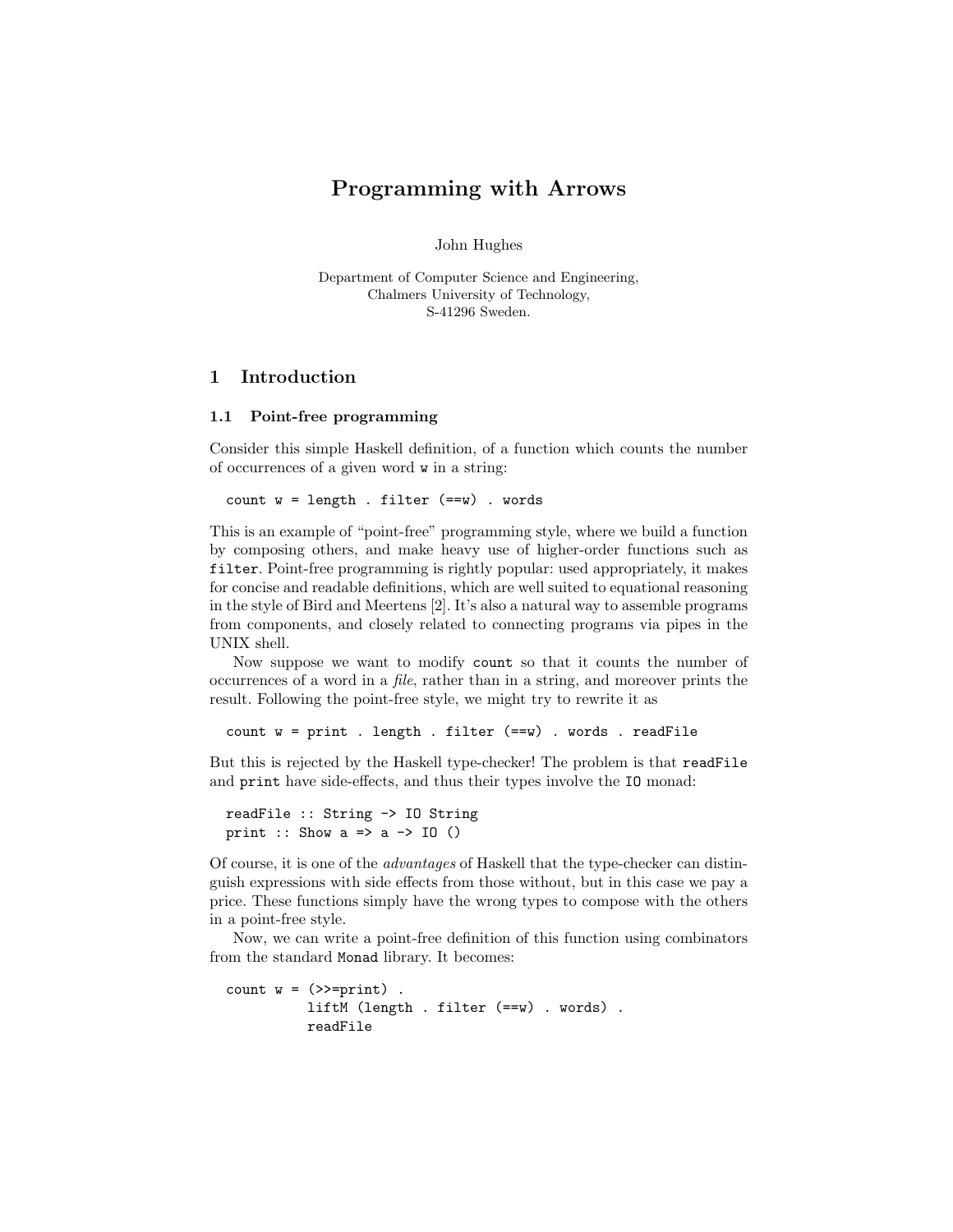But this is no longer really perspicuous. Let us see if we can do better.

In Haskell, functions with side-effects have types of the form a -> IO b. Let us introduce a type synonym for this:

type Kleisli m a b = a -> m b

So now we can write the types of readFile and print as

```
readFile :: Kleisli IO String String
print :: Show a => Kleisli IO a ()
```
We parameterise Kleisli over the IO monad because the same idea can be used with any other one, and we call this type Kleisli because functions with this type are arrows in the Kleisli category of the monad m.

Now, given two such functions, one from a to b, and one from b to c, we can "compose" them into a Kleisli arrow from a to c, combining their side effects in sequence. Let us define a variant composition operator to do so. We choose to define "reverse composition", which takes its arguments in the opposite order to (.), so that the order in which we write the arrows in a composition corresponds to the order in which their side effects occur.

```
(\gg) :: Monad m =>
           Kleisli m a b -> Kleisli m b c -> Kleisli m a c
(f >>> g) a = do b <- f a
                 g b
```
We can use this composition operator to define functions with side-effects in a point-free style — for example, the following function to print the contents of a file:

```
printFile = readFile >>> print
```
Returning to our original example, we cannot yet reprogram it in terms of (>>>) because it also involves functions without side-effects, and these have the wrong type to be composed by (>>>). Fortunately, we can easily convert a pure function of type a -> b into a Kleisli arrow with no side-effects. We define a combinator to do so, and we call it arr.

```
arr :: Monad m \Rightarrow (a \rightarrow b) \Rightarrow Kleisli m a b
arr f = return. f
```
Using this combinator, we can now combine side-effecting and pure functions in the same point-free definition, and solve our original problem in the following rather clear way:

```
count w = readFile >>>
          arr words >>> arr (filter (==w)) >>> arr length >>>
         print
```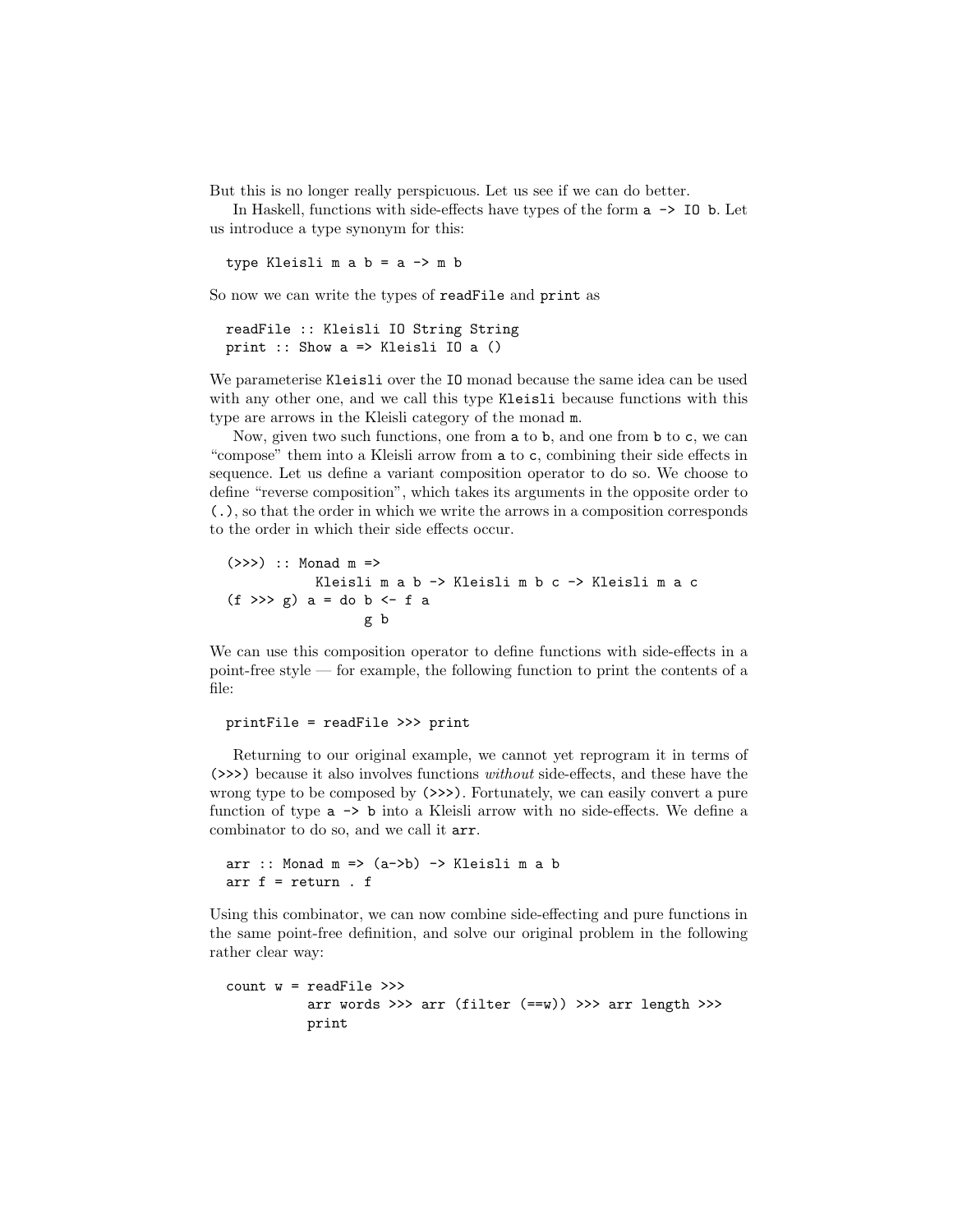### 1.2 The Arrow class

Now we have two ways to write point-free definitions: using functions and composition, or Kleisli arrows and arrow composition. We can unify them by overloading the arrow operators, so that the same operations can be used with both. To do so, we introduce an Arrow class with arr and (>>>) as methods:

```
class Arrow arr where
  arr :: (a \rightarrow b) \rightarrow arr a b(\gg\gg) :: arr a b -> arr b c -> arr a c
```
It is trivial to define an instance for the function type:

```
instance Arrow (->) where
  arr = id
  (\gg) = \text{flip} (.)
```
But in order to make Kleisli arrows an instance, we have to make Kleisli a new type rather than a type synonym:

newtype Kleisli m a b = Kleisli {runKleisli :: a -> m b}

We can now declare

```
instance Monad m => Arrow (Kleisli m) where ...
```
where the method definitions are those we have already seen, modified to add and remove the Kleisli constructor appropriately.

The extra constructor clutters our definitions a little. We must now redefine count as

```
count w = Kleisli readFile >>>
          arr words \gg arr (filter (==w)) \gg arr length \ggKleisli print
```
and invoke it via

```
runKleisli (count w) filename
```
rather than simply count w filename, but this is a small price to pay for a uniform notation. Indeed, Jansson and Jeuring used arrows in the derivation of matched parsers and prettyprinters *purely* for the notational benefits in equational proofs [11]. This notation is available in any Haskell program just by importing the hierarchical library Control.Arrow, which defines Arrow, Kleisli, and a number of other useful classes.

Now that we have defined an Arrow class, it's natural to ask if we can find other interesting instances — and indeed we can. Here, for example, is the arrow of stream functions:

newtype SF a  $b = SF$  {runSF :: [a] -> [b]}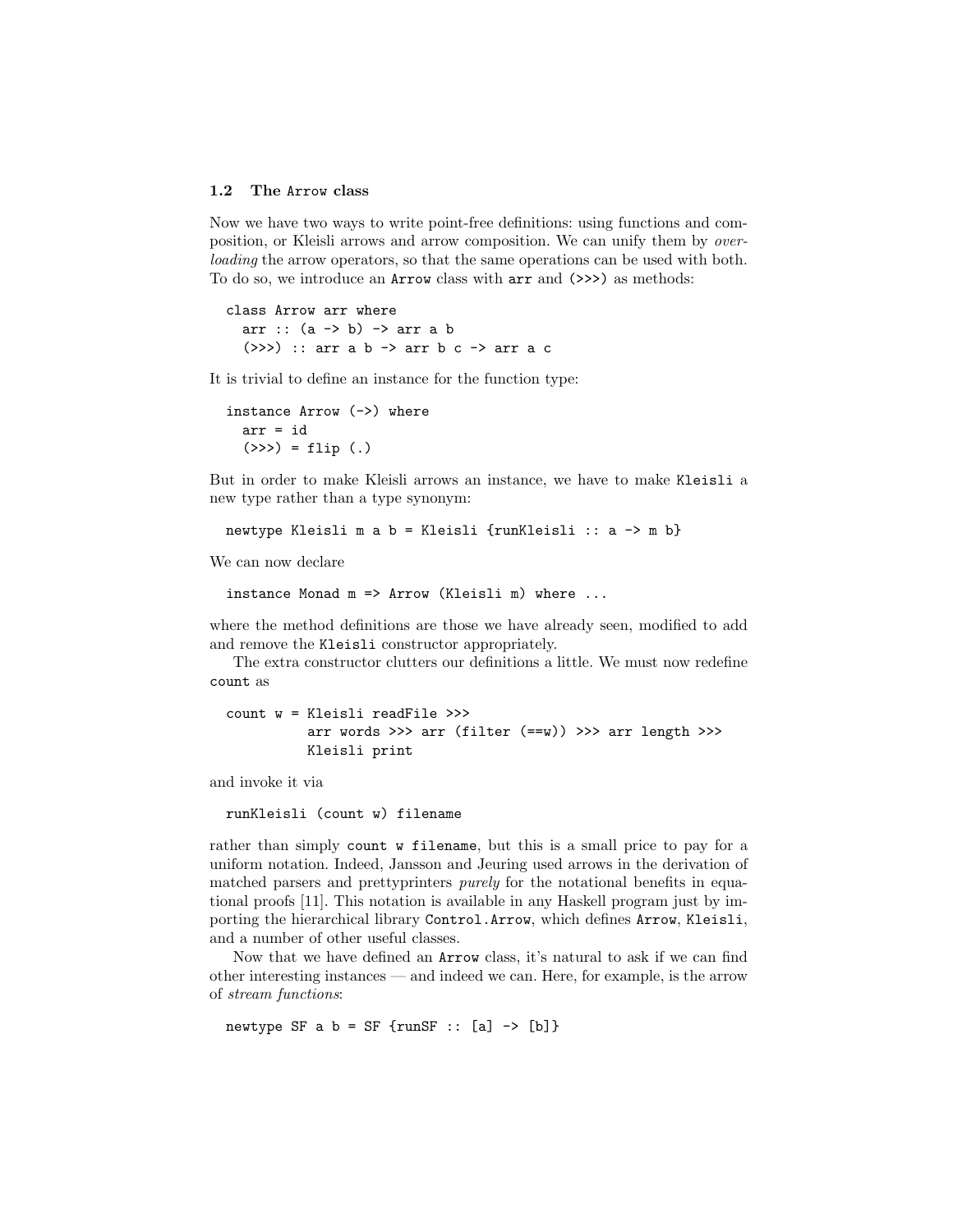The arrow operations are defined as follows:

instance Arrow SF where  $arr f = SF (map f)$ SF f  $\gg$  SF g = SF (f  $\gg$  g)

and might be used like this:

```
StreamFns> runSF (arr (+1)) [1..5]
[2,3,4,5,6]
```
Just like monads, arrow types are useful for the additional operations they support, over and above those that every arrow provides. In the case of stream functions, one very useful operation is to *delay* the stream by one element, adding a new element at the beginning of the stream:

delay  $x = SF (x:)$ 

The delay arrow might be used like this:

StreamFns> runSF (delay 0) [1..5]  $[0,1,2,3,4,5]$ 

It will appear many times in examples below.

Most applications of arrows do not, in fact, use the function or Kleisli arrows — they use other instances of the Arrow class, which enables us to program in the same, point-free way with other kinds of objects. In real applications an arrow often represents some kind of a process, with an input channel of type a, and an output channel of type b. The stream functions example above is perhaps the simplest case of this sort, and will be developed in some detail.

### 1.3 Arrows as computations

We are used to thinking of monads as modelling computations, but monads are used in two distinct ways in Haskell. On the one hand, the IO and ST monads provide a referentially transparent interface to imperative operations at a lower level. On the other hand, monads used in libraries of parsing combinators, for example, help to structure purely functional code, with not an imperative operation in sight. In this second kind of example, the Monad class is used as a shared interface that many different combinator libraries can provide.

Why bother to share the same interface between many combinator libraries? There are several important reasons:

- We know from experience that the Monad interface is a good one. The library designer who chooses to use it knows that it will provide users with a powerful tool.
- The library designer can exploit tools for implementing the interface systematically — monad transformers nowadays make it easy to construct complex implementations of class Monad [13], thus reducing the library author's work.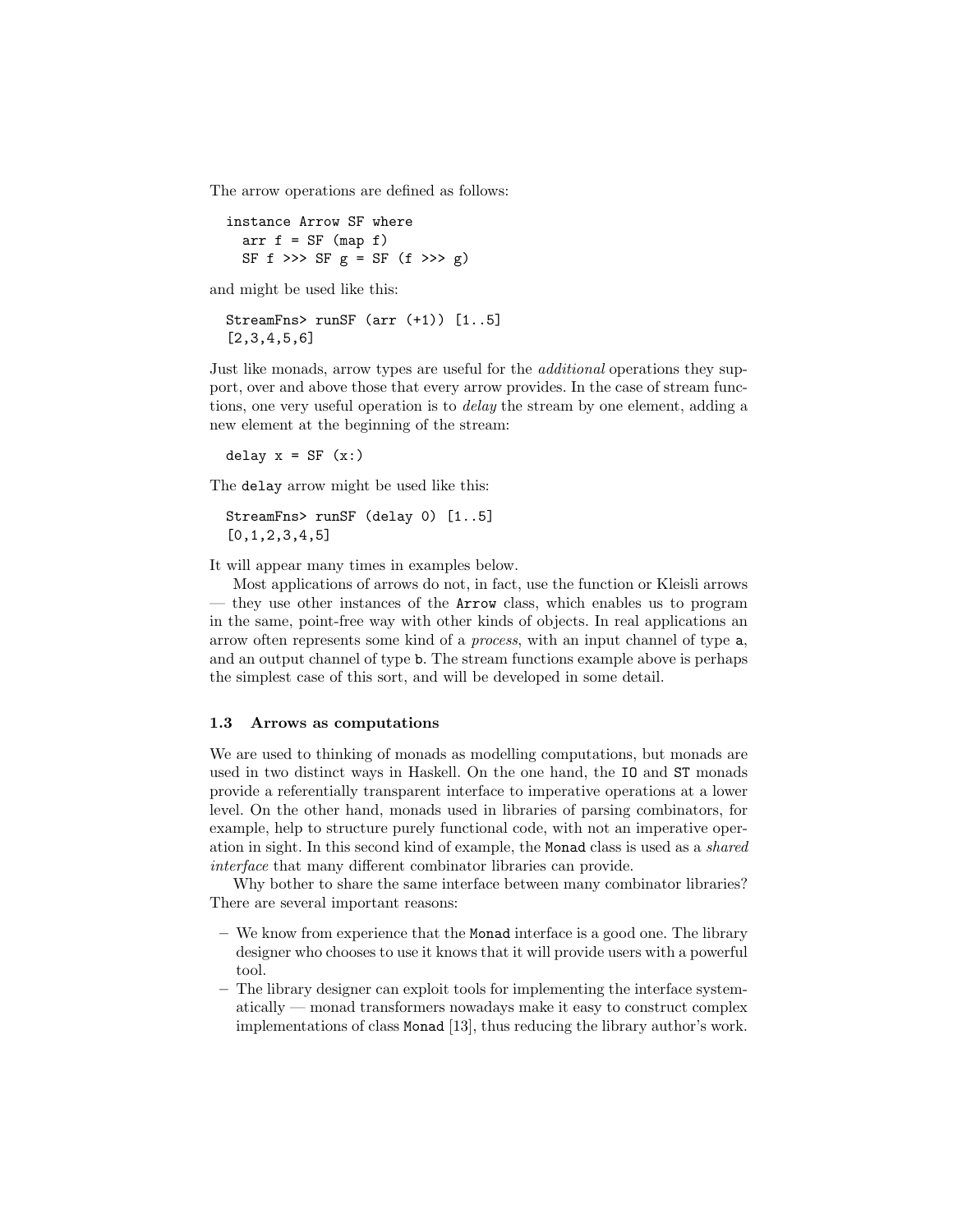- We can write overloaded code that works with many different libraries the functions in the standard Monad library are good examples. Such code provides free functionality that the library author need neither design nor implement.
- When a shared interface is sufficiently widely used, it can even be worthwhile to add specific language support for using it. Haskell's do syntax does just this for monads.
- Library users need learn less to use a new library, if a part of its interface is already familiar.

These are compelling advantages — and yet, the monadic interface suffers a rather severe restriction. While a monadic program can produce its output in many different ways — perhaps not at all (the Maybe monad), perhaps many times (the list monad), perhaps by passing it to a continuation  $-$  it takes its input in just one way: via the parameters of a function.

We can think of arrows as computations, too. The Arrow class we have defined is clearly analogous to the usual Monad class — we have a way of creating a pure computation without effects (arr/return), and a way of sequencing computations  $((\gg\gg)/(\gg=))$ . But whereas monadic computations are parameterised over the type of their output, but not their input, arrow computations are parameterised over both. The way monadic programs take input cannot be varied by varying the monad, but arrow programs, in contrast, can take their input in many different ways depending on the particular arrow used. The stream function example above illustrates an arrow which takes its input in a different way, as a stream of values rather than a single value, so this is an example of a kind of computation which cannot be represented as a monad.

Arrows thus offer a competing way to represent computations in Haskell. But their purpose is not to replace monads, it is to bring the benefits of a shared interface, discussed above, to a wider class of computations than monads can accomodate. And in practice, this often means computations that represent processes.

### 1.4 Arrow laws

One aspect of monads we have not touched on so far, is that they satisfy the so-called *monad laws* [26]. These laws play a rather unobtrusive rôle in practice — since they do not appear explicitly in the code, many programmers hardly think about them, much less prove that they hold for the monads they define. Yet they are important: it is the monad laws that allow us to write a sequence of operations in a do block, without worrying about how the sequence will be bracketed when it is translated into binary applications of the monadic bind operator. Compare with the associative law for addition, which is virtually never explicitly used in a proof, yet underlies our notation every time we write  $a+b+c$ without asking ourselves what it means.

Arrows satisfy similar laws, and indeed, we have already implicitly assumed the associativity of (>>>), by writing arrow compositions without brackets!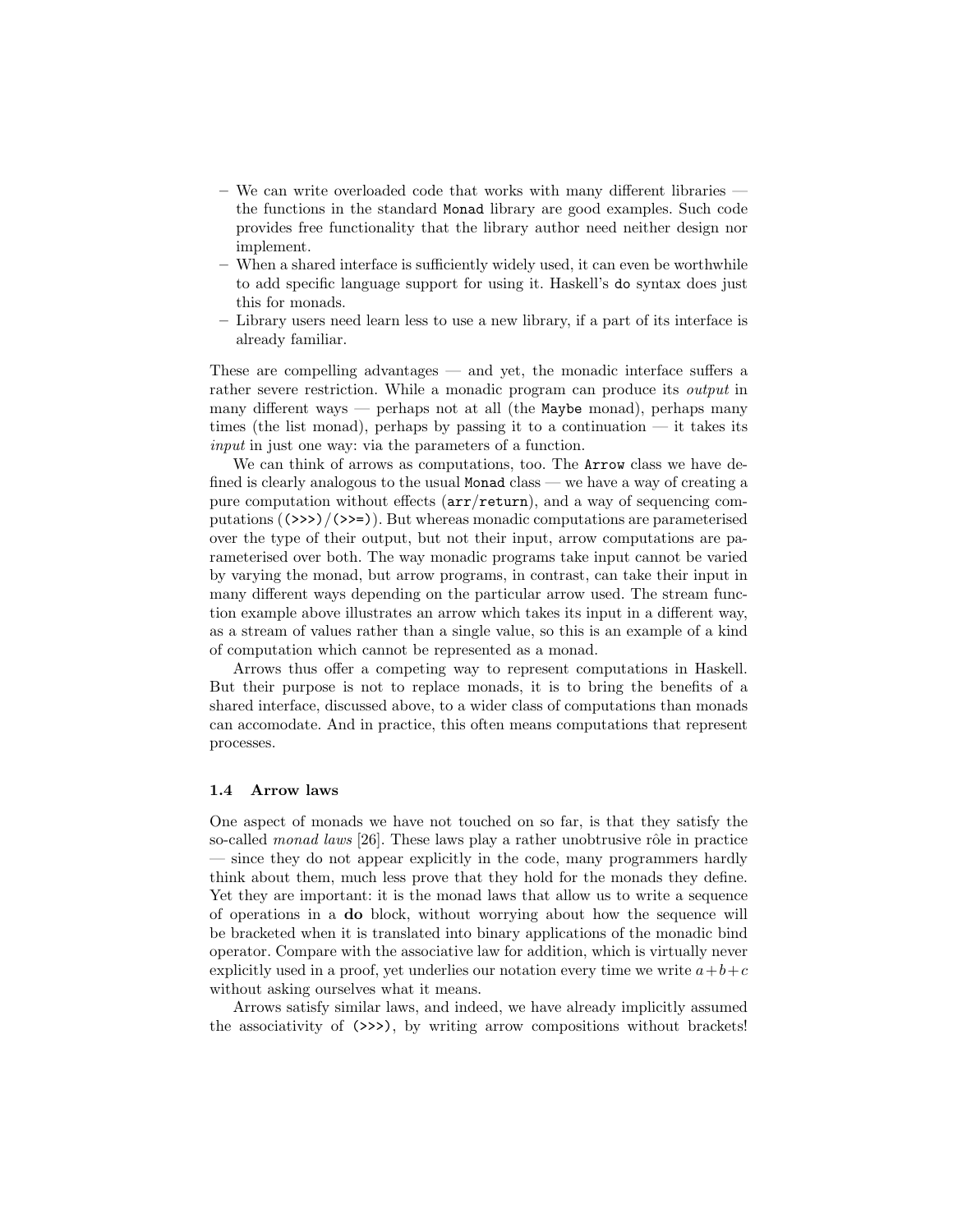Other laws tell us, for example, that arr distributes over (>>>), and so the definition of count we saw above,

```
count w = Kleisli readFile >>>
          arr words >>> arr (filter (==w)) >>> arr length >>>
          Kleisli print
```
is equivalent to

```
count w = Kleisli readFile >>>
          arr (words >>> filter (==w) >>> length) >>>
          Kleisli print
```
Now, it would be very surprising if this were not the case, and that illustrates another purpose of such laws: they help us avoid "surprises", where a slight modification of a definition, that a programmer would reasonably expect to be equivalent to the original, leads to a different behaviour. In this way laws provide a touchstone for the implementor of an arrow or monad, helping to avoid the creation of a design with subtle traps for the user. An example of such a design would be a "monad" which measures the cost of a computation, by counting the number of times bind is used. It is better to define a separate operation for consuming a unit of resource, and let bind just combine these costs, because then the monad laws are satisfied, and cosmetic changes to a monadic program will not change its cost.

Nevertheless, programmers do sometimes use monads which do not satisfy the stated laws. Wadler's original paper [26] introduced the "strictness monad" whose only effect is to force sequencing to be strict, but (as Wadler himself points out), the laws are not satisfied. Another example is the random generation "monad" used in our QuickCheck [4] testing tool, with which terms equivalent by the monad laws may generate different random values — but with the same distribution. There is a sense in which both these examples "morally" satisfy the laws, so that programmers are not unpleasantly surprised by using them, but strictly speaking the laws do not hold.

In the same way, some useful arrow instances may fail to satisfy the arrow laws. In fact, the stream functions we are using as our main example fail to do so, without restrictions that we shall introduce below. In this case, if we drop the restrictions then we may well get unpleasant surprises when we use stream function operations later.

Despite the importance of the arrow laws, in these notes I have chosen to de-emphasize them. The reason is simple: while monads can be characterised by a set of three laws, the original arrows paper states twenty [10], and Paterson's tutorial adds at least seven more [18]. It is simply harder to characterise the expected behaviour of arrows equationally. I have therefore chosen to focus on understanding, using, and implementing the arrow interface, leaving a study of the laws for further reading. Either of the papers cited in this paragraph is a good source.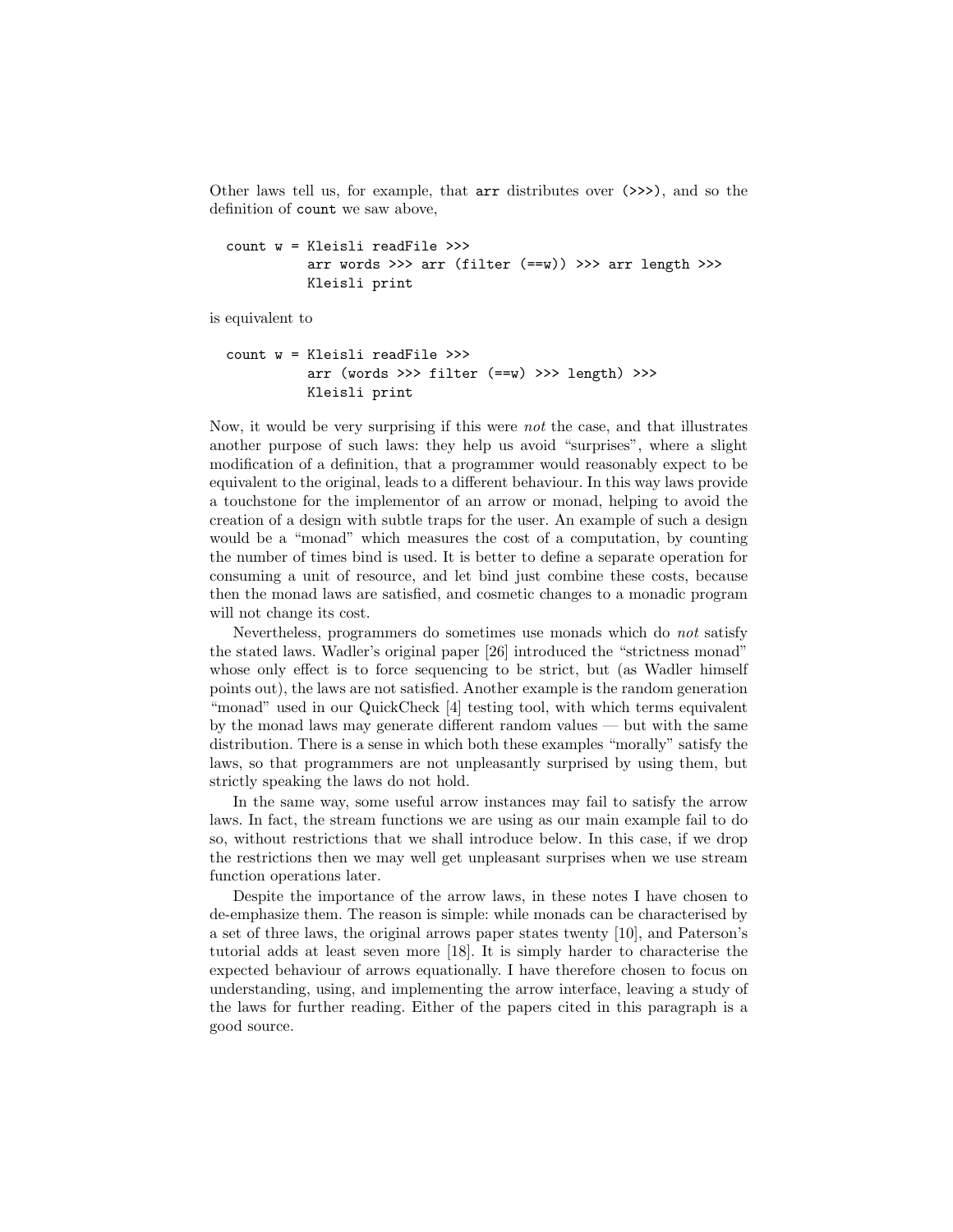## 2 The Arrow classes

As we already noted, the monadic interface is a powerful one, which enables programmers to build a rich library of operations which work with any monad. There is an important difference between the monadic interface, and the Arrow class that we have seen so far, that has a major impact on how arrows can be implemented and used. Compare the types of the sequencing operators for monads and arrows:

```
class Monad m where
  (\gg)=) :: m b -> (b -> m c) -> m c
  ...
class Arrow arr where
  (\gg\gg) :: arr a b -> arr b c -> arr a c
  ...
```
In the case of monads, the second argument of (>>=) is a Haskell function, which permits the user of this interface to use all of Haskell to map the result of the first computation to the computation to be performed next. Every time we sequence two monadic computations, we have an opportunity to run arbitrary Haskell code in between them. But in the case of arrows, in contrast, the second argument of (>>>) is just an arrow, an element of an abstract datatype, and the only things we can do in that arrow are things that the abstract data type interface provides. Certainly, the arr combinator enables us to have the output of the first arrow passed to a Haskell function — but this function is a *pure* function, with the type  $\mathbf{b} \rightarrow \mathbf{c}$ , which thus has no opportunity to perform further effects. If we want the *effects* of the second arrow to depend on the output of the first, then we must construct it using operations other than  $arr$  and  $(\gg)$ .

Thus the simple **Arrow** class that we have already seen is not sufficiently powerful to allow much in the way of useful overloaded code to be written. Indeed, we will need to add a plethora of other operations to the arrow interface, divided into a number of different classes, because not all useful arrow types can support all of them. Implementing all of these operations makes defining a new arrow type considerably more laborious than defining a new monad — but there is another side to this coin, as we shall see later. In the remainder of this section, we will gradually extend the arrow interface until it is as powerful as the monadic one.

### 2.1 Arrows and pairs

Suppose we want to sequence two computations delivering integers, and add their results together. This is simple enough to do with a monad:

addM  $a$   $b =$  do  $x$   $\leftarrow$   $a$  $y \le - b$ return (x+y)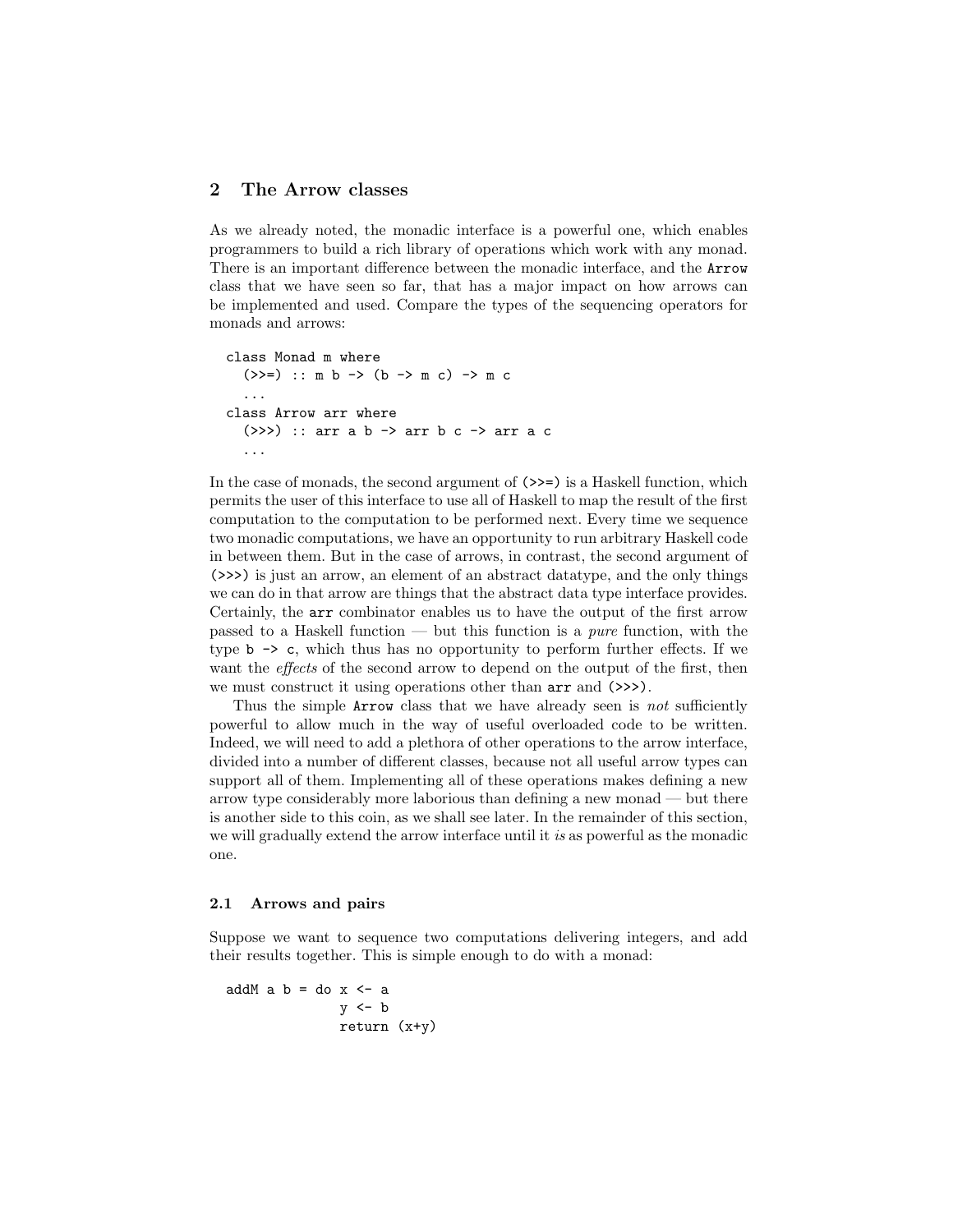But the arrow interface we have seen so far is not even powerful enough to do this!

Suppose we are given two arrows f and g, which output integers from the same input. If we could make a pair of their outputs, then we could supply that to arr (uncurry (+)) to sum the components, and define

```
addA :: Arrow arr => arr a Int -> arr a Int -> arr a Int
addA f g = f_and_g \gg\text{~arr} (uncurry (+))
```
But clearly, there is no way to define  $f_{andg}$  just in terms of  $f, g, (\ggg)$ and  $arr$ . Any composition of the form  $\ldots$  >>>  $f \gg$  ... loses all information other than f's output after the appearance of f, and so neither g's output nor the input needed to compute it can be available afterwards.

We therefore add an operator to construct  $f$  and  $g$  to the arrow interface:

```
class Arrow arr where
  ...
  (kkk) :: arr a b -> arr a c -> arr a (b, c)
```
which enables us to define addA by

```
addA f g = f &&& g \gg arr (uncurry (+))
```
(The composition operator binds less tightly than the other arrow operators). The new operator is simple to implement for functions and Kleisli arrows:

```
instance Arrow (->) where
  ...
  (f &&& g) a = (f a, g a)
instance Monad m => Arrow (Kleisli m) where
  ...
  Kleisli f &&& Kleisli g = Kleisli $ \a -> do b <- f a
                                                  c \leftarrow g areturn (b,c)
```
For stream functions, we just zip the output streams of f and g together. We can conveniently use the arrow operators on functions to give a concise point-free definition!

```
instance Arrow SF where
  ...
 SF f &&& SF g = SF (f &&& g \gg\ uncurry zip)
```
As an example, here is a stream function which maps a stream to a stream of pairs, by pairing together each input value and its predecessor:

pairPred = arr id &&& delay 0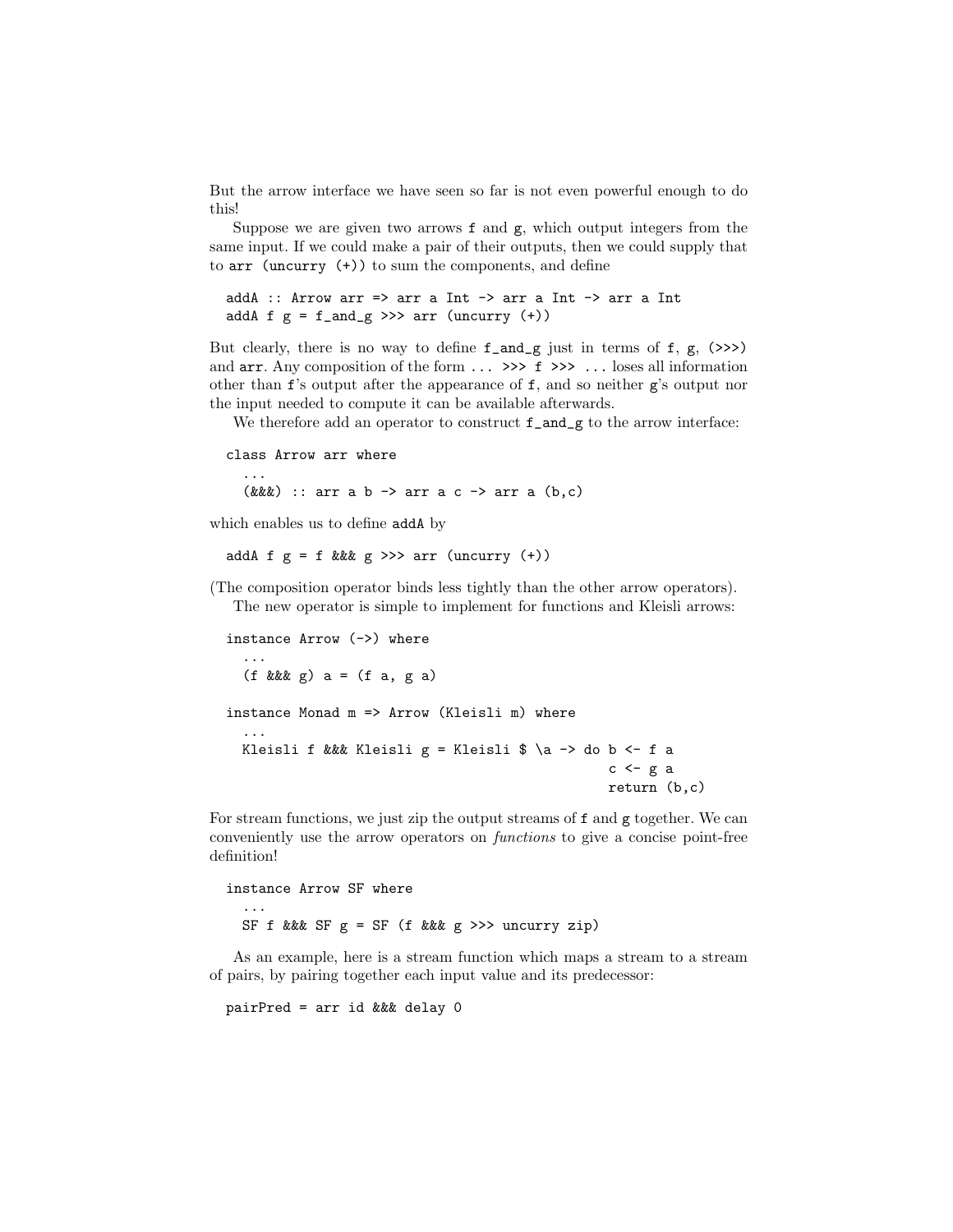Running pairPred on an example gives

```
StreamFns> runSF (arr id &&& delay 0) [1..5]
[(1,0),(2,1),(3,2),(4,3),(5,4)]
```
The (&&&) operator is convenient to use, but it is not the simplest way to add this functionality to the arrow interface. Arrow types can be complex to implement, and as we observed above, there are many operations that need to be defined. To make implementing arrows as lightweight as possible, it is important to dissect each combinator into parts which are the same for each arrow type, and so can be implemented once and for all, and the minimal functionality that must be reimplemented for each new Arrow instance. In this case, the (&&&) operator, among other things, duplicates the input so it can be fed to both arguments. Duplication can be performed using  $arr (\xrightarrow{x,x})$ , so we factor this out and define (&&&) in terms of a simpler operator (\*\*\*):

f &&&  $g = arr (\x> (x,x)) >> f *** g$ 

The new operator in turn is added to the Arrow class:

class Arrow arr where

...

...

 $(***)$  :: arr a b -> arr c d -> arr (a,c) (b,d)

The combination  $f \ast \ast \ast g$  constructs an arrow from pairs to pairs, that passes the first components through f, and the second components through g.

Now, (\*\*\*) turns out not to be the simplest way to provide this functionality either. It combines two arrows into an arrow on pairs, but we can obtain the same functionality using a combinator that just lifts *one* arrow to an arrow on pairs. We therefore introduce the combinator first, which lifts an arrow to operate on pairs by feeding just the first components through the given arrow, and leaving the second components untouched. Its type is

class Arrow arr where

first :: arr a  $b \rightarrow \text{arr}$  (a,c) (b,c)

Its implementations for functions, Kleisli arrows, and stream functions are:

```
instance Arrow (->) where
  ...
  first f(a,c) = (f(a,c))instance Monad m => Arrow (Kleisli m) where
  ...
  first (Kleisli f) = Kleisli (\setminus(a,c) -> do b <- f a
                                              return (b,c))
instance Arrow SF where
  first (SF f) = SF (unzip >>> first f >>> uncurry zip)
```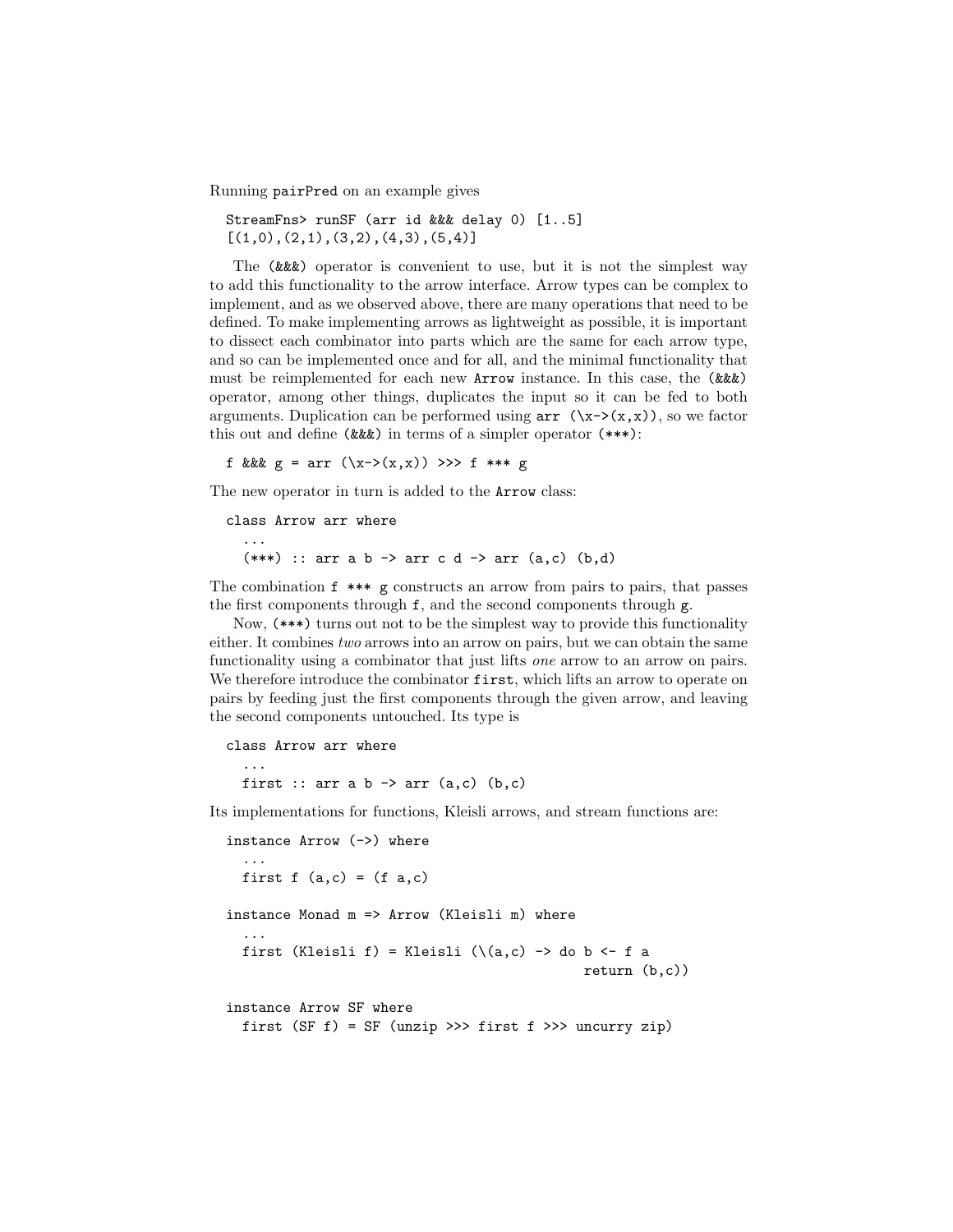If we had taken (\*\*\*) as primitive, then we could have defined first by

first  $f = f$  \*\*\* arr id

But we can instead define (\*\*\*) in terms of first, by first defining

```
second :: Arrow arr => arr a b -> arr (c, a) (c, b)second f = arr \, swap \gg\ first f \gg\ arr swap
 where swap (x,y) = (y,x)
```
which lifts an arrow to work on the second components of pairs, and then defining

f \*\*\*  $g =$  first f >>> second  $g$ 

This definition also has the advantage that it clarifies that the effects of f come before the effects of  $g$ , something that up to this point has been unspecified.

The Arrow class defined in Control.Arrow includes all of these combinators as methods, with the definitions given here as defaults. That permits an implementor to declare an instance of this just be defining  $arr$ , (>>>) and first. It also permits implementors to give specialised definitions of all the arrow operations, which in general will be more efficient. In that case, the specialised definitions should, of course, respect the semantics of those given here. An implementation of first is often only half the size of a corresponding implementation of (\*\*\*) or (&&&), and so, at least in the earlier stages of development, the simplification made here is well worth while.

## 2.2 Arrows and conditionals

The combinators in the previous section allow us to combine the results from several arrows. But suppose we want to make a choice between two arrows, on the basis of a previous result? With the combinators we have seen so far, every arrow in a combination is always "invoked" — we cannot make any arrow conditional on the output of another. We will need to introduce further combinators to make this possible.

At first sight, one might expect to introduce a combinator modelling an "ifthen-else" construct, perhaps

ifte :: Arrow arr => arr a Bool -> arr a b -> arr a b -> arr a b

where ifte p f g uses p to compute a boolean, and then chooses between f and g on the basis of its output. But once again, we can simplify this combinator considerably.

First of all, we can easily factor out p by computing its result before the choice: we can do so with p &&& arr id, which outputs a pair of the boolean and the original input. We would then define ifte by

ifte p f  $g = p$  &&& arr id >>> f |||  $g$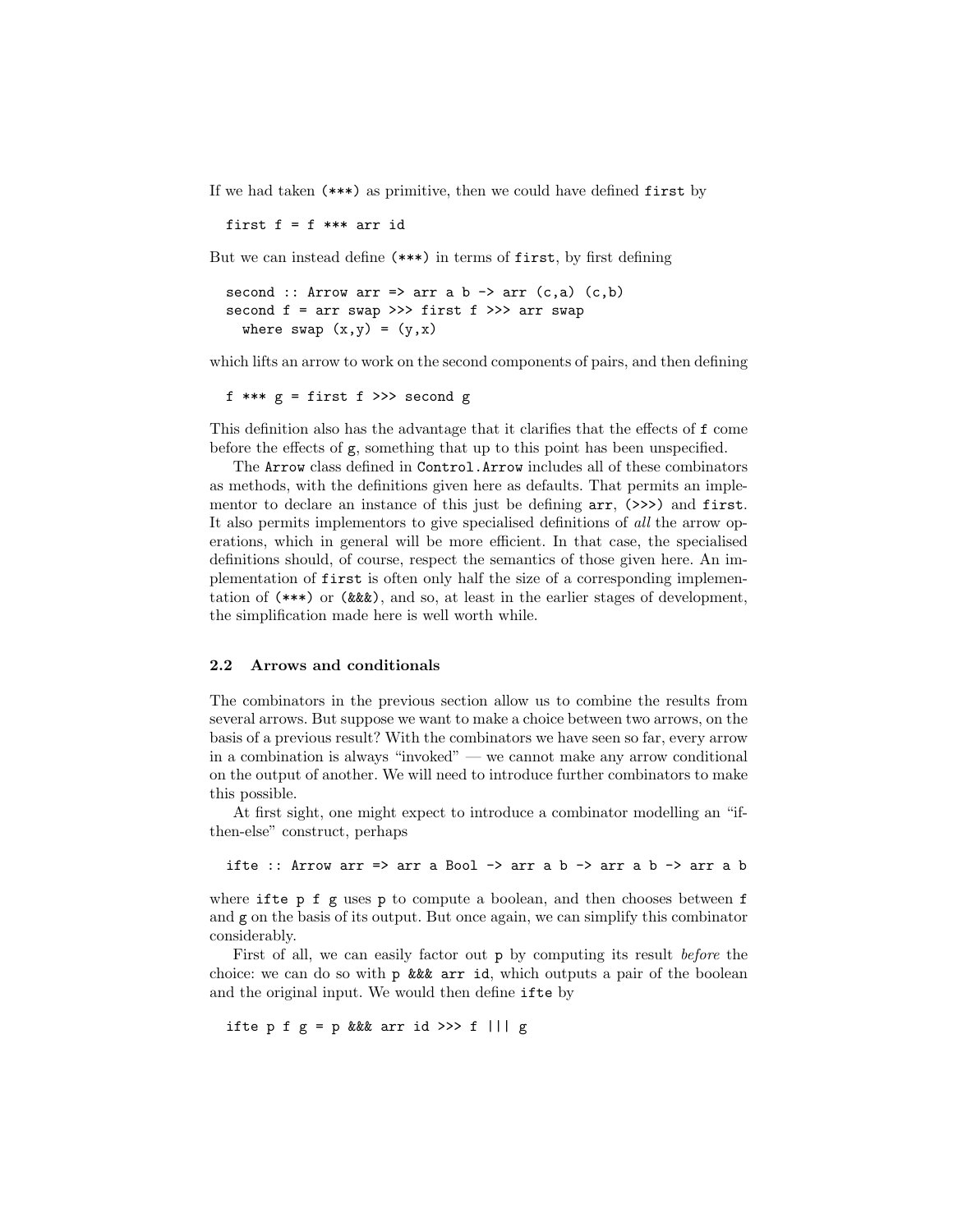where  $f$  ||  $g$  chooses between  $f$  and  $g$  on the basis of the first component of the pair in its input, passing the second component on to f or g. But we can do better than this: note that the input type of  $f \mid | \cdot | g \text{ here}, \text{ (Bool, a)}, \text{ carries}$ the same information as Either a a, where (True,a) corresponds to Left a, and (False,a) to Right a. If we use an Either type as the input to the choice operator, rather than a pair, then the Left and Right values can carry different types of data, which is usefully more general. We therefore define

```
class Arrow arr => ArrowChoice arr where
  (|||) :: arr a c -> arr b c -> arr (Either a b) c
```
Note the duality between  $(| \cdot |)$  and  $(k \& k)$  — if we reverse the order of the parameters of arr in the type above, and replace Either a b by the pair type  $(a, b)$ , then we obtain the type of  $(k \& k)$ ! This duality between choice and pairs recurs throughout this section. As we will see later, not all useful arrow types can support the choice operator; we therefore place it in a new subclass of Arrow, so that we can distinguish between arrows with and without a choice operator.

As an example of using conditionals, let us see how to define a map function for arrows:

```
mapA :: ArrowChoice arr => arr a b \rightarrow arr [a] [b]
```
The definition of mapA requires choice, because we must choose between the base and recursive cases on the basis of the input list. We shall express mapA as basecase ||| recursive-case, but first we must convert the input into an Either type. We do so using

```
listcase [] = Left ()listcase (x:xs) = Right (x,xs)
```
and define mapA by

```
mapA f = arr listcase >>>
         arr (const []) ||| (f *** mapA f >>> arr (uncurry (:)))
```
where we choose between immediately returning  $[]$ , and processing the head and tail, then consing them together. We will see examples of using mapA once we have shown how to implement  $(| \cdot |)$ .

Notice first that  $f \parallel \parallel g$  requires that  $f$  and  $g$  have the same output type, which is a little restrictive. Another possibility is to allow for different output types, and combine them into an Either type by tagging f's output with Left, and g's output with Right. We call the operator that does this (+++):

```
class Arrow arr => ArrowChoice arr where
  ...
  (***) :: arr a b -> arr c d -> arr (Either a c) (Either b d)
```
Now observe that  $(++)$  is to  $(|||)$  as  $(***)$  is to  $(\&\&\&\)&$ : in other words, we can easily define the latter in terms of the former, and the former is (marginally)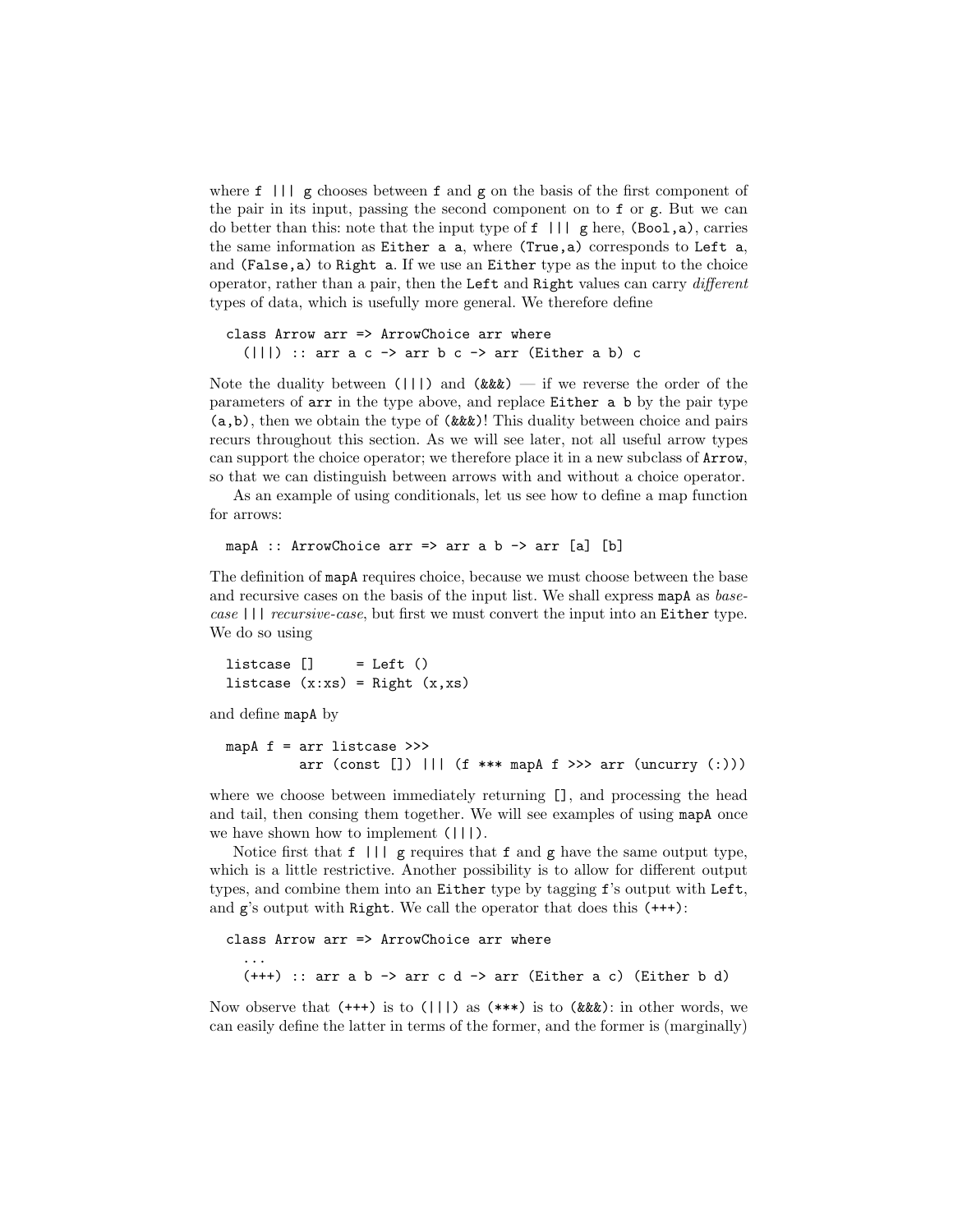simpler to implement. Moreover, it is dual to  $(***)$  — just replace Either types by pairs again, and swap the parameters of arr. In this case the definition of (|||) becomes

f  $||| g = f +++ g >> arr$  join where join  $(Left b) = b$ join (Right b) = b

Now, just as (\*\*\*) combined two arrows into an arrow on pairs, and could be defined in terms of a simpler combinator which lifted one arrow to the first components of pairs, so (+++) can be defined in terms of a simpler operator which just lifts an arrow to the *left* summand of an Either type. Therefore we introduce

```
class Arrow arr => ArrowChoice arr where
  ...
  left :: arr a b \rightarrow arr (Either a c) (Either b c)
```
The idea is that left f passes inputs tagged Left to f, passes inputs tagged Right straight through, and tags outputs from f with Left. Given left, we can then define an analogous combinator

```
right f = arr mirror >>> left f >>> arr mirror
  where mirror (Left a) = Right amirror (Right a) = Left a
```
and combine them to give a definition of (+++) in terms of simpler combinators:

```
f +++ g = left f \gg\ right g
```
Just as in the previous section, the definition of the ArrowChoice class in Control.Arrow includes all of these combinators (except ifte), with the definitions given here as defaults. Thus one can make an arrow an instance of ArrowChoice just by implementing left, or alternatively give specialised definitions of all the combinators for greater efficiency.

Choice is easy to implement for functions and Kleisli arrows:

```
instance ArrowChoice (->) where
  left f (Left a) = Left (f \ a)left f (Right b) = Right b
instance Monad m => ArrowChoice (Kleisli m) where
  left (Kleisli f) = Kleisli (\xrightarrow x \rightarrowcase x of
      Left a \rightarrow do b \leftarrow f areturn (Left b)
      Right b -> return (Right b))
```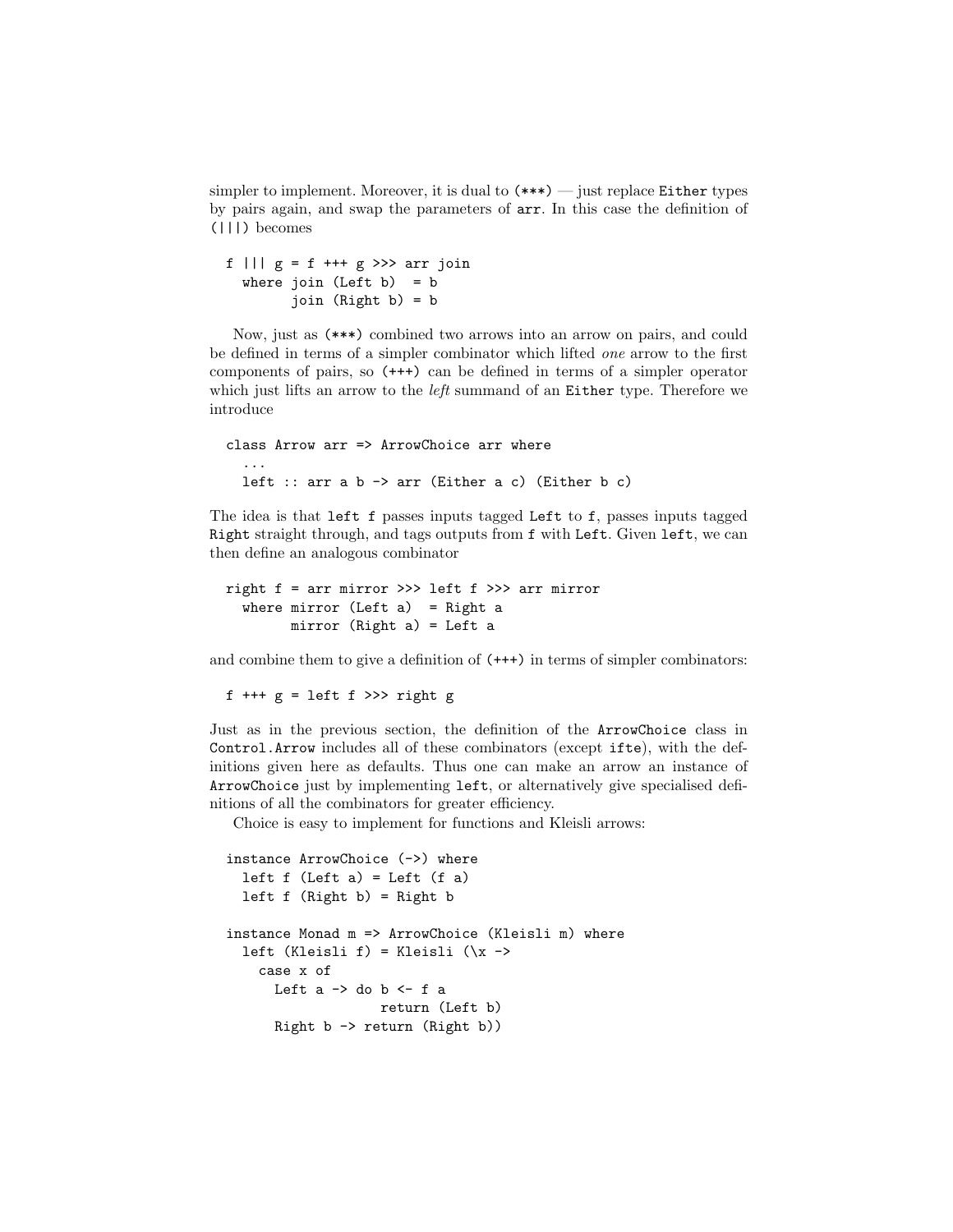With these definitions, mapA behaves like map for functions, and mapM for Kleisli  $\arrows$ <sup>1</sup>:

```
StreamFns> mapA (arr (+1)) [1..5]
[2,3,4,5,6]StreamFns> runKleisli (mapA (Kleisli print) >>> Kleisli print)
                       [1..5]
1
2
3
\Delta5
[(),(),(),(),()]
```
But what about stream functions?

Implementing left for stream functions is a little trickier. First of all, it is clear that the input xs is a list of tagged values, from which all those tagged with Left should be extracted and passed to the argument stream function, whose outputs should be retagged with Left:

```
map Left (f [a \mid \text{Left a} \leftarrow \text{xs}])
```
Moreover, all the elements of xs tagged Right should be copied to the output. But how should the Left and Right values be merged into the final output stream?

There is no single "right answer" to this question. We shall choose to restrict our attention to synchronous stream functions, which produce exactly one output per input<sup>2</sup>. With this assumption, we can implement left by including one element of f's output in the combined output stream every time an element tagged Left appears in the input. Thus:

```
instance ArrowChoice SF where
  left (SF f) = SF (\xis -> combine xs (f [y | Left y <- xs]))
   where combine (Left y:xs) (z:zs) = Left z: combine xs zs
          combine (Right y:xs) zs = Right y: combine xs zs
          combine [] zs = []
```
In fact, the restriction we have just made, to length-preserving stream functions, turns out to be necessary not only to define left, but also to ensure the good behaviour of first. The definition of first we gave in the previous section does not in general satisfy the "arrow laws" formulated in [10], which means that it occasionally behaves in surprising ways — but the laws *are* satisfied under the restriction to length-preserving functions.

 $1$  Here the second expression to be evaluated is split across several lines for readability, which is of course not allowed by Hugs or GHCi.

<sup>&</sup>lt;sup>2</sup> The delay arrow is clearly problematic, but don't worry! We shall see how to fix this shortly.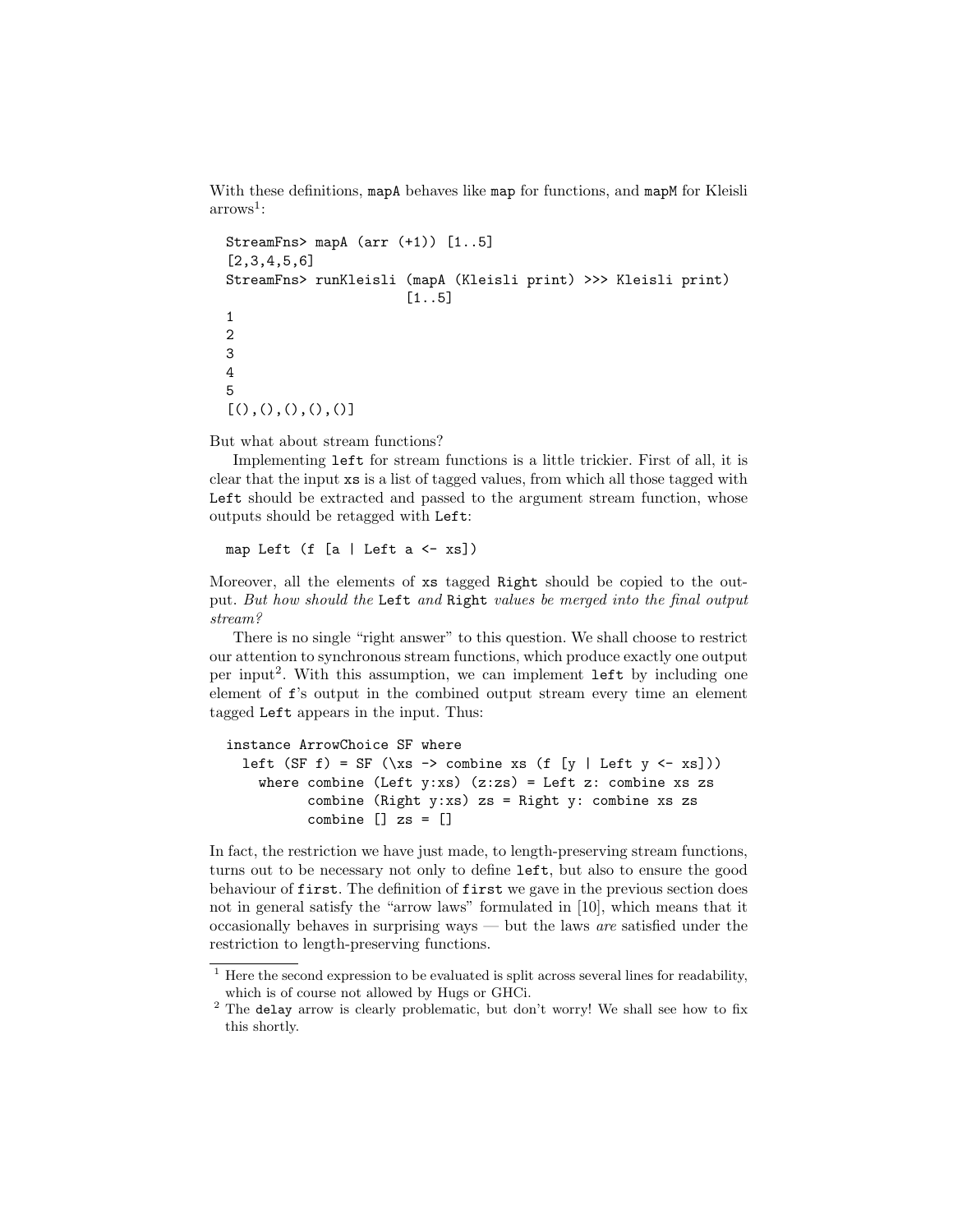The only stream function arrow we have seen so far which does not preserve the length of its argument is delay — the delayed stream has one more element than the input stream. Recall the definition we saw earlier:

delay  $x = SF (x:)$ 

In order to meet our new restriction, we redefine delay as

```
delay x = SF (init . (x:))
```
This does not change the behaviour of the examples we saw above.

As an example of using choice for stream functions, let us explore how mapA behaves for this arrow type. It is interesting to map the delay arrow over a stream of lists:

```
StreamFns> runSF (mapA (delay 0)) [[1,2,3],[4,5,6],[7,8,9]]
[[0,0,0],[1,2,3],[4,5,6]]
```
Even more interesting is a stream of lists of different lengths:

```
StreamFns> runSF (mapA (delay 0))
             [1,2,3],[4,5],[6],[7,8],[9,10,11],[12,13,14,15]]
[0,0,0], [1,2], [4], [6,5], [7,8,3], [9,10,11,0]]
```
If we arrange the input and output streams as tables,

| 1 2 3       | $0\quad 0\quad 0$ |
|-------------|-------------------|
| 4 5         | 12                |
| 6           |                   |
| 78          | 65                |
| 9 10 11     | 783               |
| 12 13 14 15 | 9 10 11 0         |

then we can see that the shape of the table output correponds to the shape of the input, but the elements in each column form a stream delayed by one step, where the gaps in the columns are ignored.

As another example, consider the following arrow which delays a list by passing the head straight through, and recursively delaying the tail by one more step.

```
delaysA = arr listcase >>>
            arr (const []) |||
            (arr id *** (delaysA >>> delay []) >>>
             arr (uncurry (:)))
```
Running this on an example gives

```
StreamFns> runSF delaysA [[1,2,3],[4,5,6],[7,8,9],[10,11,12]]
[[1],[4,2],[7,5,3],[10,8,6]]
```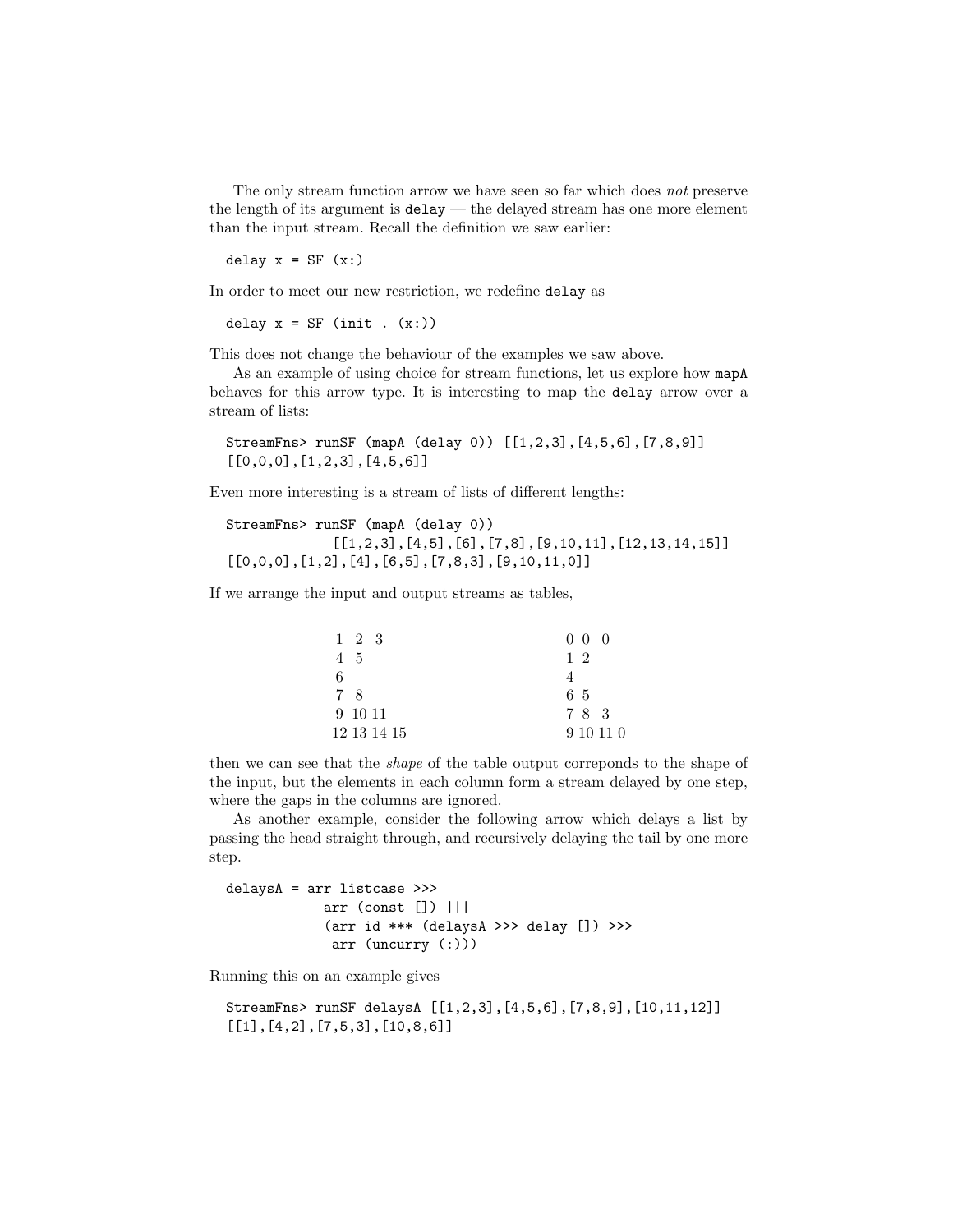or, laid out as tables,

| $1\quad 2\quad 3$ |          |      |  |
|-------------------|----------|------|--|
| $4\quad 5\quad 6$ |          | 42   |  |
| 789               |          | 753  |  |
|                   | 10 11 12 | 1086 |  |

We can see that each column is delayed by a different amount, with missing entries represented by the empty list.

### 2.3 Arrows and feedback

Stream functions are useful for simulating synchronous circuits. For example, we could represent a NOR-gate by the arrow

nor :: SF (Bool,Bool) Bool  $nor = arr (not.uncurry (||))$ 

and simulate it by using runSF to apply it to a list of pairs of booleans. In this section we shall visualise such lists by drawing signals as they might appear on an oscilloscope, so a test of nor might produce this output:



Here the top two signals are the input, and the bottom one the output. As we would expect, the output is high only when both inputs are low. (The ASCII graphics are ugly, but easily produced by portable Haskell code: a function which does so is included in the appendix).

Synchronous circuits contain delays, which we can simulate with the delay arrow. For example, a rising edge detector can be modelled by comparing the input with the same signal delayed one step.

```
edge :: SF Bool Bool
edge = arr id &&& delay False >>> arr detect
 where detect (a,b) = a && not b
```
Testing this arrow might produce

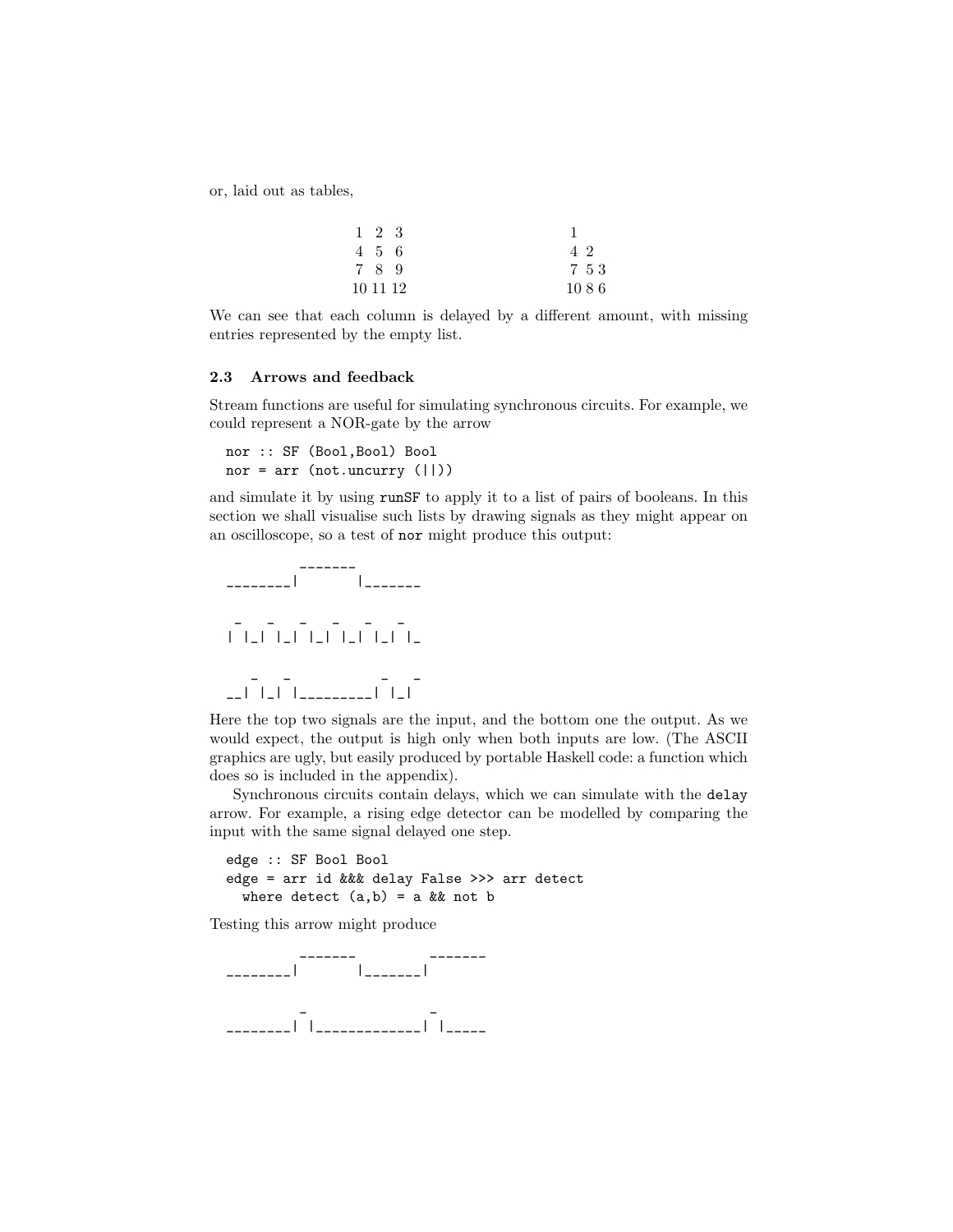where a pulse appears in the output at each rising edge of the input.

Now, by connecting two NOR-gates together, one can build a flip-flop (see Figure 1). A flip-flop takes two inputs, SET and RESET, and produces two outputs, one of which is the negation of the other. As long as both inputs remain low, the outputs remain stable, but when the SET input goes high, then the first output does also, and when the RESET input goes high, then the first output goes low. If SET and RESET are high simultaneously, then the flip-flop becomes unstable. A flip-flop is made by connecting the output of each NOR-gate to one input of the other; the remaining two inputs of the NOR-gates are the inputs of the flip-flop, and their outputs are the outputs of the flip-flop.

Fig. 1. A flip-flop built from two NOR-gates.

To represent the flip-flop as an arrow, we need to feed back the outputs of the NOR-gates to their inputs. To make this possible, we introduce a new arrow class with a feedback combinator:

```
class Arrow arr => ArrowLoop arr where
  loop :: arr (a, c) (b, c) \rightarrow arr a b
```
The intention is that the component of type c in the output of the argument arrow is fed back to become the second component of its input. For example, for ordinary functions loop just creates a simple recursive definition:

instance ArrowLoop (->) where loop  $f$   $a = b$ where  $(b, c) = f(a, c)$ 

Feedback can also be implemented for Kleisli arrows over monads which are instances of the MonadFix class, but we omit the details here. Instead, let us implement feedback for stream functions. We might expect to use the following definition: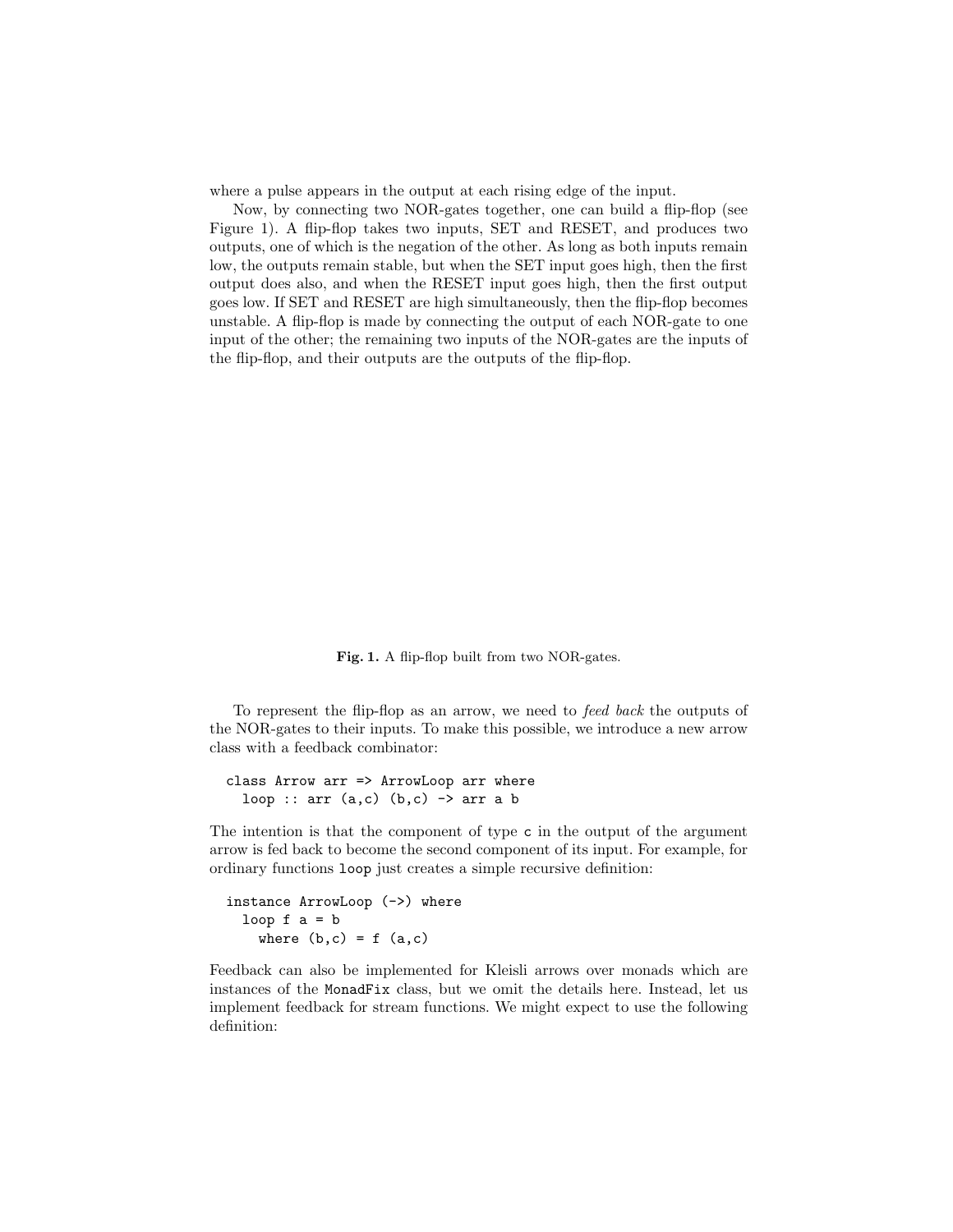```
instance ArrowLoop SF where
  loop (SF f) = SF \frac{1}{2} \as ->
      let (bs, cs) = unzip (f (zip as cs)) in bs
```
which closely resembles the definition for functions, making a recursive definition of the feedback stream cs. However, this is just a little too strict. We would of course expect loop (arr id) to behave as arr id (with an undefined feedback stream), and the same is true of loop (arr swap), which feeds its input through the feedback stream to its output. But with the definition above, both these loops are undefined. The problem is the recursive definition of  $(\mathbf{bs}, \mathbf{cs})$  above: the functions unzip and zip are both strict  $-$  they must evaluate their arguments before they can return a result — and so are  $arr$  id and  $arr$  swap, the two functions we are considering passing as the parameter f, with the result that the value to be bound to the pattern  $(\mathbf{bs}, \mathbf{cs})$  cannot be computed until the value of cs is known! Another way to see this is to remember that the semantics of a recursive definition is the limit of a sequence of approximations starting with the undefined value,  $\perp$ , and with each subsequent approximation constructed by evaluating the right hand side of the definition, with the left hand side bound to the previous one. In this case, when we initially bind (bs,cs) to  $\perp$  then both bs and cs are bound to  $\perp$ , but now because zip is strict then zip as  $\perp = \perp$ , because f is strict then f  $\perp = \perp$ , and because unzip is strict then unzip  $\perp = \perp$ . So the second approximation, unzip (f (zip as  $\perp$ )), is also  $\perp$ , and by the same argument so are all of the others. Thus the limit of the approximations is undefined, and the definition creates a "black hole".

To avoid this, we must ensure that cs is not undefined, although it may be a stream of undefined elements. We modify the definition as follows:

```
instance ArrowLoop SF where
  loop (SF f) = SF \frac{1}{2} \as ->
      let (bs, cs) = unzip (f (zip as (stream cs))) in bswhere stream (x:xs) = x:stream xs
```
The  $\tilde{\phantom{a}}$  in the definition of stream indicates Haskell's *lazy pattern matching* — it delays matching the argument of  $stream$  against the pattern  $(x:xs)$  until the bound variables x and xs are actually used. Thus stream returns an infinite list without evaluating its argument  $-$  it is only when the *elements* of the result are needed that the argument is evaluated. Semantically, stream ⊥=⊥:⊥:⊥: . . .. As a result, provided as is defined, then so is zip as  $(\text{stream } \perp)$  — it is a list of pairs with undefined second components. Since neither f nor unzip needs these components to deliver a defined result, we now obtain defined values for bs and cs in the second approximation, and indeed the limit of the approximations is the result we expect. The reader who finds this argument difficult should work out the sequence of approximations in the call runSF  $(loop (arr swap))$  [1,2,3] — it is quite instructive to do so.

Note that stream itself is not a length-preserving stream function: its result is always infinite, no matter what its argument is. But loop respects our restriction to synchronous stream functions, because zip always returns a list as long as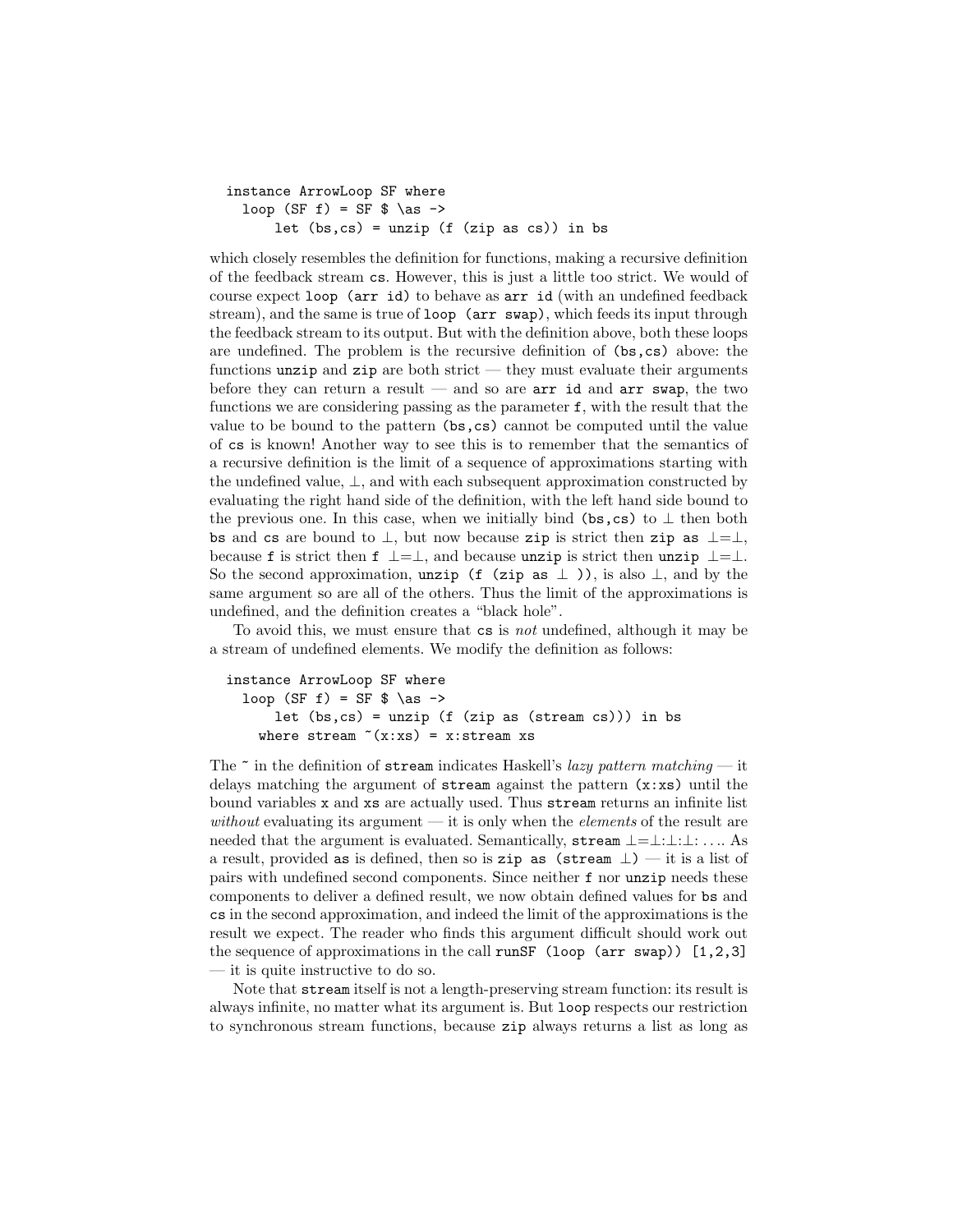its shorter argument, which in this case is as, so the lists bound to bs and cs always have the same length as as.

Returning to the flip-flop, we must pair two NOR-gates, take their outputs and duplicate them, feeding back one copy, and supplying each NOR-gate with one input and the output of the other NOR-gate as inputs. Here is a first attempt:

```
flipflop =
  loop (arr (\{(reset, set), (c, d)) \rightarrow ((set, d), (reset, c))) \gg\}nor *** nor >>>
         arr id &&& arr id)
```
The first line takes the external inputs and fed-back outputs and constructs the inputs for each NOR-gate. The second line invokes the two NOR-gates, and the third line duplicates their outputs.

Unfortunately, this definition is circular: the ith output depends on itself. To make a working model of a flip-flop, we must add a delay. We do so as follows:

```
flipflop =
  loop (arr (\{(\text{reset},\text{set}),\tilde{c}(c,d)) \rightarrow ((\text{set},d),(\text{reset},c))) \rightarrownor *** nor >>>
           delay (False,True) >>>
           arr id &&& arr id)
```
which initialises the flip-flop with the first output low. We must also ensure that the loop body is not strict in the loop state, which explains the lazy pattern matching on the first line. Note that the delay in the code delays a pair of bits, and so corresponds to two single-bit delays in the hardware, and the feedback path in this example passes through both of them (refer to Figure 1). This makes the behaviour a little less responsive, and we must now trigger the flip-flop with pulses lasting at least two cycles. For example, one test of the flip-flop produces this output:



Here the first two traces are the RESET and SET inputs, and the bottom two are the outputs from the flip-flop. Initially the first output is low, but when the SET input goes high then so does the output. It goes low again when the RESET input goes high, then when both inputs go high, the flip-flop becomes unstable.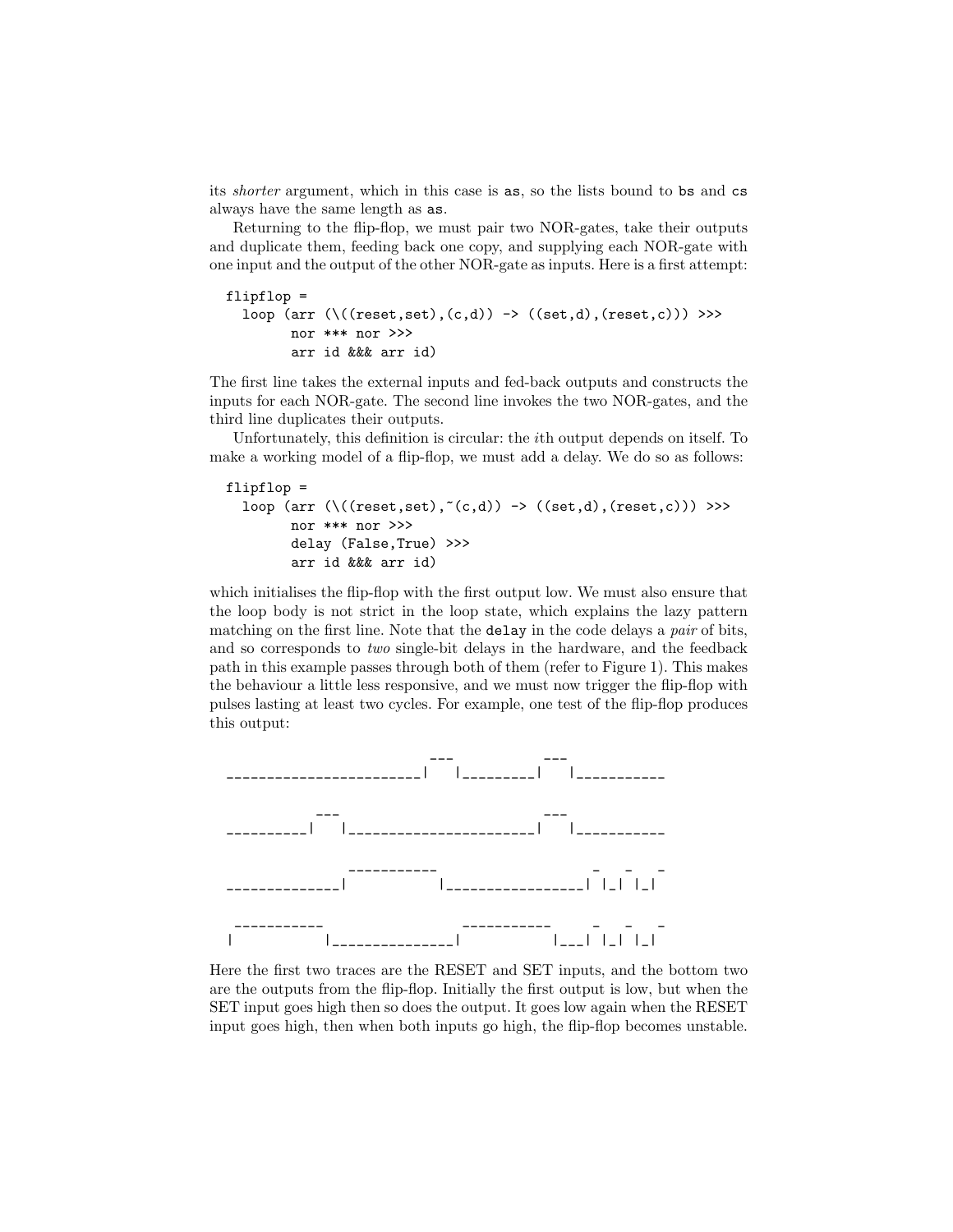The ArrowLoop class, together with instances for functions and Kleisli arrows, is included in Control.Arrow. Ross Paterson has also suggested overloading delay, and placing it in an ArrowCircuit class, but this has not (yet) found its way into the standard hierarchical libraries.

### 2.4 Higher-order arrows

What about higher-order programming with arrows? Can we construct arrows which receive other arrows in their input, and invoke them? We cannot, using the combinators we have already seen, but we can, of course, add a new class to make this possible. We introduce an arrow analogue of the "apply" function:

```
class Arrow arr => ArrowApply arr where
  app :: arr (arr a b, a) b
```
Instances for functions and Kleisli arrows are easy to define:

```
instance ArrowApply (->) where
  app (f,x) = f xinstance Monad m => ArrowApply (Kleisli m) where
  app = Kleisli (\{(Kleisli f,x) \rightarrow f x)
```
but there is no reasonable implementation for stream functions. We shall see why shortly.

First of all, note that both first and left are easy to implement in terms of app (the details are left as an exercise). So app is a strictly more powerful operator to provide. We have also seen that we can base a Kleisli arrow on any monad, and we can implement all of first, left and app for such a type. In fact, app is so powerful that we can reconstruct a monad from any arrow type which supports it! We represent a computation of an a as an arrow from the empty tuple to a:

```
newtype ArrowMonad arr a = ArrowMonad (arr () a)
```
We can now define return and  $(\gg)=$ ) as follows:

```
instance ArrowApply a => Monad (ArrowMonad a) where
  return x = ArrowMonad (arr (const x))ArrowMonad m \gg = f =
    ArrowMonad (m >>>
                   arr (\xrightarrow x \rightarrow \text{let Arrow} And h = f \times in (h, ())) \impliesapp)
```
The second argument of  $(\gg)=$ ) is a function returning an arrow, which we turn into an arrow outputting an arrow (h) using arr; we then need app to invoke the result.

Thus we have finally fulfilled our promise at the beginning of this section, to extend the arrow interface until it is as powerful as — indeed, equivalent to —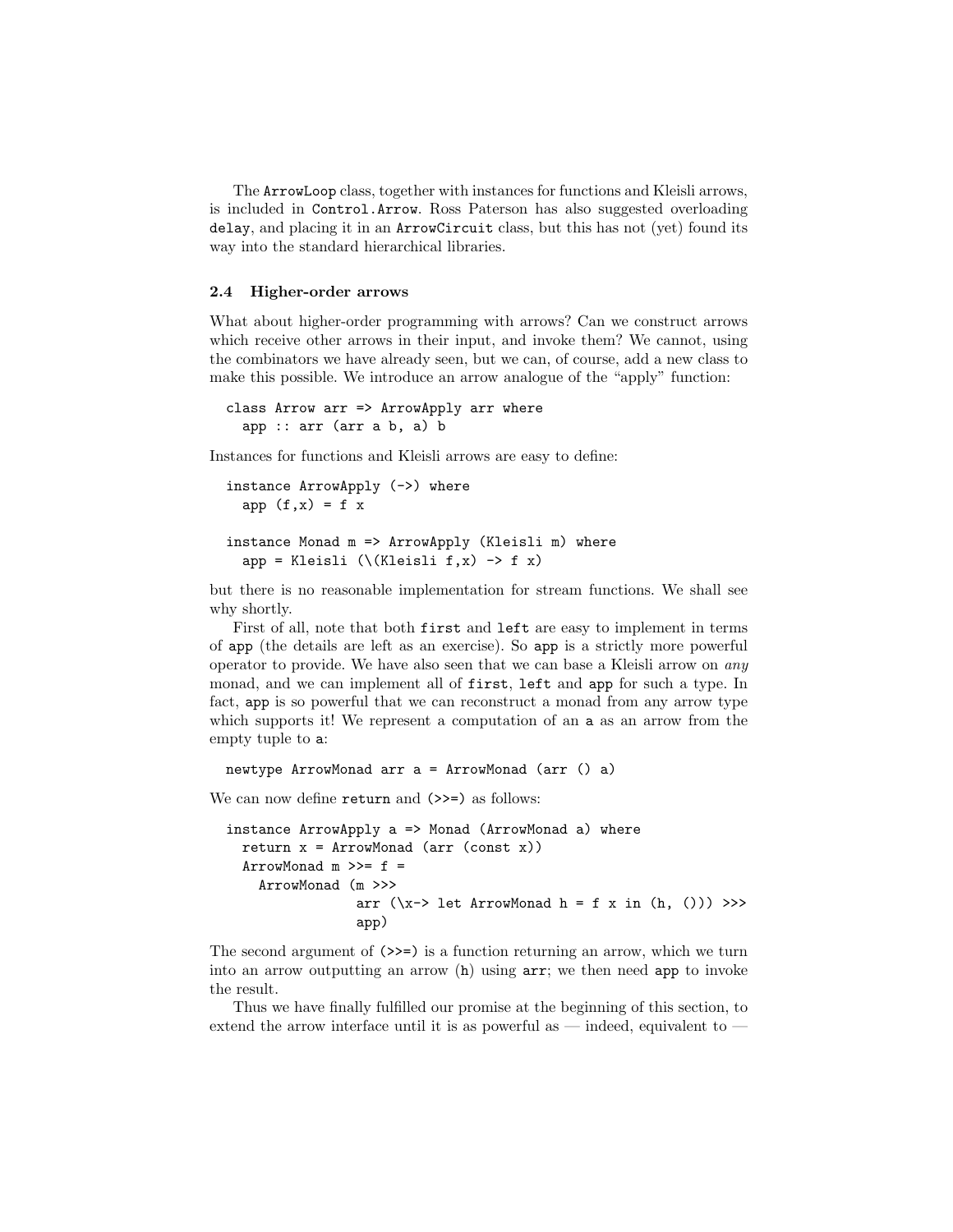the monadic one. We can now do everything with arrows that can be done with monads — if need be, by converting our arrow type into a monad. Yet this is only a Pyrrhic victory. If we want to do "monadic" things, it is much simpler to define a monad directly, than to first define all the arrow operations, and then build a monad on top of them.

The conclusion we draw is that arrows that support app are of relatively little interest! Apart from the benefits of point-free notation, we might as well use a monad instead. The truly interesting arrow types are those which do not correspond to a monad, because it is here that arrows give us real extra generality. Since we know that stream functions cannot be represented as a monad, then they are one of these "interesting" arrow types. So are the arrows used for functional reactive programming, for building GUIs, and the arrows for discrete event simulation we present in Section 5. And since these arrows cannot be represented by a monad, we know that they cannot support a sensible definition of app either.

### 2.5 Exercises

1. Filtering. Define

```
filterA :: ArrowChoice arr => arr a Bool -> arr [a] [a]
```
to behave as filter on functions, and like filterM on Kleisli arrows. Experiment with running

filterA (arr even >>> delay True)

on streams of lists of varying lengths, and understand its behaviour.

2. Stream processors. Another way to represent stream processors is using the datatype

data SP a  $b = Put b$  (SP a  $b$ ) | Get (a -> SP a  $b$ )

where Put b f represents a stream processor that is ready to output b and continue with f, and Get k represents a stream processor waiting for an input a, which will continue by passing it to k. Stream processors can be interpreted as stream functions by the function

```
runSP (Put b s) as = b:runSP s as
runSP (Get k) (a:as) = runSP (k a) as
runSP (Get k) [] = []
```
Construct instances of the classes Arrow, ArrowChoice, ArrowLoop, and ArrowCircuit for the type SP.

- You are provided with the module Circuits, which defines the class ArrowCircuit.
- You should find that you can drop the restriction we imposed on stream functions, that one output is produced per input  $-$  so SP arrows can represent asynchronous processes.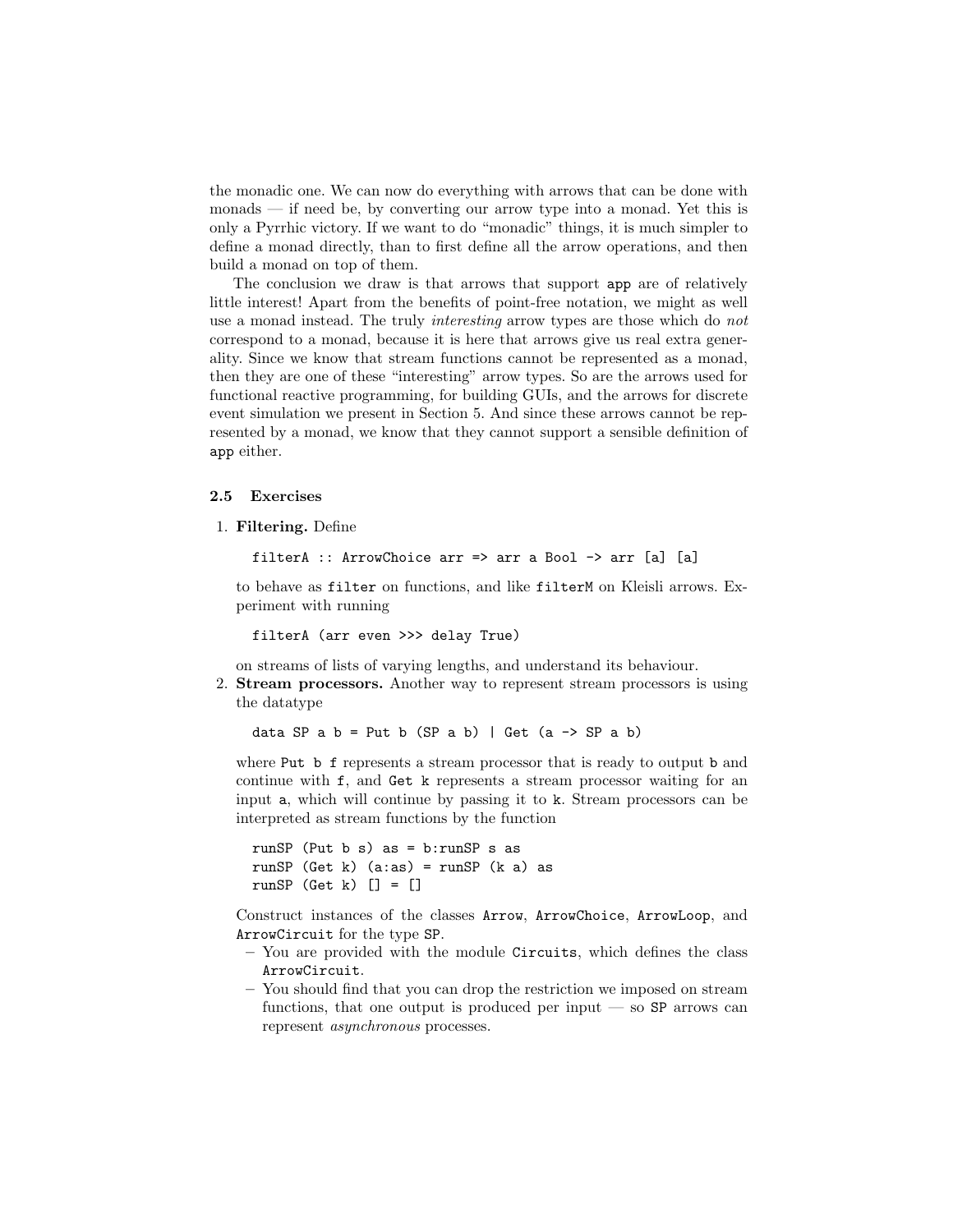- On the other hand, you will encounter a tricky point in defining first. How will you resolve it?
- Check that your implementation of loop has the property that the arrows loop (arr id) and loop (arr swap) behave as arr id:

SP> runSP (loop (arr id)) [1..10] [1,2,3,4,5,6,7,8,9,10] SP> runSP (loop (arr swap)) [1..10] [1,2,3,4,5,6,7,8,9,10]

Module Circuits also exports the definition flipflop above, together with sample input flipflopInput and a function showSignal which visualises tuples of lists of booleans as the "oscilloscope traces" we saw above.

SP> putStr\$ showSignal\$ flipflopInput



underlying arrow type. The behaviour should be the same as we saw above.

## 3 Pointed arrow programming

We began these notes by arguing the merits of a point-free programming style. Yet although point-free programming is often concise and readable, it is not always appropriate. In many cases it is clearer to give names to the values being manipulated, and in ordinary Haskell programs we do not hesitate to do so. This "pointed" style is also well-supported in monadic programs, by the do notation. But what if we want to use a pointed style in an arrow-based program? With the combinators we have seen so far, it is quite impossible to do so.

In fact, an extension to the language is needed to make pointed arrow programming possible. Ross Paterson designed such an extension [17], and implemented it using a preprocessor, and it was built into GHC in version 6.2. Paterson's extension is comparable to the **do** notation for monads  $-$  it is quite possible to program without it, but some programs are much nicer with it. But just as arrows have a more complex interface than do monads, so Paterson's notation is more complex than the do, and its translation much more complicated. The complexity of the translation, of course, makes the notation all the more valuable. In this section we will explain how to use this extension.

### 3.1 Arrow abstractions

Paterson's extension adds a new form of expression to Haskell: the arrow abstraction, of the form proc pat -> body. Arrow abstractions are analogous to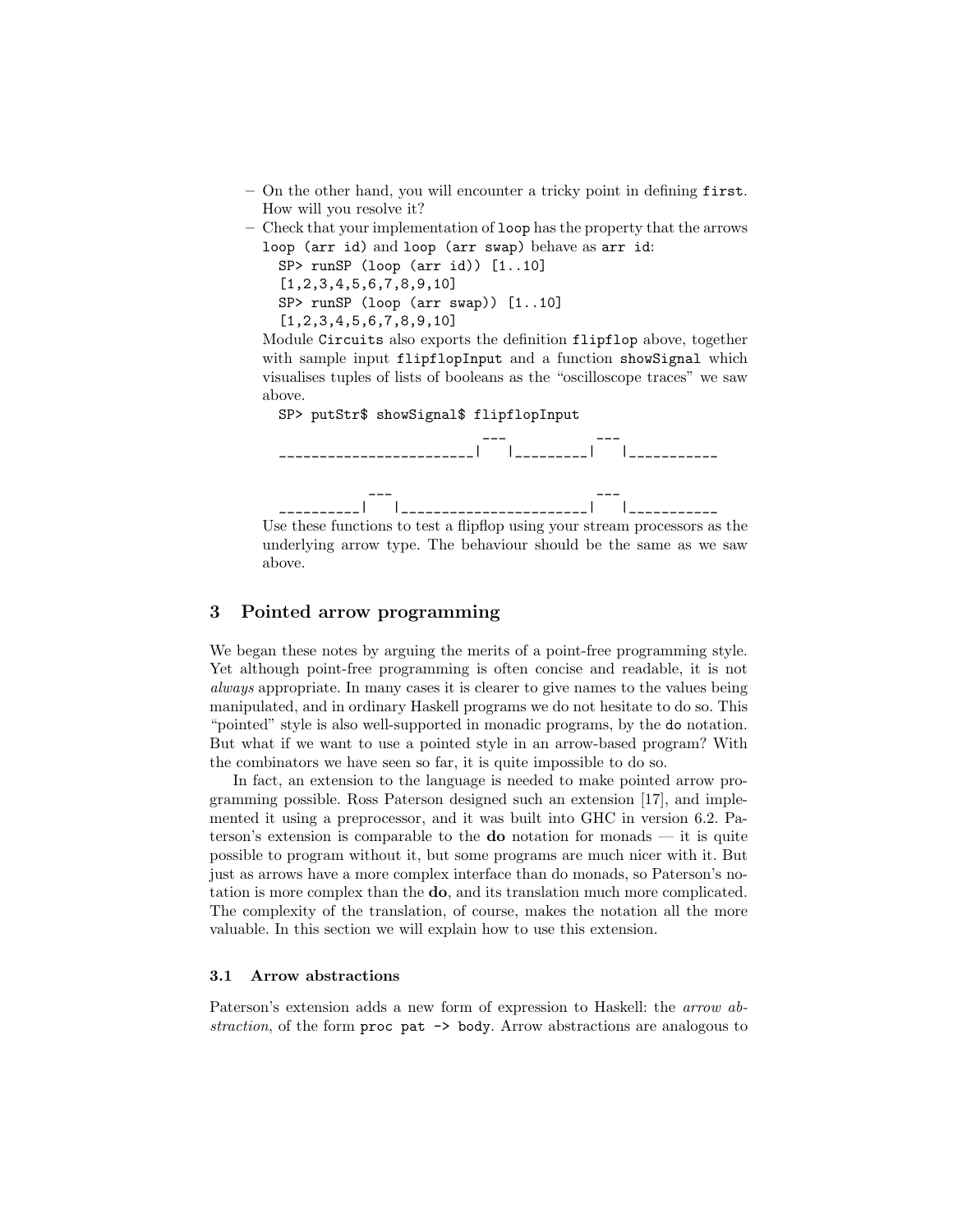λ-expressions: they denote an arrow, and bind a name (or, in general, a pattern) to the arrow input, which may then be used in the body of the abstraction.

However, the body of an arrow abstraction is not an expression: it is of a new syntactic category called a command. Commands are designed to help us construct just those arrows that can be built using the arrow combinators but in a sometimes more convenient notation.

The simplest form of command,  $f \prec \exp$ , can be thought of as a form of "arrow application" — it feeds the value of the expression exp to the arrow f. (The choice of notation will make more sense shortly). Thus, for example, an AND-gate with a delay of one step could be expressed by

proc  $(x,y) \rightarrow$  delay False  $-\langle x \& x \rangle$ 

This is equivalent to  $arr (\lambda(x,y) \rightarrow x \& y) \gg$  delay False. Arrow abstractions with a simple command as their body are translated as follows,

proc pat  $\rightarrow$  a  $\prec$  e  $\rightarrow$  arr (\pat -> e) >>> a

and as this translation suggests, arrow-bound variables (such as x and y in the AND-gate example above) are not in scope to the left of the  $\prec$ . This is an easy way to see that proc could not possibly be implemented by a combinator taking a  $\lambda$ -expression as an argument: the scopes of arrow-bound variables do not correspond to the scopes of  $\lambda$ -bound variables.

This scope rule rules out arrow abstractions such as

proc  $(f,x) \rightarrow f \prec x$ 

which is rejected, because it translates to  $\arctan(\zeta(f,x)-\zeta) >> f$ , in which f is used outside its scope. As usual, if we want to apply an arrow received as input, we must use app:

proc  $(f,x) \rightarrow app \prec (f,x)$ 

The arrow notation does offer syntactic sugar for this as well:

proc  $(f,x) \rightarrow f \rightarrow \infty$ 

However, this is of little importance, since there is little reason to use arrows with  $app$  — one might as well use the equivalent monad instead.

Pointed arrow notation really comes into its own when we start to form compound commands from simpler ones. For example, suppose we want to feed inputs to either the arrow f or g, depending on the value of a predicate p. Using the arrow combinators, we would need to encode the choice using Left and Right, in order to use the choice combinator  $(| \cdot |)$ :

arr ( $\xrightarrow{}$  if p x then Left x else Right x) >>> f ||| g

Using the pointed arrow notation, we can simply write

proc  $x \rightarrow$  if p x then  $f \rightarrow x$  else  $g \rightarrow x$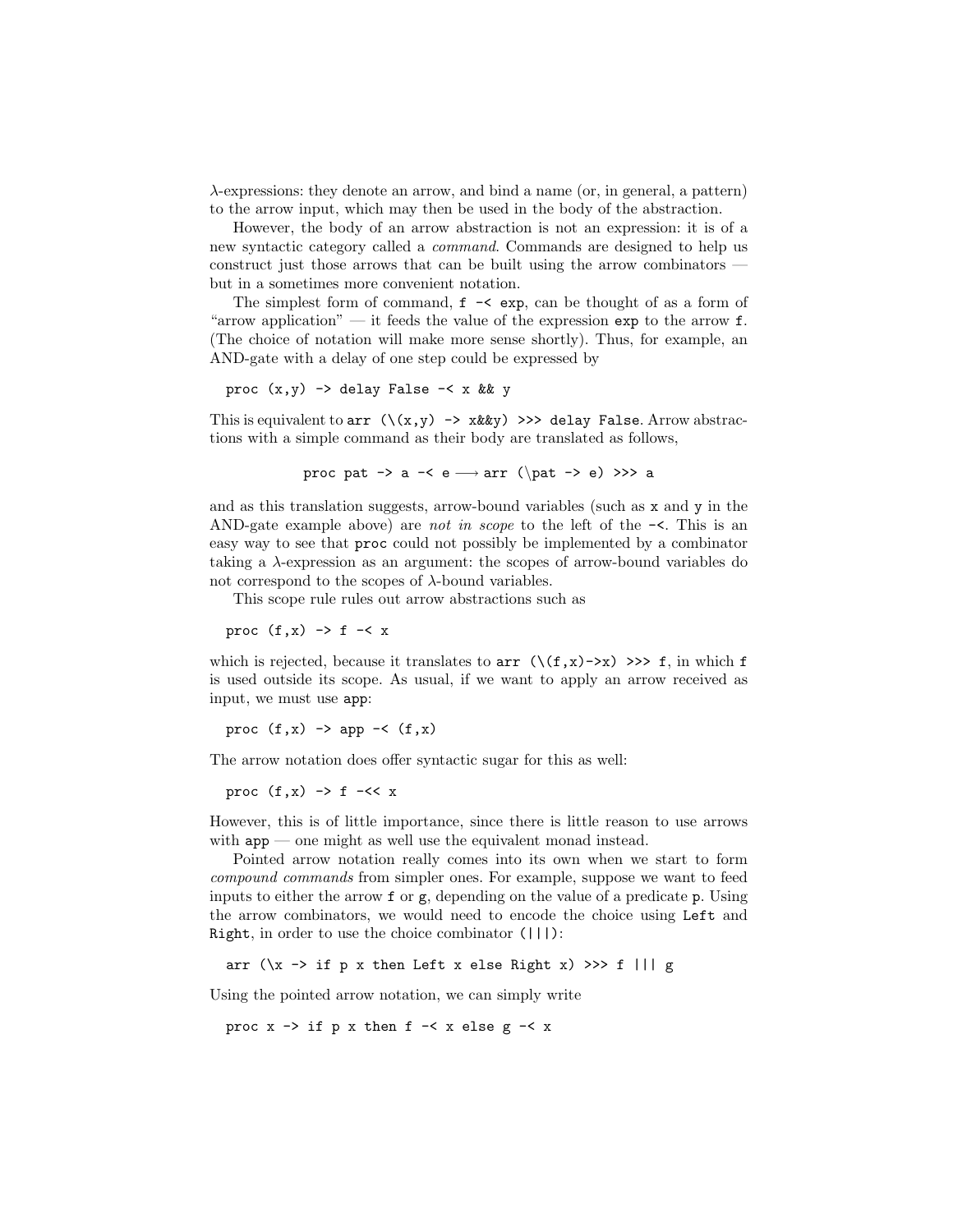Here the **if...then...else...** is a *conditional command*, which is translated as follows:

```
proc pat -> if e then c1 else c2
−→
arr (\pat -> if e then Left pat else Right pat) >>>
(proc pat \rightarrow c1 ||| proc pat \rightarrow c2)}
```
Note that the scope of x in the example now has two holes: the arrow-valued expressions before each arrow application.

Even in the simple example above, the pointed notation is more concise than the point-free. When we extend this idea to case commands, its advantage is even greater. Recall the definition of mapA from section 2.2:

```
mapA f = arr listcase >>>
         arr (const []) ||| (f *** mapA f >>> arr (uncurry (:)))
  where listcase [] = Left()listcase (x:xs) = Right(x,xs)
```
We were obliged to introduce an encoding function listcase to convert the case analysis into a choice between Left and Right. Clearly, a case analysis with more cases would require an encoding into nested Either types, which would be tedious in the extreme to program. But all these encodings are generated automatically from case-commands in the pointed arrow notation. We can reexpress mapA as

```
mapA f = proc xs \rightarrowcase xs of
      [] -> returnA -< []x:xs' \rightarrow (f ** \text{mapA } f \gg) \text{uncatrix } (:) \rightarrow (x, xs')
```
which is certainly more readable.

Just as in the monadic notation, we need a way to express just delivering a result without any effects: this is the rôle of returnA  $\prec$  [] above, which corresponds to  $arr$  (const  $[]$ ) in the point-free code. In fact, returnA is just an arrow, but a trivial arrow with no effects: it is defined to be arr id. We could have written this case branch as  $arr$  (const  $[]$ ) -< xs, which would correspond exactly to the point-free code, but it is clearer to introduce returnA instead.

### 3.2 Naming intermediate values

Just as in monadic programs, it is convenient to be able to name intermediate values in arrow programs. This is the primary function of Haskell's do notation for monads, and it is provided for arrows by a similar do notation. However, while a monadic do block is an expression, an arrow do block is a command, and can thus only appear inside an arrow abstraction. Likewise, while the statements x <- e in a monadic do bind a name to the result of an expression e, the arrow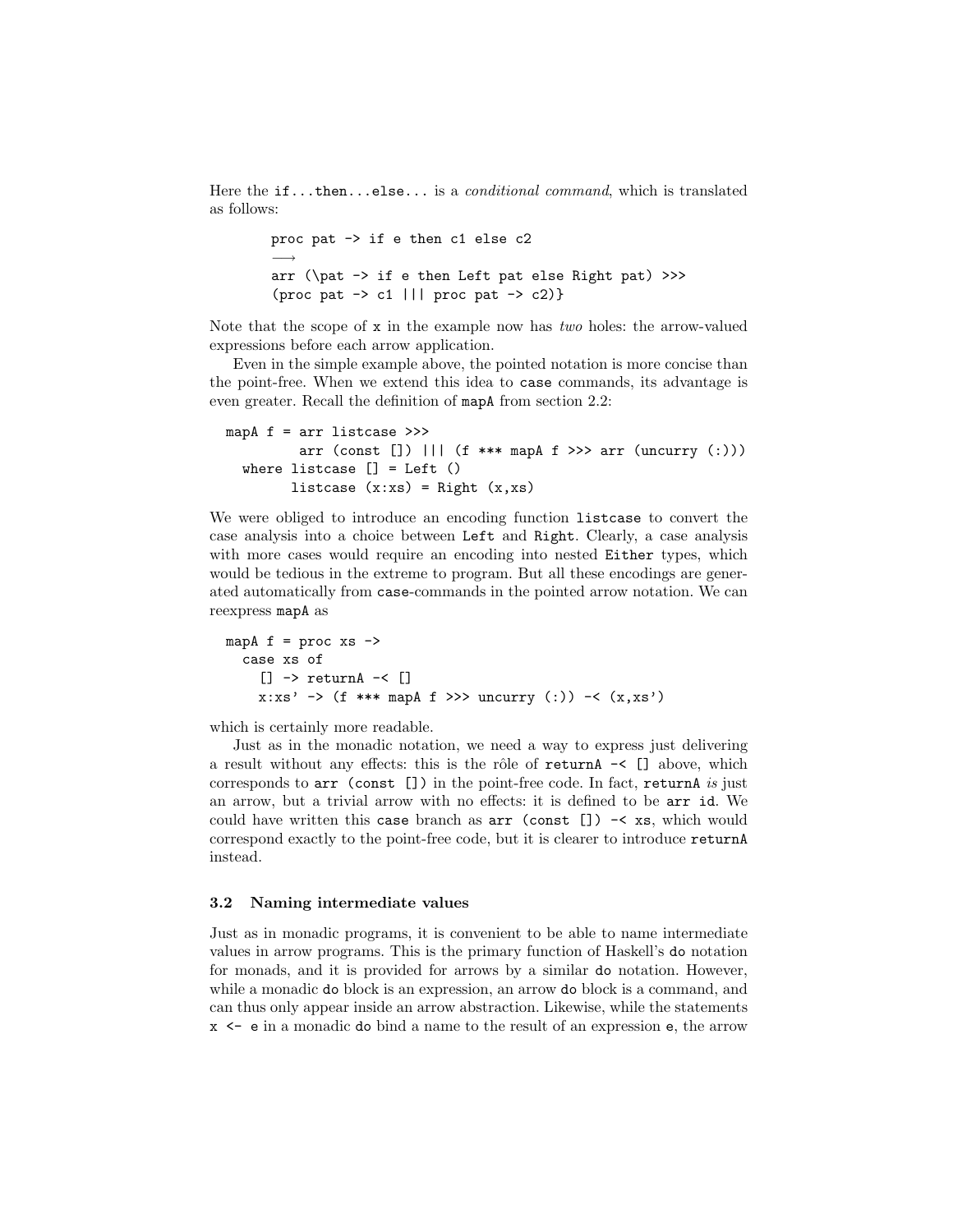form binds a name to the output of a command. As a simple example, we can reexpress the printFile arrow of the introduction as

```
printFile = proc name ->
  do s <- Kleisli readFile -< name
    Kleisli print -< s
```
in which we name the string read by readFile as s. And now at last the choice of -< as the arrow application operator makes sense — it is the tail feathers of an arrow! A binding of the form  $x \leq f \leq e$  looks suggestively as though e is being fed through an arrow labelled with f to be bound to x!

As another example, recall the rising edge detector from section 2.3:

```
edge :: SF Bool Bool
edge = arr id &&& delay False >>> arr detect
  where detect (a,b) = a \& not \&
```
We can give a name to the intermediate, delayed value by using a do block:

edge =  $proc a \rightarrow do$ b <- delay False -< a returnA -< a && not b

Notice that both a and b are in scope after the binding of b, although they are bound at different places. Thus a binding is translated into an arrow that extends the environment, by pairing the bound value with the environment received as input. The translation rule is

proc pat -> do x <- c1  $\longrightarrow$  (arr id &&& proc pat -> c1) >>> c2  $\longrightarrow$  c2 proc (pat,x) -> c2

where we see clearly which variables are in scope in each command. Applying the rule to this example, the translation of the pointed definition of edge is

edge = (arr id &&& (arr (\a->a) >>> delay False)) >>>  $(\arctan(\lambda(a,b) \rightarrow a \& not b) \rightarrow \searrow \text{return } A)$ 

which can be simplified by the arrow laws to the point-free definition we started with, bearing in mind that  $arr (\a -\lambda)$  and returnA are both the identity arrow, and thus can be dropped from compositions. In practice, GHC can and does optimise these translations, discarding unused variables from environments, for example. But the principle is the one illustrated here.

Note that the same variable occupies different positions in the environment in different commands, and so different occurrences must be translated differently. The arrow notation lets us use the *same* name for the *same value*, no matter where it occurs, which is a major advantage.

We can use the do notation to rewrite mapA in an even more pointed form. Recall that in the last section we redefined it as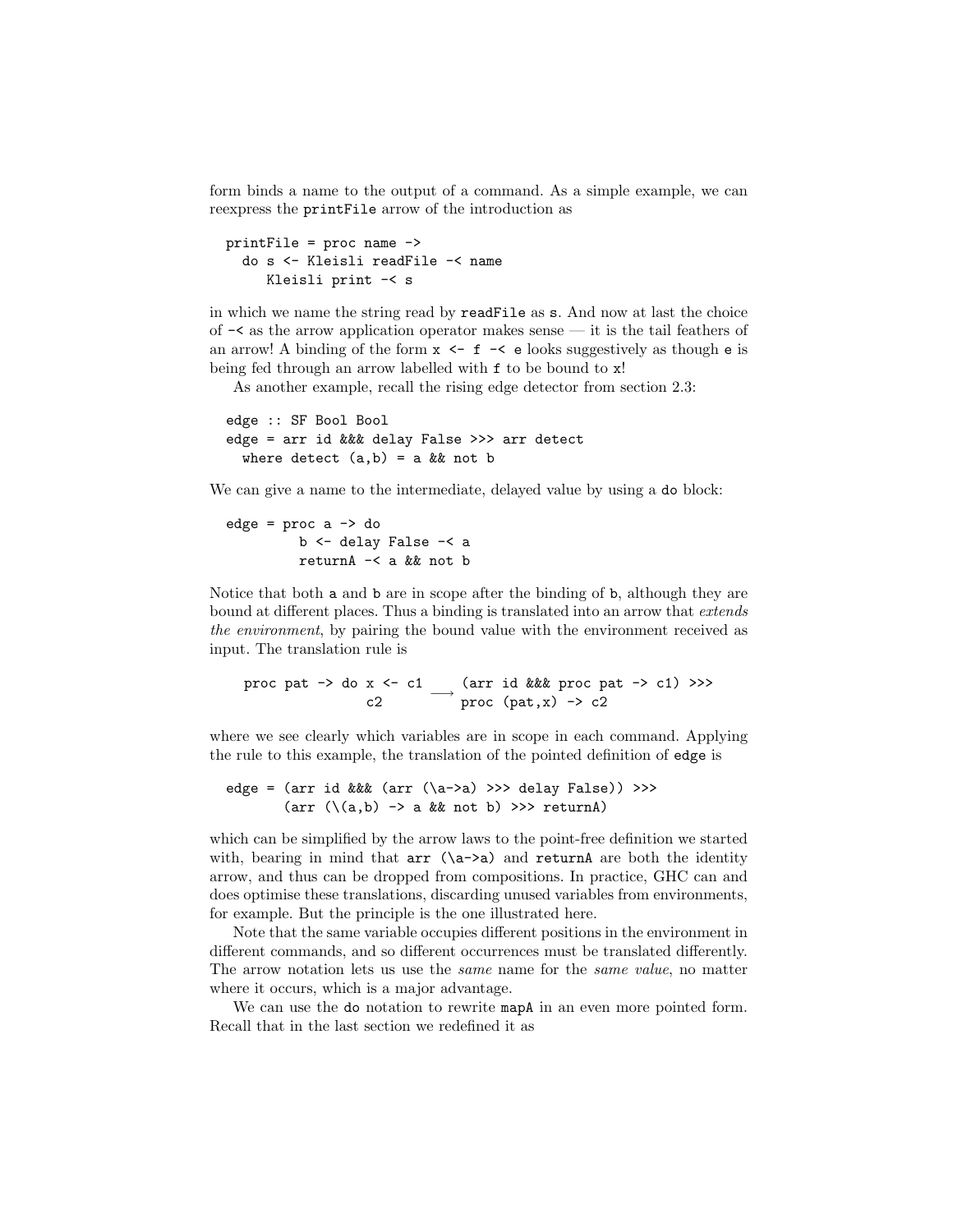```
mapA f = proc xs \rightarrowcase xs of
     [] -> returnA -< []x:xs' \rightarrow (f **mapA f \gg) uncurry (:)) -< (x, xs')
```
Here the second branch of the case is still expressed in a point-free form. Let us use do to name the intermediate results:

```
mapA f = proc xs \rightarrowcase xs of
      [] -> returnA -< []x:xs' \rightarrow do y \leftarrow f \leftarrow xys' \leftarrow mapA f \leftarrow xs'returnA -< y:ys
```
We are left with a definition in a style which closely resembles ordinary monadic programming.



When used with the stream functions arrow, the pointed notation can be used to express circuit diagrams with named signals very directly. For example, suppose that a half-adder block is available, simulated by

```
halfAdd :: Arrow arr => arr (Bool,Bool) (Bool,Bool)
halfAdd = proc (x,y) \rightarrow returnA -< (x \& y, x/\frac{y}{y})
```
A full adder can be constructed from a half adder using the circuit diagram in Figure 2. From the diagram, we can read off how each component maps input signals to output signals, and simply write this down in a do block.

```
fullAdd :: Arrow arr => arr (Bool,Bool,Bool) (Bool,Bool)
fullAdd = proc (x,y,c) -> do
            (c1,s1) <- halfAdd -< (x,y)(c2,s2) <- halfAdd -< (s1,c)returnA-< (c1||c2,s2)
```
The arrow code is essentially a net-list for the circuit. Without the pointed arrow notation, we would have needed to pass c past the first half adder, and c1 past the second, explicitly, which would have made the dataflow much less obvious.

### 3.3 Recursive arrow bindings

Of course, this simple scheme doesn't work if the circuit involves feedback. We have already seen an example of such a circuit: the flipflop of section 2.3. We repeat its circuit diagram again in Figure 3. In section 2.3 we represented this diagram as an arrow as follows: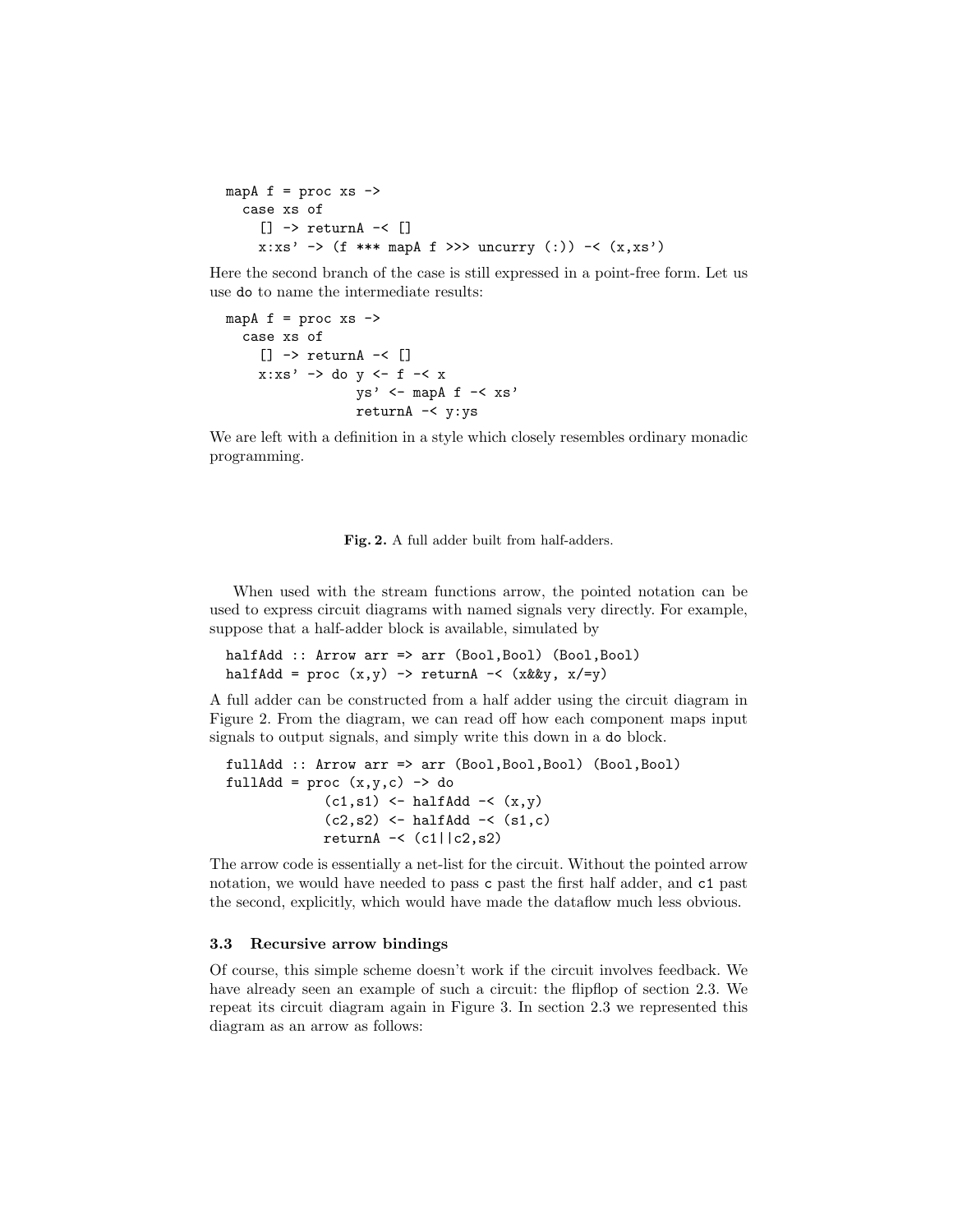Fig. 3. The flip-flop, again.

```
flipflop =
  loop (arr (\langle (reset, set), ^{c}(c,d)) \rightarrow ((set,d), (reset, c))) \rightarrownor *** nor >>>
          delay (False,True) >>>
          arr id &&& arr id)
```
The arrow do syntax provides syntactic sugar for an application of loop: a group of bindings can be preceded by rec to make them recursive using loop. In this example, we can define flipflop instead by

```
flipflop :: ArrowCircuit arr => arr (Bool,Bool) (Bool,Bool)
flipflop = proc (reset,set) -> do
             rec c <- delay False -< nor reset d
                 d <- delay True -< nor set c
             returnA \prec (c,d)where nor a b = not (a || b)
```
As always with stream functions, we must insert enough delays to ensure that each stream element is well-defined (in this example, one delay would actually suffice). In this case also, the pointed definition is more straightforward than the point-free one. Its relationship to the circuit diagram is much more obvious.

### 3.4 Command combinators

Of course, once we have introduced commands, it is natural to want to define command combinators. But since commands are not first-class expressions, it appears at first that we cannot define combinators that take commands as arguments. However, commands do denote arrows from environments to outputs, and these are first-class values. The pointed arrow notation therefore provides a mechanism for using arrow combinators as command combinators.

However, we cannot use just any arrow combinator as a command combinator. The commands that appear in pointed arrow notation denote arrows with types of the form arr env a, where env is the type of the environment that the command appears in, and a is the type of its output. Now, when we apply a command combinator, then all of the commands we pass to it naturally occur in the same environment, which is moreover the same environment that the combinator itself appears in. Thus the type of a command combinator should have the form

```
arr env a \rightarrow arr env b \rightarrow ... \rightarrow arr env c
```
That is, all the arrows passed to it as arguments should have the same input type, which moreover should be the same input type as the arrow produced.

For example, the pairing combinator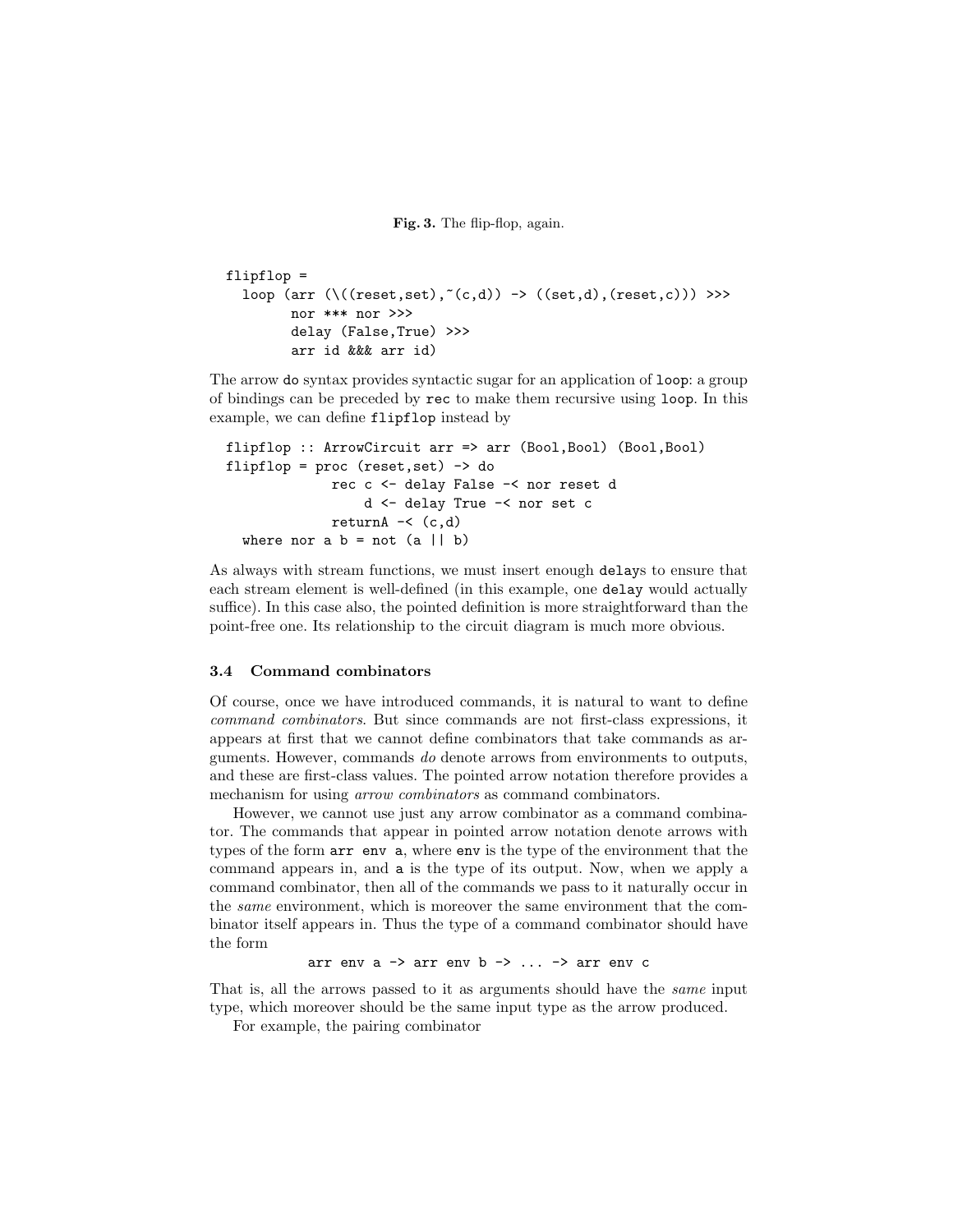$(kkk)$  :: Arrow arr => arr a b -> arr a c -> arr a  $(b, c)$ 

has just such a type (where a is the type of the environment), while in contrast

 $(||||)$  :: Arrow arr => arr a c -> arr b c -> arr (Either a b) c

does not. We can indeed use (**&&&**) as an operator on commands:

example =  $proc x \rightarrow$ do returnA -< x &&& do delay  $0 - < x$ 

is equivalent to returnA &&& delay 0. Running the example gives

```
Main> runSF example [1..5]
[(1,0),(2,1),(3,2),(4,3),(5,4)]
```
(One trap for the unwary is that this syntax is ambiguous: in the example above, **&&&** could be misinterpreted as a part of the expression following returnA  $-\leq$ . The dos in the example are there to prevent this. Because of the layout rule, it is clear in the example above that &&& is not a part of the preceding command.)

When a command combinator is not an infix operator, then applications are enclosed in banana brackets to distinguish them from ordinary function calls. Thus (since (&&&) is not an infix operator), we could also write the example above as

```
example = proc x \rightarrow ( | (kkk) (return A -< x) (delay 0 -< x) | )
```
The translation of banana brackets is just

proc pat  $\rightarrow$  (| e c1...cn |)  $\rightarrow$  e (proc pat->c1)...(proc pat->cn)

Lovers of higher-order programming (such as ourselves!) will of course wish to define combinators which not only accept and return commands, but parameterised commands, or "functions returning commands", if you will. The pointed arrow notation supports this too. Parameterised commands are represented as arrows with types of the form arr (env, a) b, where env is the type of the environment and the b the type of the result, as usual, but a is the type of the parameter. Such parameterised commands can be constructed using lambdanotation: the command  $\x \rightarrow$  cmd is translated into an arrow taking a pair of the current environment and a value for x, to the output of cmd. The translation rule is (roughly)

proc pat  $\rightarrow \x \rightarrow \c \rightarrow \text{proc} (\text{pat}, x) \rightarrow c$ 

Likewise the command cmd e can be thought of as supplying such a parameter: cmd is expected to be a command taking a pair of an environment and value as input, and cmd e is a command which just takes the environment as input, and extends the environment with the output of e before passing it to cmd. The translation rule is (roughly)

```
proc pat \rightarrow c e \rightarrow arr (\pat -> (pat,e)) >>> proc pat -> c
```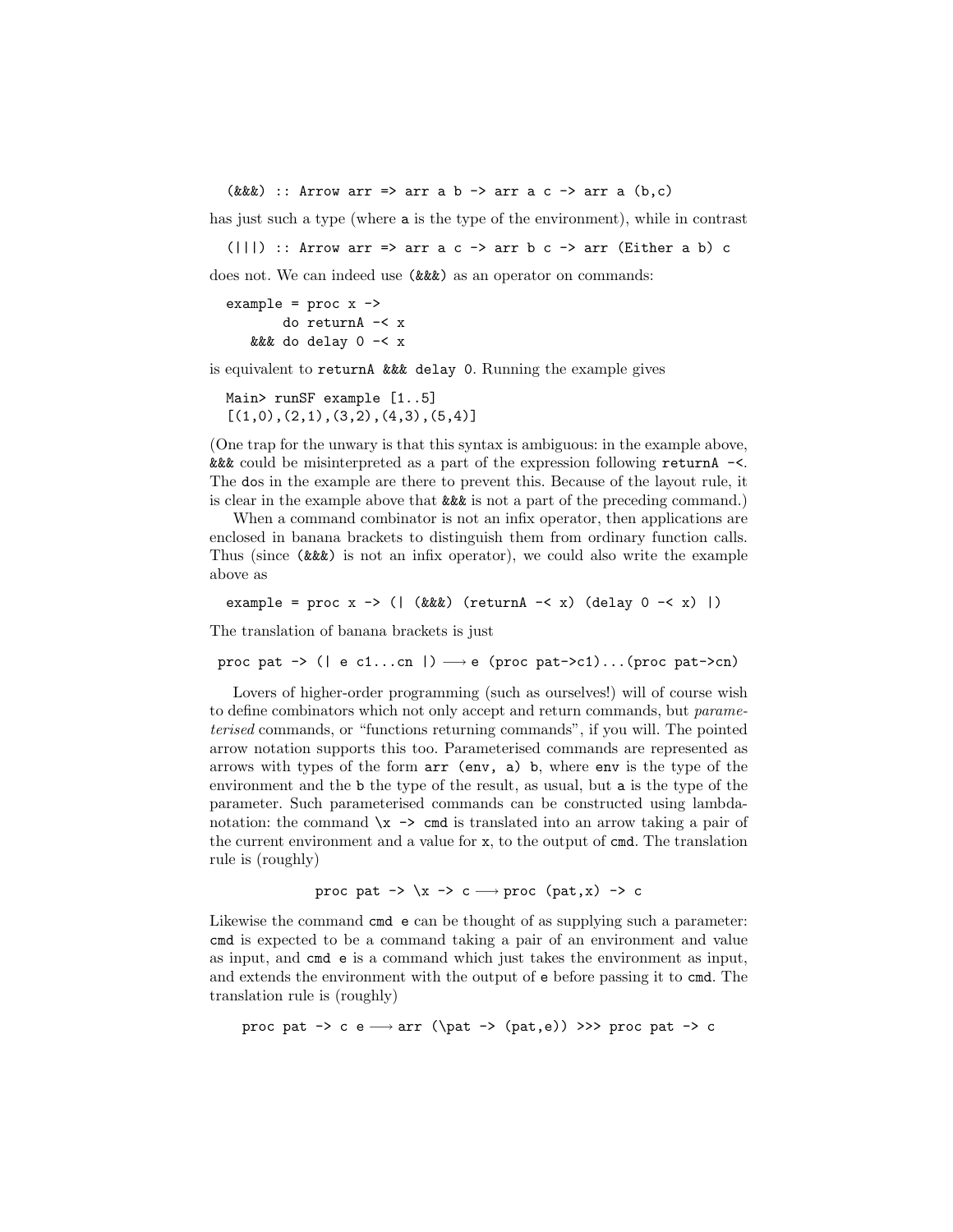See the GHC documentation for more details on the translation.

As an example, let us define a command combinator corresponding to map. The arrow map we have already defined,

mapA :: ArrowChoice arr => arr a  $b \rightarrow arr$  [a] [b]

is not suitable, because it changes the type of the input in a way which is not allowable. Let us instead pair the input of both the argument and result arrow with the environment:

```
mapC :: ArrowChoice arr => arr (env,a) b -> arr (env, [a]) [b]
mapC c = proc (env, xs) \rightarrowcase xs of
    [] -> returnA -< []x:xs' \rightarrow do y \leftarrow c \leftarrow (env,x)ys <- mapC c -< (env, xs')returnA -< y:ys
```
With this type, mapC can be used as a command combinator. To apply it, we have to first apply the command combinator mapC to a command abstraction (inside banana brackets), and then apply the resulting command to a suitable list (no banana brackets). For example,

```
example2 = proc (n, xs) ->
   (\langle \rangle mapC \langle \ranglex-> do delay 0 -< n
                &&& do returnA \prec x) |) xs
```
is a stream function whose input stream contains pairs of numbers and lists, and which pairs each element of such a list (using mapC) with a *delayed* number from the foregoing input stream element. It can be run as follows:

```
Main> runSF example2 [(1,[1,2]),(3,[4]),(5,[6,7])]
[[(0,1), (0,2)],[(1,4)],[(3,6), (3,7)]]
```
The example may seem a little contrived, but its purpose is to illustrate the behaviour when the argument of mapC refers both to its parameter and a free variable (n). A much more useful example of this can be found in Exercise 4d below.

Taken together, these extensions provide us with a comprehensive notation for pointed programming with arrows, which leads to programs which, superficially at least, resemble monadic programs very closely.

#### 3.5 Exercises

1. **Adder.** An *n*-bit adder can be built out of full adders using the design shown in Figure 4, which adds two numbers represented by lists of booleans, and delivers a sum represented in the same way, and a carry bit. Simulate this design by defining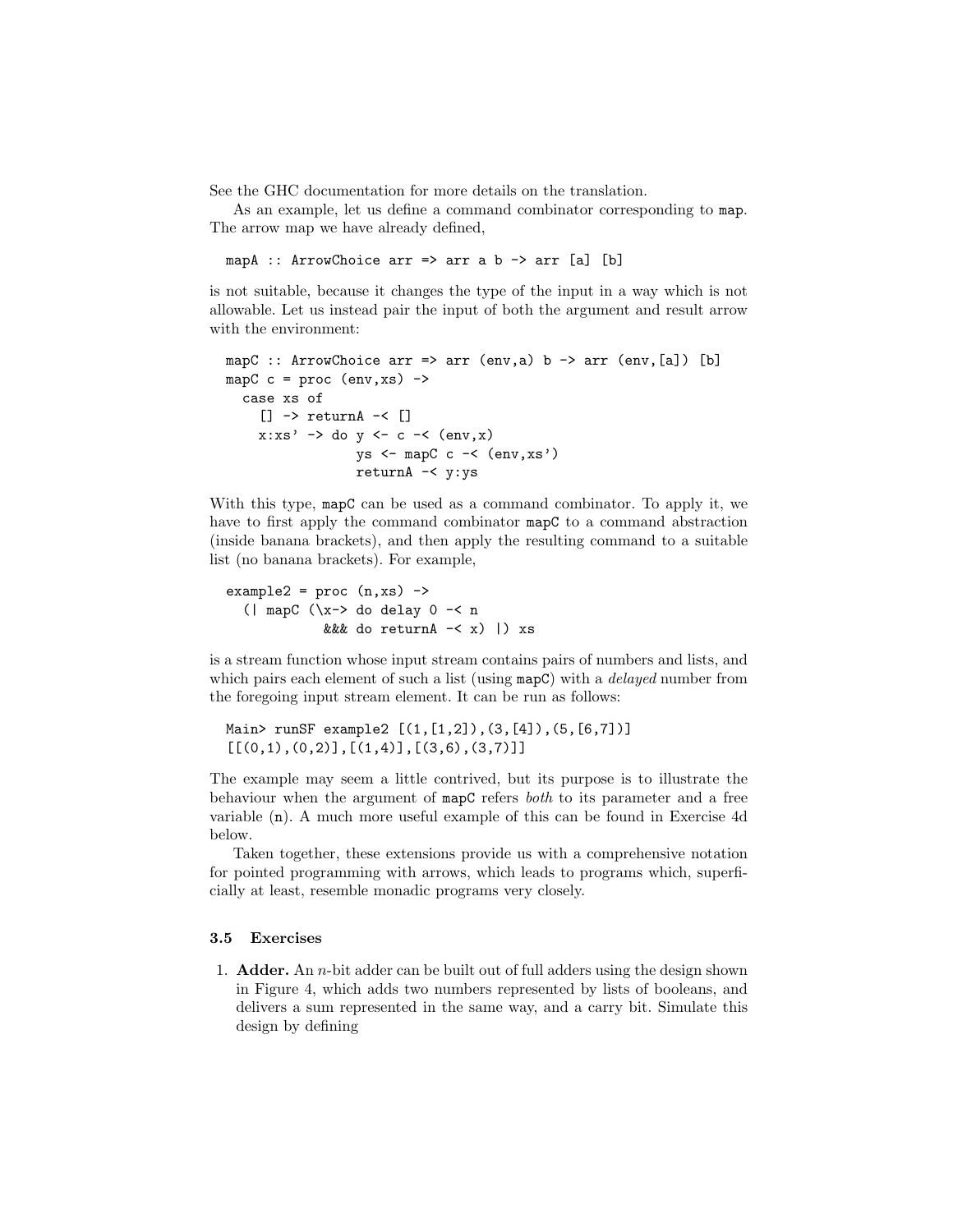```
adder :: Arrow arr \Rightarrow Int \Rightarrowarr ([Bool],[Bool]) ([Bool],Bool)
```
Represent the inputs and the sum with the most significant bit first in the list.

Fig. 4. A 3-bit adder built from full adders.

Fig. 5. A bit-serial adder.

2. Bit serial adder. A bit-serial adder can be constructed from a full adder using feedback, by the circuit in Figure 5. The inputs are supplied to such an adder one bit at a time, starting with the least significant bit, and the sum is output in the same way. Model this circuit with an arrow

```
bsadd :: ArrowCircuit arr => arr (Bool,Bool) Bool
```
Use the rec arrow notation to obtain feedback. The showSignal function from module Circuits may be useful again for visualising the inputs and outputs.

#### 3. Filter.

(a) Define

filterA :: ArrowChoice arr => arr a Bool -> arr [a] [a] again (as in exercise 1 in section 2.5), but this time use the pointed arrow notation. (b) Now define a command combinator filterC:

```
filterC :: ArrowChoice arr =>
               arr (env,a) Bool \rightarrow arr (env, [a]) [a]
and test it using the following example:
  test :: Show a => Kleisli IO [a] [a]
  test = proc xs -> (|filterC (\x->Kleisli keep-<x)|) xs
    where keep x = do putStr (show x++".")s <- getLine
                       return (take 1 s == "y")Running this example might yield:
 Main> runKleisli (test3 >>> Kleisli print) [1..3]
  1? y
  2? n
 3? y
  [1,3]
```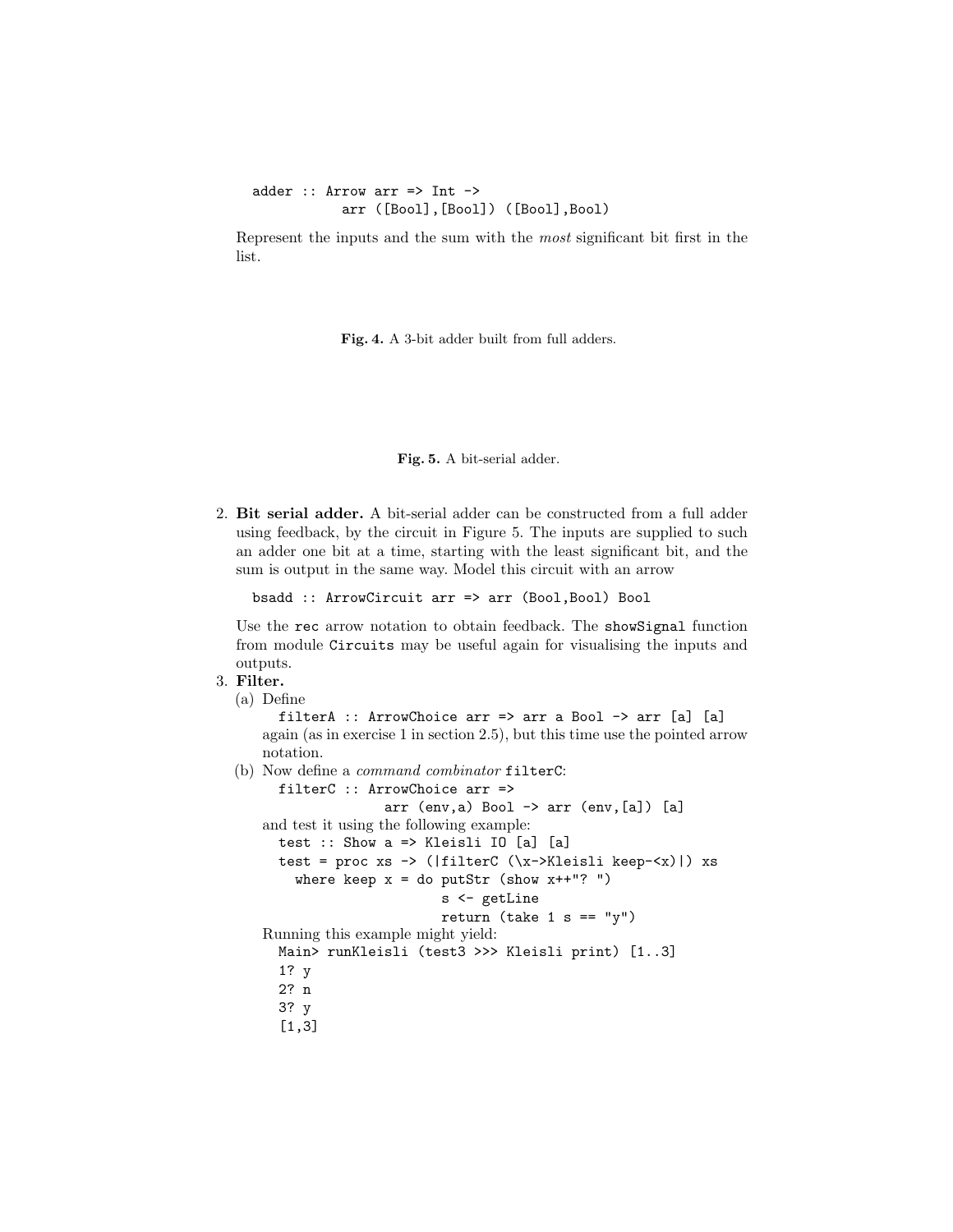Fig. 6. A row of f.

## 4. Counters.

(a) One of the useful circuit combinators used in the Lava hardware description environment [15] is row, illustrated in Figure 6. Let us represent f by an arrow from pairs to pairs,

```
f :: arr(a,b) (c,d)
```
with the components representing inputs and outputs as shown:

Define a command combinator rowC :: Arrow arr => Int  $\rightarrow$ arr  $(\text{env}, (a,b))$   $(c,a)$  -> arr (env,(a,[b])) ([c],a) to implement the connection pattern in the Figure.

Fig. 7. A 1-bit counter.

- (b) A one-bit counter can be constructed using the circuit diagram in Figure 7. Implement this as an arrow using the pointed arrow notation: counter1bit :: ArrowCircuit arr => arr Bool (Bool, Bool)
- (c) An *n*-bit counter can be built by connecting  $n$  1-bit counters in a row, with the carry output of each counter connected to the input of the next. (Note that, in this case, the vertical input of the row is unused). Implement an *n*-bit counter using your rowC command combinator.
- (d) In practice, it must be possible to reset a counter to zero. Modify your one bit counter so that its state can be reset, changing its type to counter1bit :: ArrowCircuit arr =>

```
arr (Bool,Bool) (Bool,Bool)
```
to accomodate a reset input. Now modify your  $n$ -bit counter to be resettable also. This kind of modification, which requires feeding a new signal to every part of a circuit description, would be rather more difficult without the arrow notation.

## 4 Implementing arrows

We began section 2 by comparing the types of the sequencing operators for monads and arrows respectively: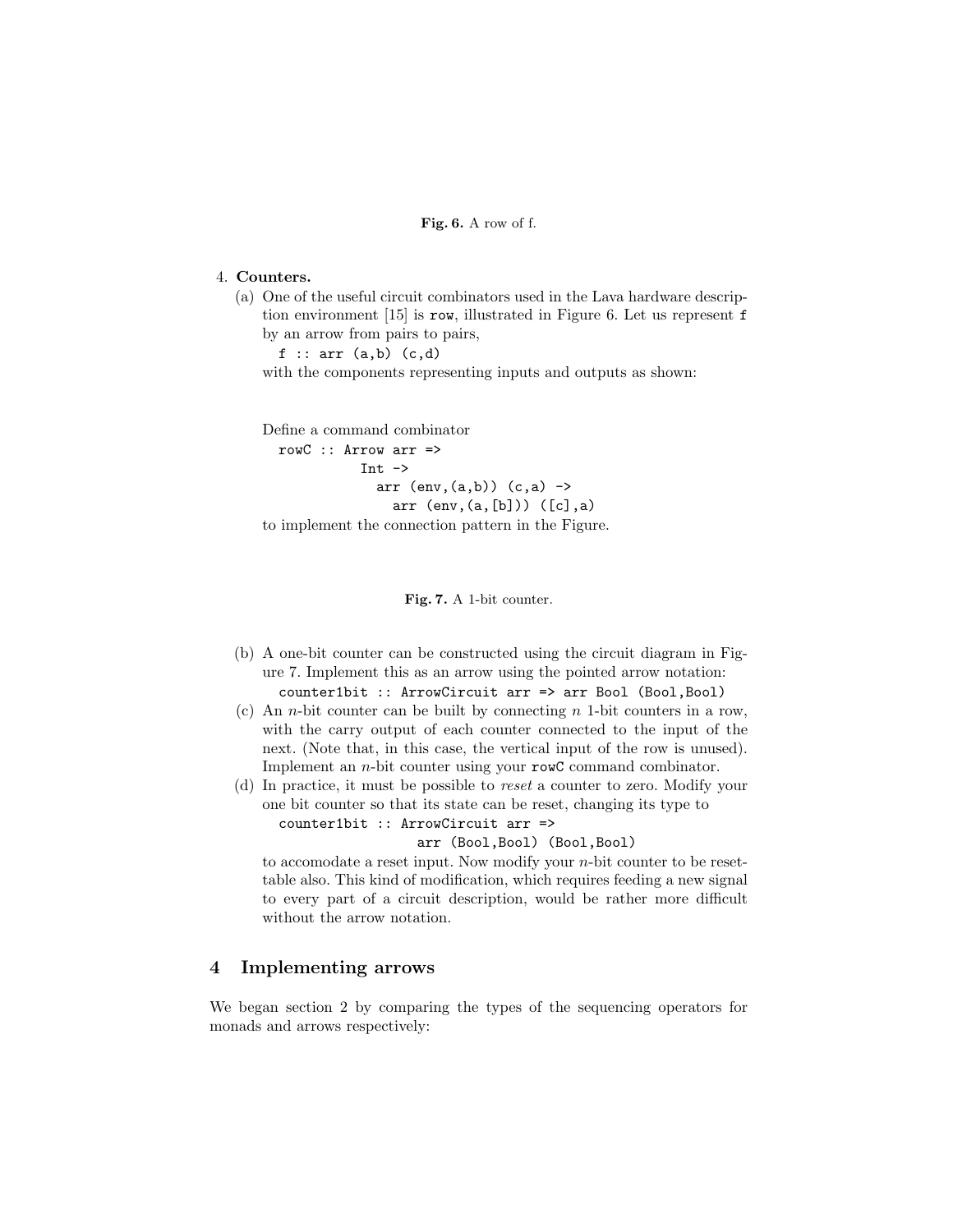```
class Monad m where
  (\gg)=) :: m b -> (b -> m c) -> m c
  ...
class Arrow arr where
  (\gg\gg) :: arr a b -> arr b c -> arr a c
  ...
```
As we observed then, the fact that the second argument of (>>=) is a Haskell function gives the user a great deal of expressivity "for free" — to obtain similar expressivity with the arrows interface, we have to introduce a large number of further operations on the arrow types. However, there is another side to this coin. When we *implement* a monad, the  $(\gg)=$  can do nothing with its second argument except apply it — the  $(\gg=)$  operator is forced to treat its second operand as abstract. When we implement an arrow, on the other hand, the (>>>) can inspect the representation of its second operand and make choices based on what it finds. Arrows can carry static information, which is available to the arrow combinators, and can be used to implement them more efficiently.

This was, in fact, the original motivation for developing arrows. Swierstra and Duponcheel had developed a parsing library, in which the representation of parsers included a list of starting symbols, and the choice combinator made use of this information to avoid backtracking (which can incur a heavy space penalty by saving previous states in case it is necessary to backtrack to them) [24]. Their parsing library, in contrast to many others, did not — indeed, could not — support a monadic interface, precisely because the starting symbols of  $f \gg = g$  cannot be determined in general without knowing the starting symbols of both  $f$  and  $g$ , and the latter are not available to  $(\gg)=$ ). It was the search for an interface with similar generality to the monadic one, which could be supported by Swierstra and Duponcheel's library, which led to my proposal to use arrows. However, since parsing arrows have been discussed in several papers already, we will take other examples in these notes.

### 4.1 Optimising composition

For some arrow types (such as stream transformers), composition is quite expensive. Yet in some cases it can be avoided, by applying arrow laws. For example, one law states that

arr f >>> arr  $g = arr$  (f >>>  $g$ )

but whereas the left hand side involves composition of arrows, the right hand side involves only composition of functions. Replacing the left hand side by the right may thus be an optimisation — in the case of stream functions, it corresponds to optimising map  $f$ .map  $g$  to map  $(f,g)$ .

Suppose, now, that we represent arrows constructed by arr specially, so that the implementation of (>>>) can recognise them. Then we can apply this optimisation dynamically, every time a composition of two such pure arrows is constructed!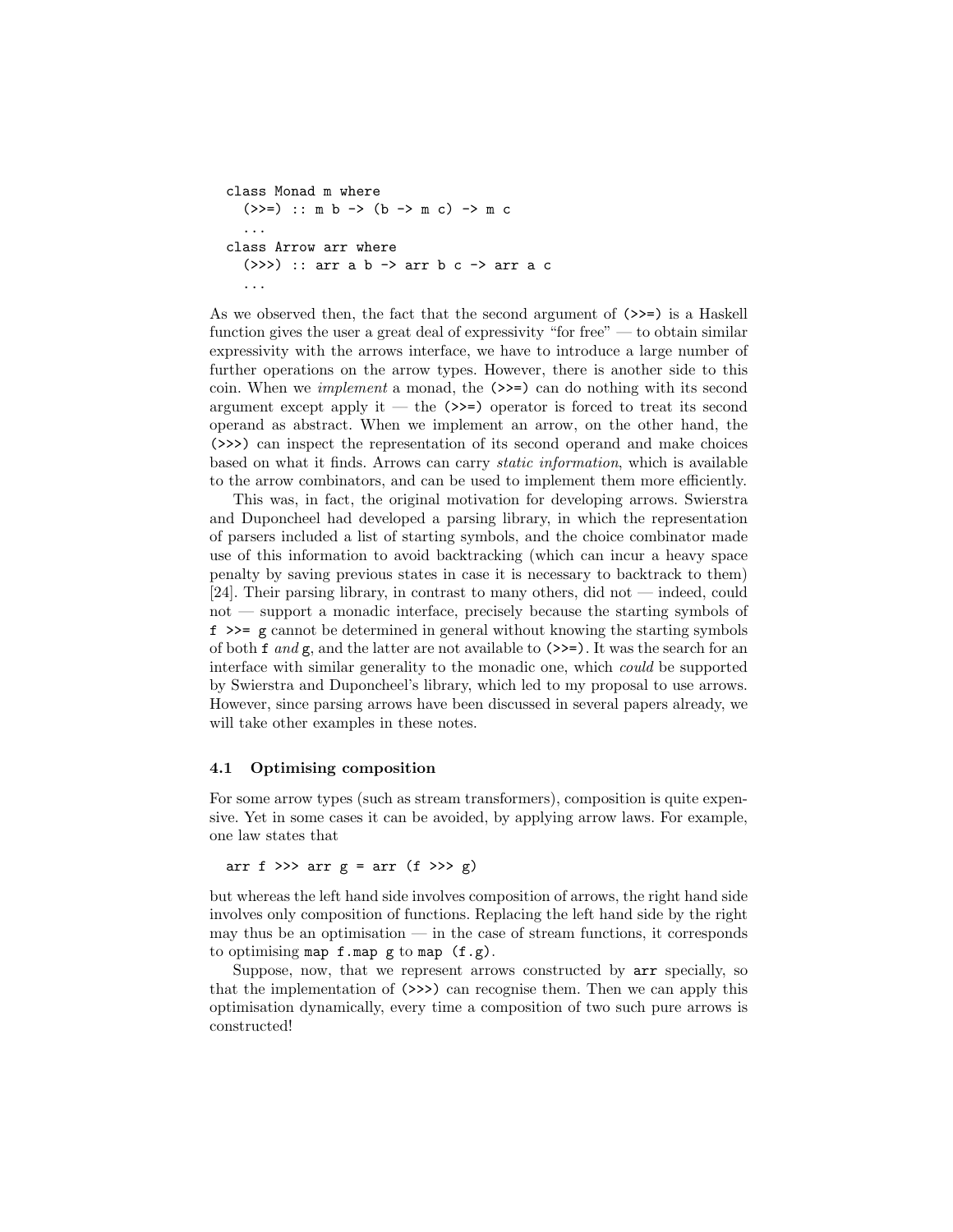To implement this optimisation in as general a form as possible, we define a new arrow type Opt arrow, based on an underlying arrow type arrow, which represents arrows of the form arr f specially.

```
data 0pt arrow a b = Arr (a->b)| Lift (arrow a b)
```
Thus an Opt arrow arrow is either the special case arr f, or just contains an arrow of the underlying type. We can recover an underlying arrow from an Opt arrow arrow using the function

```
run0pt (Arr f) = arr f
run0pt (Lift f) = f
```
Now we implement the Arrow operations as follows:

```
instance Arrow arrow => Arrow (Opt arrow) where
  arr = Arr
  Arr f \gg \text{Arr } g = Arr (f \gg g)f >>> g = Lift (runOpt f>>>runOpt g)
  first (Arr f) = Arr (first f)
  first (Lift f) = Lift (first f)
```
We implement  $\Delta \mathbf{r}$  just by building the special case representation, and each of the other operations by first testing for the special case and optimising if possible, then falling through into a general case which just converts to the underlying arrow type and applies the same operation there. The other arrow classes can be implemented in a similar way. Yampa [8], perhaps the most extensive application of arrows, makes use of just such an optimisation — with the addition of another special form for constant arrows (of the form  $arr$  (const k)).

This is an example of an *arrow transformer* or *functor*, analogous to a monad transformer. In his experimental arrow library [16], Paterson defines a class of arrow transformers:

```
class (Arrow a, Arrow (f a)) => ArrowTransformer f a where
  lift \cdots a b c \rightarrow f a b c
```
(The library contains a number of useful transformers, corresponding to many of the well-known monad transformers, plus several which make sense only for arrows). We can declare Opt to be an arrow transformer very simply:

### instance Arrow arrow => ArrowTransformer Opt arrow where lift = Lift

This idea can be taken further, of course. As it stands, the optimisation of composition is applied only if compositions are bracketed correctly  $-$  a term such as (Lift f  $\gg$  arr g)  $\gg$  arr h would not be optimised, because the leftmost composition constructs the arrow Lift  $(f \gg)$  arr g), which cannot be optimised by the rightmost composition.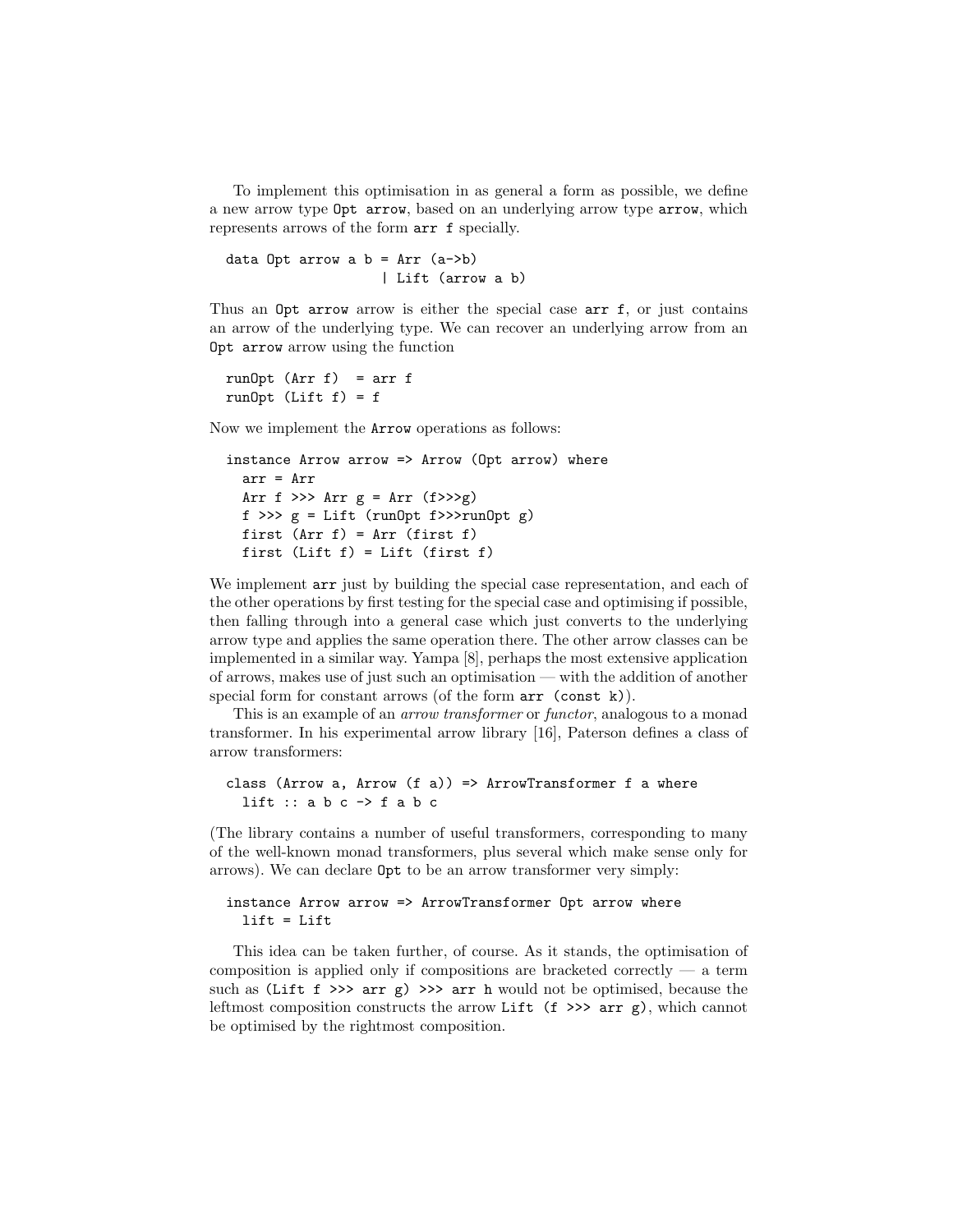Let us see how to improve this, by taking advantage of the associativity of composition. Rather than representing optimised arrows as one of the forms arr f or lift g, let us use the forms arr f and arr f >>> lift g >>> arr h. The advantage of this latter form is that we can keep the "pure part" of each arrow separate on both the left and the right, thus making it possible to optimise compositions with pure arrows on both sides.

We need existential types to represent these forms in a data structure, because in the form  $arr f \gg \text{lift } g \gg \text{arr } h$  then the arrow g may have any type at all. The Opt type becomes

```
data 0pt arrow a b = Arr (a->b)| forall c d. ALA (a->c) (arrow c d) (d->b)
```
(where ALA stands for  $arr-lift-arr$ : a value of the form ALA f g h represents arr f  $\gg$  lift g  $\gg$  arr h). We lift underlying arrows to this type by preand post-composing with the identity arrow:

```
instance ArrowTransformer Opt arrow where
 lift f = ALA id f id
```
We convert back to the underlying arrow type in the obvious way:

```
runOpt :: Arrow arrow => Opt arrow a b -> arrow a b
run0pt (Arr f) = arr f
runOpt (ALA pre f post) = arr pre >>> f >>> arr post
```
The implementations of the arrow operations just take advantage of the known pure parts to construct compositions of functions, rather than the underlying arrow type, wherever possible.

```
instance Arrow arrow => Arrow (Opt arrow) where
  arr = Arr
  Arr f \gg \lambda Arr g = Arr (f \gg g)Arr f \gg\ ALA pre g post = ALA (f \gg\ pre) g post
  ALA pre f post \gg Arr g = ALA pre f (post \gg g)
  ALA pre f post \gg ALA pre' g post' =
    ALA pre (f >>> arr (post>>>pre') >>> g) post'
  first (Arr f) = Arr (first f)first (ALA pre f post) =
    ALA (first pre) (first f) (first post)
```
In the code above, the only composition at the underlying arrow type takes place in the last equation defining (>>>), when two impure arrows are composed. Writing out the left and right hand sides as their interpretations, this equation reads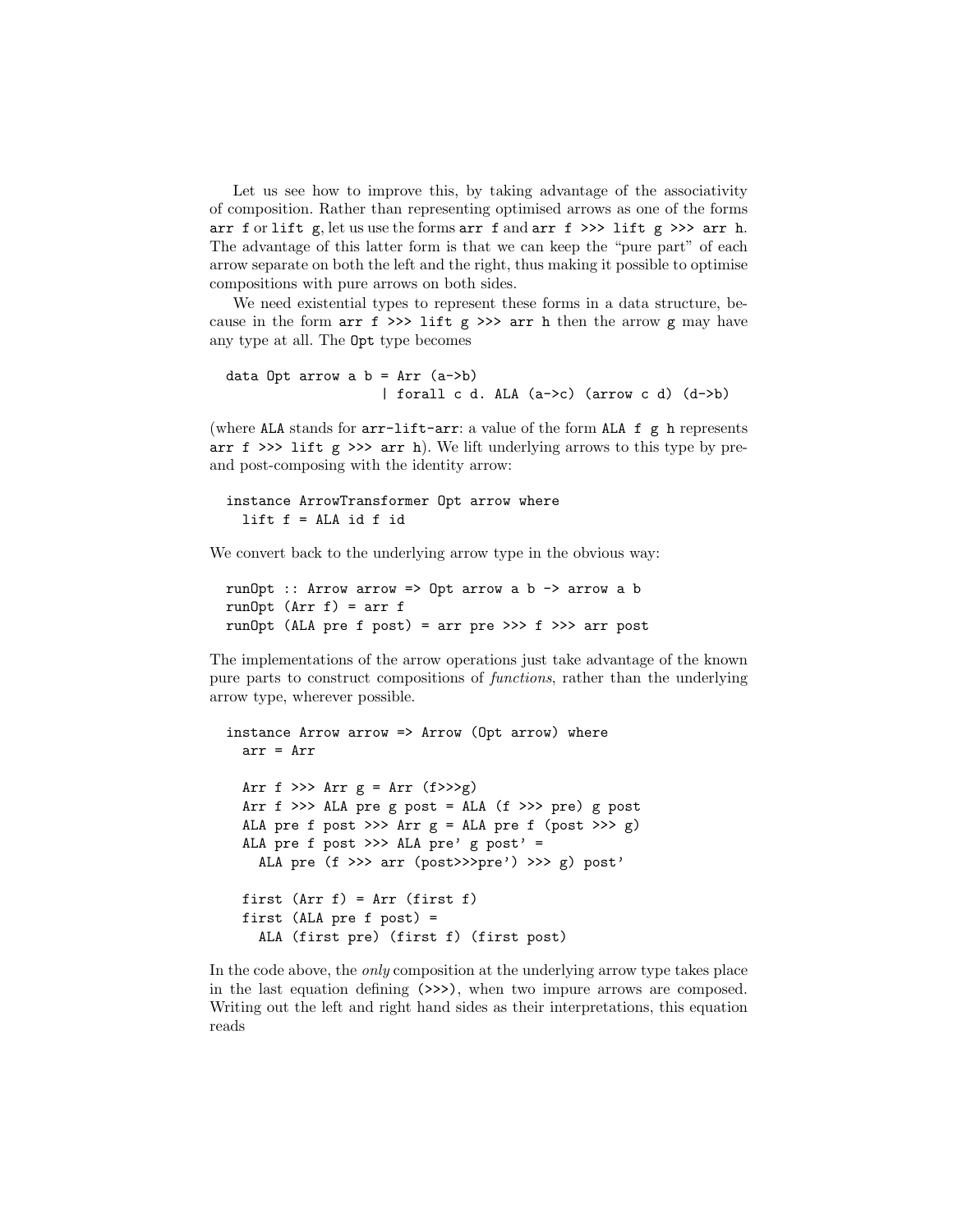arr pre >>> f >>> arr post >>> arr pre' >>> g >>> arr post' = arr pre >>> (f >>> arr (post >>> pre') >>> g) >>> arr post'

and we see that, even in this case, one arrow composition is converted into a composition of functions (post and pre').

However, as it stands this implementation is not a good one, because every time we lift an underlying arrow to the Opt type, we insert two identity functions, which must later be composed with the underlying arrow. Lifting an arrow f and then running it actually introduces two new arrow compositions:

```
runOpt (lift f) = runOpt (ALA id f id)= arr id >>> f >>> arr id
```
Thus lifting computations into the "optimised" arrow type might well make them run slower. But we can avoid this overhead, in either of two different ways:

- We can introduce new constructors in the Opt type, to represent arrows of the form lift f, lift f>>>arr g, and arr f>>>lift g. With these additional constructors, no identity functions need be introduced, and so no spurious compositions are necessary.
- We can change the representation of the pre and post functions to make the identity function recognisable, so we can treat it as a special case.

The first solution is straightforward but slightly inelegant, since it leads to rather long and repetetive code. The second solution gives us an opportunity to define another arrow transformer, which optimises composition with the identity, using the same approach as in this section. One can go on to build optimising arrow transformers that implement more and more algebraic laws; we skip the details here. We remark only that the generalised algebraic data types recently added to GHC [20] are invaluable here, allowing us to define constructors such as

First :: Opt arrow a  $b \rightarrow$  Opt arrow  $(a, c)$   $(b, c)$ 

whose result type is not of the usual form, so that we can pattern match on, and thus optimise, arrows built using the first combinator.

## 5 Arrows for simulation

In the last section of these notes, we will carry through an extended example of defining a prototype arrow library with richer functionality. Staying with the application area of circuit simulation, we will construct a library which can perform more accurate timing simulations. The stream functions we used earlier perform a synchronous, or "cycle based" simulation, which proceeds in discrete steps, and computes the value of every signal at every step. This is why, when we defined the arrow operations, we could assume that each stream functions produced one output for each input. This kind of simulation is costly if the time represented by each step is short (because there must be many steps), and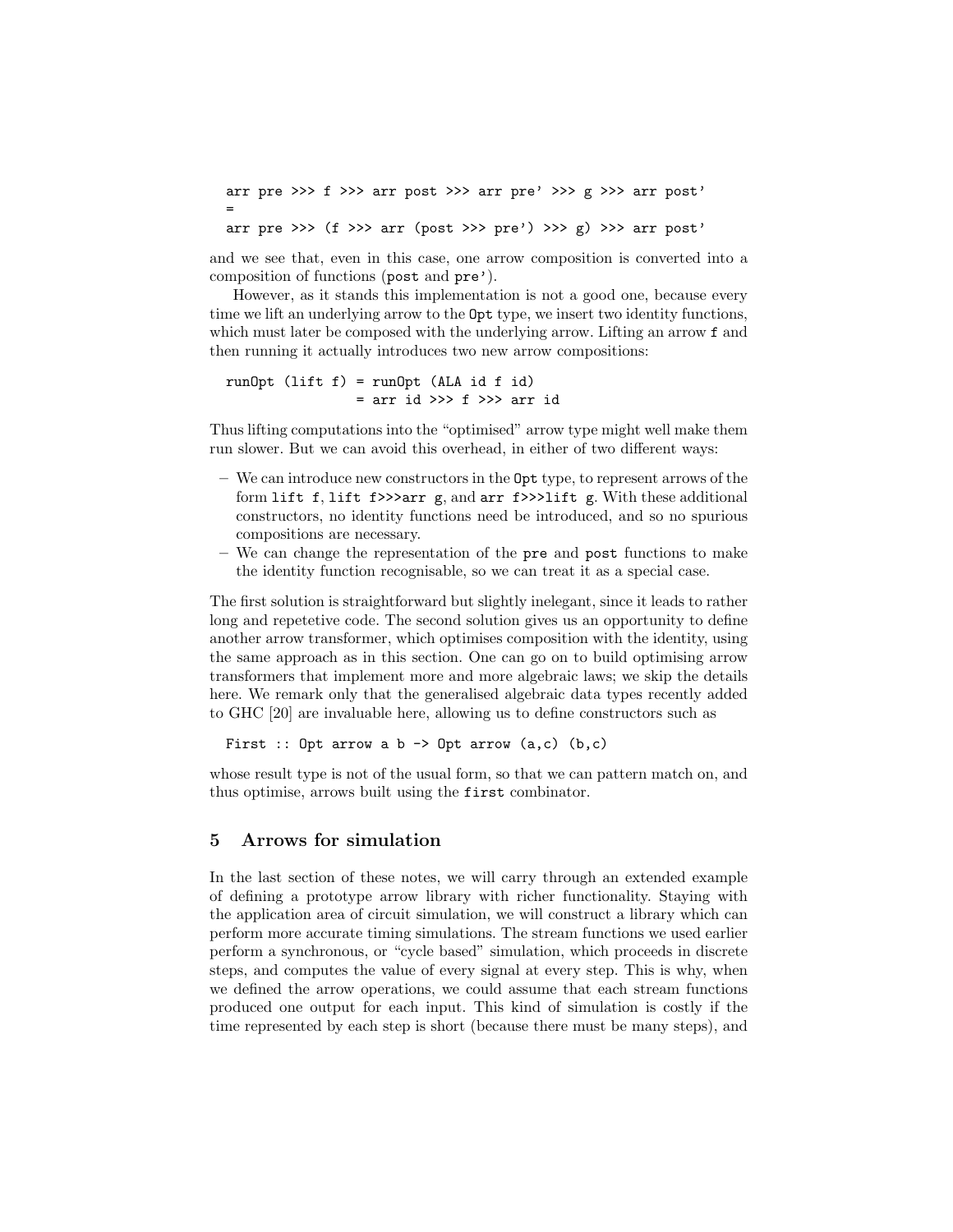inaccurate if it is long (because potentially many changes in a signal *during one* step must be approximated by a single value). In contrast, our new library will track every change in a signal's value, no matter how often they occur, but incur costs only when signals actually do change. It will implement a form of discrete event simulation.

To give a flavour of the library, here is how we might use it to simulate a flip-flop, in which the two NOR-gates have slightly different gate delays. The description of the flip-flop itself is not unlike those we have already seen — we shall see the details later. When we run the simulation, we provide a list of all the changes in the value of the input, with the times at which they occur:

```
Sim> runSim (printA "input " >>>
             cutoff 6.5 flipflop >>>
             printA "output")
       (False,False)
       [Event 1 (False,True), Event 2 (False,False), ...]
```
The arrow we are simulating contains "probes" of the form printA s, which behave as identity arrows but also print the values which pass through them. We also specify a time at which simulation should end. The output of the simulation tells us how the probed signals changed over time:

```
input : (False,False)@init
output: (False,True)@init
input : (False,True)@1.0
output: (False,False)@1.1
output: (True,False)@1.2100000000000002
input : (False,False)@2.0
input : (True,False)@3.0
output: (False,False)@3.11
output: (False,True)@3.21
input : (False,False)@4.0
input : (True,True)@5.0
output: (False,False)@5.1
input : (False,False)@6.0
output: (False,True)@6.1
output: (True,True)@6.109999999999999
output: (False,True)@6.209999999999999
output: (False,False)@6.209999999999999
output: (False,True)@6.309999999999999
output: (True,True)@6.3199999999999985
output: (False,True)@6.419999999999998
output: (False,False)@6.419999999999998
```
We can see that when the set or reset input goes high, the flip-flop responds by quickly setting the appropriate output high, after a brief moment in which both outputs are low. When both inputs go low, the output does not change, and no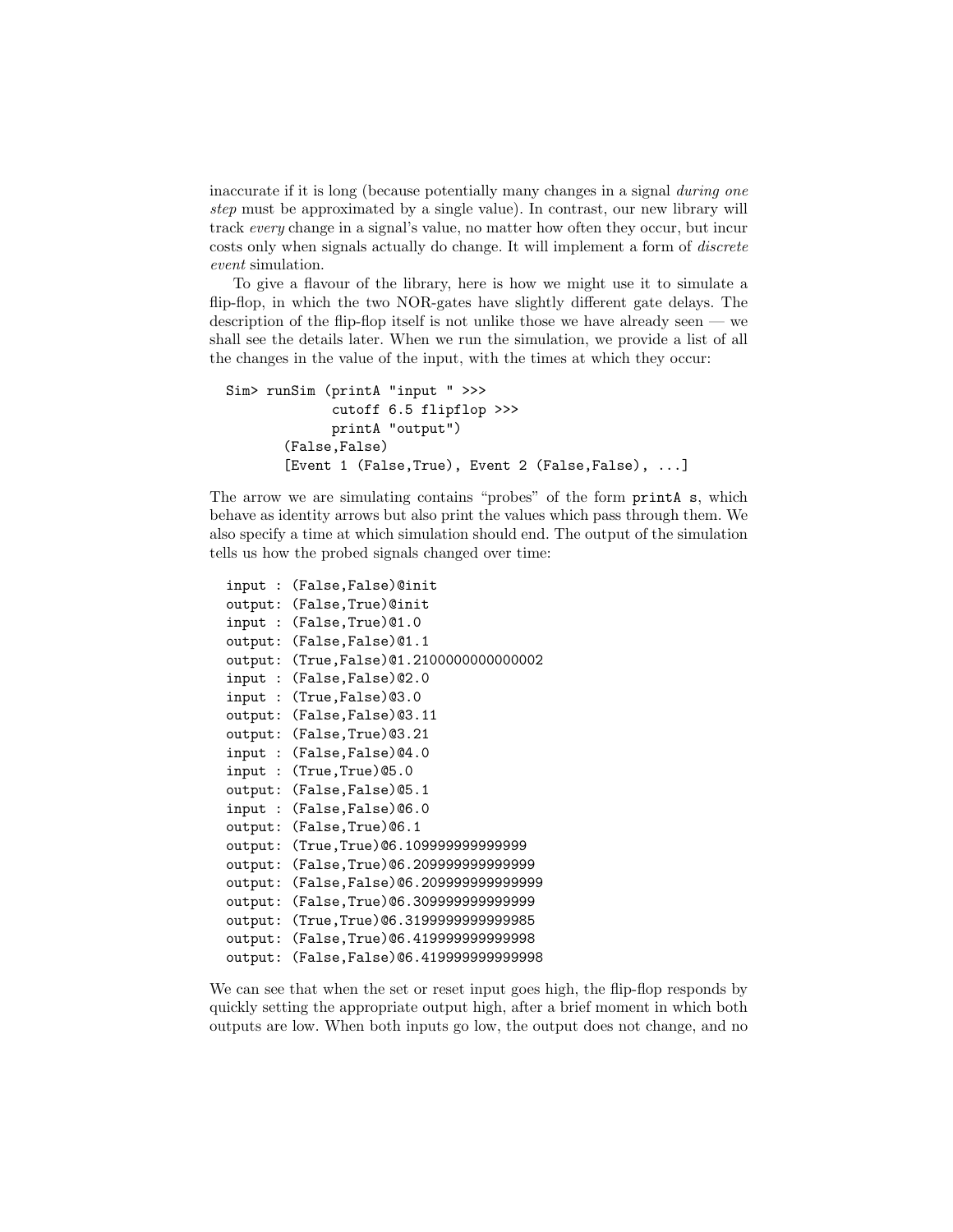event appears in the trace above. If both inputs are high simultaneously, and then drop, then the flip-flop becomes unstable and begins to oscillate, generating many output events although no further events appear in the input.

One application for this more accurate kind of simulation is power estimation for integrated circuits. Although the behaviour of such a circuit can be simulated by a synchronous simulation which just computes the final value of each signal on each clock cycle, the power consumption depends also on how many times each signal changes its value during a clock cycle. This is because much of the power in such a circuit is consumed charging and discharging wires, and if this happens several times during one clock cycle, the power consumed is correspondingly higher.

Like the stream functions arrow, our new simulation arrows represent a kind of process, transforming input events to output events. They are thus a rather typical kind of application for arrows, and useful to study for that reason. Moreover, this library (although much smaller) is closely related to the Yampa simulation library  $[8]$  — many design decisions are resolved in the same way, and the reader who also studies the internals of Yampa will find much that is familiar. However, there is also much that is different, since Yampa is not a discrete event simulator: Yampa simulations proceed in steps in which every signal is calculated, although the "sampling interval" between steps can vary.

#### 5.1 Signals and Events

Abstractly, we think of the inputs and outputs of simulation arrows as signals, which are piecewise constant functions from time to values. Times may be any real number:

#### type Time = Double

and we explicitly allow negative times. We refer to a change in a signal's value as an event, and require the event times for each signal to form a (possibly infinite) increasing sequence. That is, each signal must have a first event before which it has a constant value no matter how far back in time we go, and after each event there must be a *next* event. We can thus represent a signal by its initial value, and the events at which its value changes<sup>3</sup>. We shall represent events by the type

### data Event  $a =$  Event {time:: Time, value:: a}

The value of a signal at time  $t$  will be the initial value, if  $t$  is before the time of the first event, or the value of the last event at a time less than or equal to t.

<sup>&</sup>lt;sup>3</sup> The reader might be tempted to treat the initial value as an event at time "minus" infinity", to avoid introducing a special case. It is tempting, but it does not work well: at a number of places in the simulation code, the initial value of a signal must be treated differently from the later ones. Exactly the same design choice is made in Yampa, so there is safety in numbers!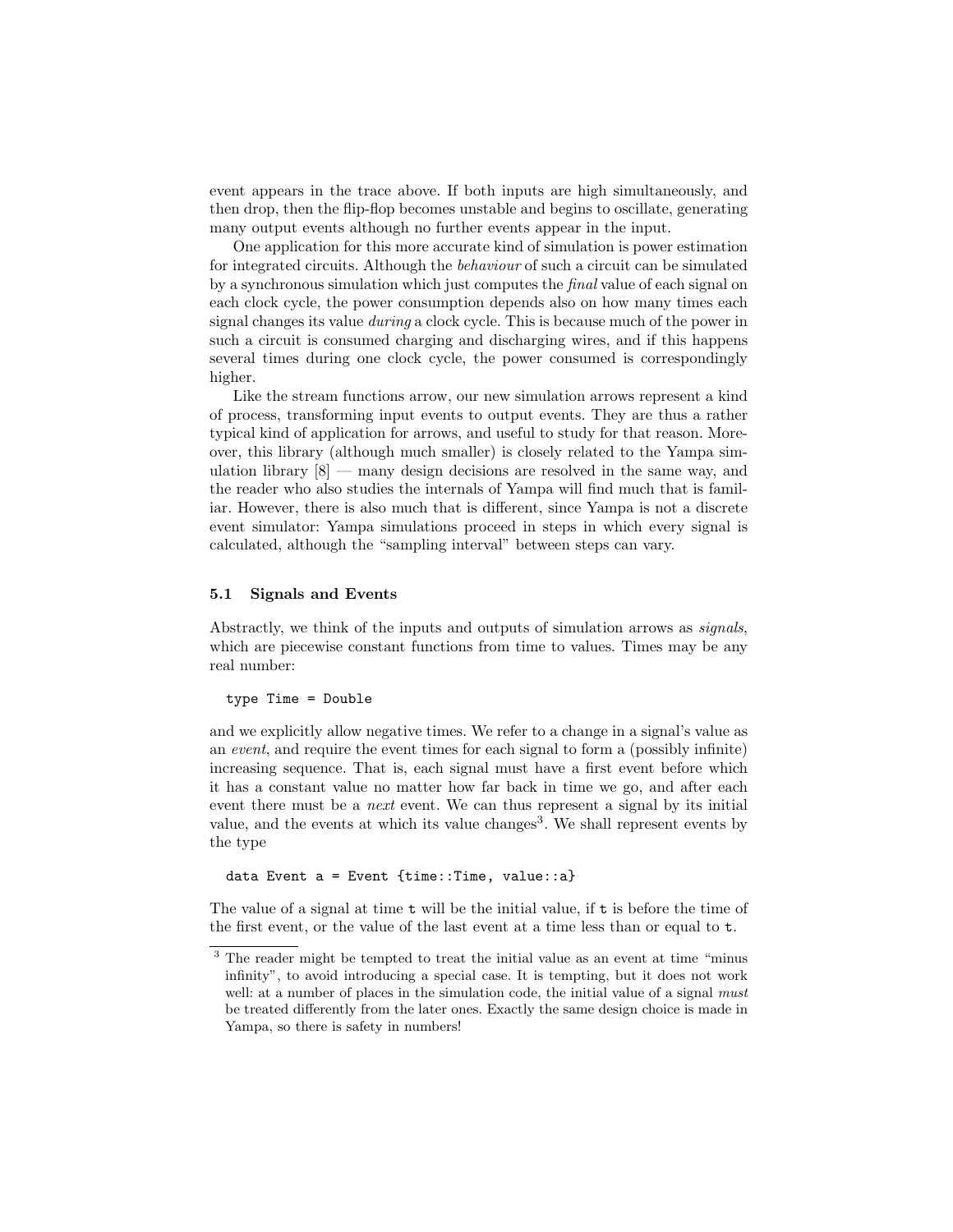This abstract view of signals fits our intended application domain well, but it is worth noting that we are ruling out at least one useful kind of signal: those which take a different value at a single point only. Consider an edge detector for example: when the input signal changes from False to True, we might expect the output signal to be True at the time of the change, but False immediately before and after. We cannot represent this: if the output signal takes the value True at all, then it must remain True throughout some non-zero interval — it would be non-sensical to say that the output signal has *both* a rising and a falling event at the same time.

Of course, a hardware edge detector must also keep its output high for a non-zero period, so our abstraction is realistic, but nevertheless in some types of simulation we might find it useful to allow instantaneously different signal values. For example, if we were simulating a car wash, we might want to represent the arrival of a car as something that takes place at a particular instant, rather than something that extends over a short period. What Yampa calls "events" are in fact precisely such signals: they are signals of a Maybe type whose value is Nothing except at the single instant where an event occurs. We could incorporate such signals into our model by associating two values with each event, the value at the instant of the event itself, and the value at later times, but for simplicity we have not pursued this approach.

### 5.2 Simulation arrows

We might expect a simulation arrow just to be a function from a list of input events to a list of output events, rather like the stream function arrows of Section 1.2. Unfortunately, this simple approach does not work at all. To see why not, consider a simulated adder, which combines two input integer signals to an output integer signal. Clearly, whenever an event occurs on either input, the adder must produce an event on its output with the new sum. So, to decide which output event to produce next, the adder must choose the *earliest* event from its next two input events. If these are supplied as lists of events, then this cannot be done without inspecting, and thus computing, both of them  $-$  and one of them may lie far in the simulated future. In the presence of feedback, it is disastrous if we cannot compute present simulated events without knowing future ones, since then events may depend on themselves and simulation may be impossible. Hence this approach fails. We will use an approach related to the stream processors of Exercise 2 instead.

Abstractly, though, we will think of a simulation arrow as a function from an input signal to an output signal. (In practice, we shall parameterise simulation arrows on a monad, but we ignore that for the time being). But we place two restrictions on these functions: they should respect causality, and be time-invariant.

Causality means that the output of an arrow at time t should not be affected by the value of its input at later times: the future may not affect the past. Causality is a vital property: it makes it possible to run a simulation from earlier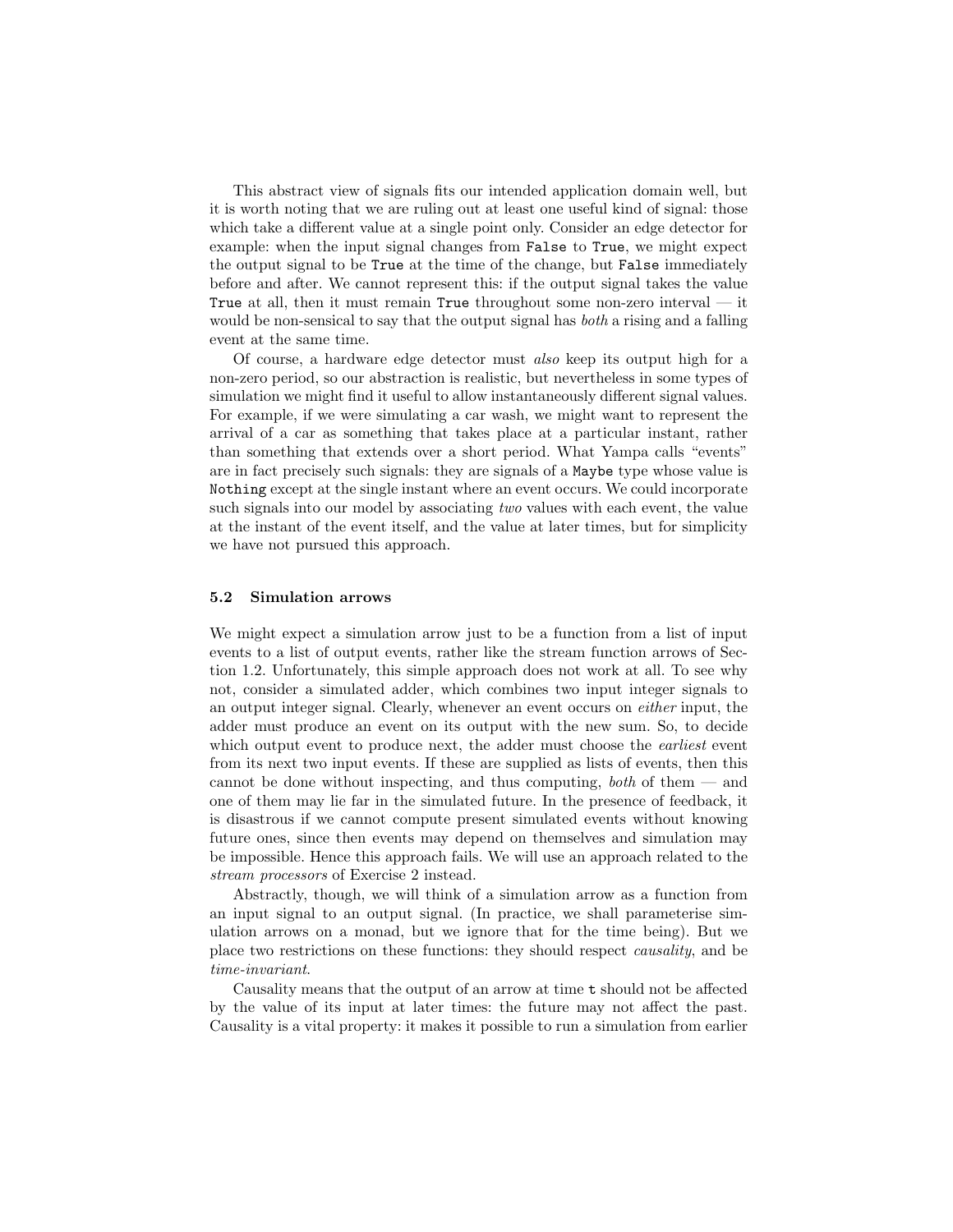times to later ones, without the need to return to earlier times and revise the values of prescient signals when later events are discovered.

Time-invariance means that shifting the input signal of an arrow backwards or forwards in time should shift the output signal in the same way: the behaviour should not depend on the absolute time at which events occur. One important consequence is that the output of an arrow cannot change from its initial value until the input has (since any such event can depend only on the constant part of the input by causality, and so can by shifted arbitrarily later in time by time invariance). This relieves the simulator of the need to simulate all of history, from the beginning of time until the first input event, since we know that all signals must retain their initial values until that point.

We shall represent simulation arrows by functions from the initial input value, to the initial output value and a simulation state:

newtype Sim m a  $b = Sim (a \rightarrow m (b, State m a b))$ 

This state will then evolve as the simulation proceeds, and (in general) it depends on the initial input value. We parameterise simulation arrows on a monad m (in our examples, the IO monad), so that it is possible to define probes such as printA, which we saw in the introduction to this section.

A running simulation can be in one of three states, which we represent using the following type:

```
data State m a b =
   Ready (Event b) (State m a b)
  | Lift (m (State m a b))
  | Wait Time (State m a b) (Event a -> State m a b)
```
Here

- Ready e s represents a simulation that is ready to output e, then behave like s,
- Lift m represents a simulation that is ready to perform a computation m in the underlying monad, then continue in the state that m delivers,
- Wait t s k represents a simulation that is waiting for an input event until time  $t$ : if an input arrives *before* time  $t$ , then it is passed to the continuation k, and if no input arrives before simulated time reaches t then the simulation changes to the "timeout" state s.

Conveniently, Haskell's Double type includes the value infinity,

 $infinite$  =  $1/0$ 

which behaves as a real number greater than all others. We can thus represent a simulation state which is waiting for ever using Wait infinity.

Given an initial input value and a list of input events, we run a simulation simply by supplying the inputs at the right simulated times and performing the underlying monadic actions, in simulated time order. We can discard the outputs, since simulations are observed by inserting probes. Thus: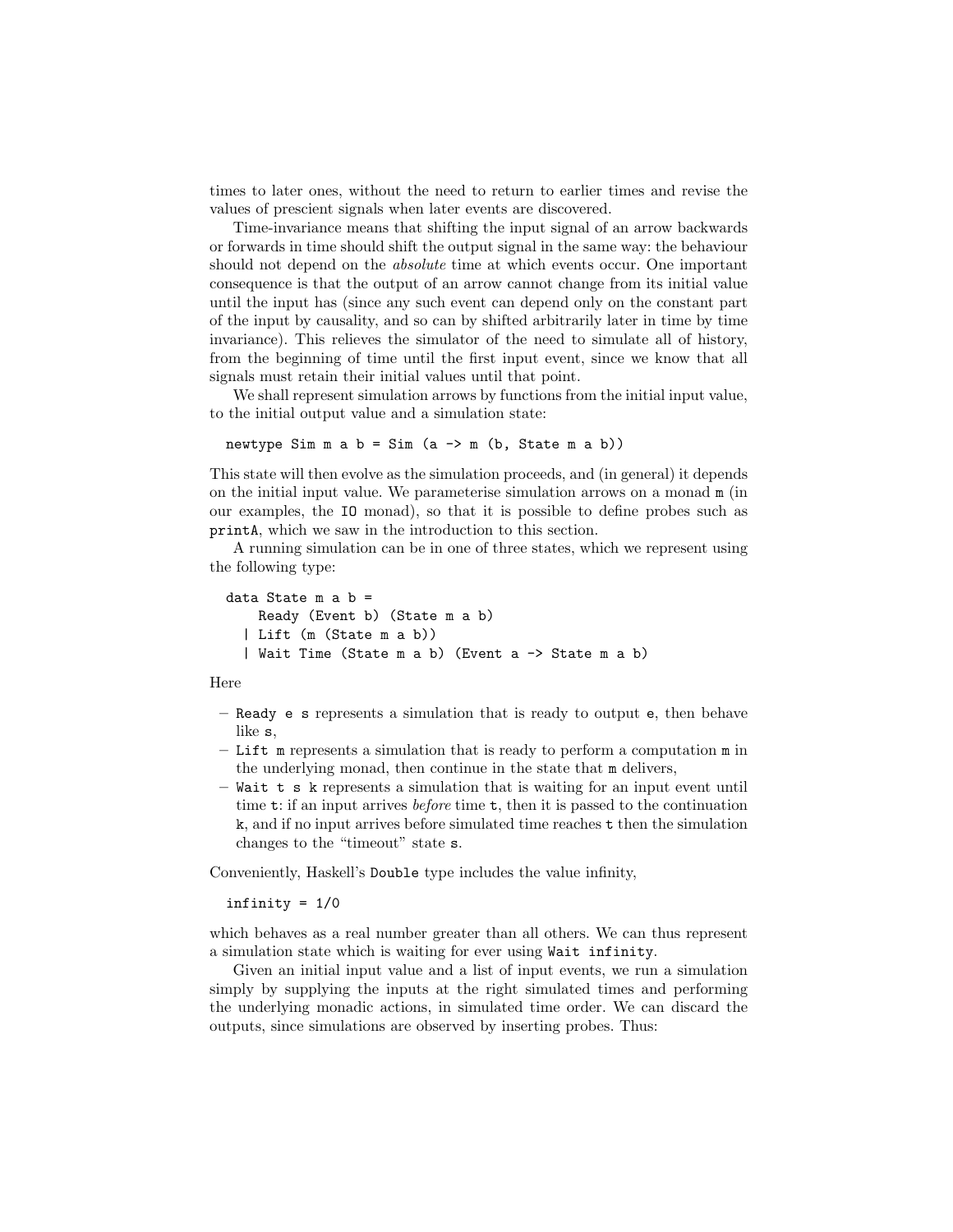```
runSim (Sim f) a as = do
  (b,r) \leftarrow f a
  runState r as
runState (Ready b s) as = runState s as
runState (Lift m) as = do s \leq - m
                        runState s as
runState (Wait t s k) [] -- no further inputs
  | t==infinity = return () - infinity never comes
  | otherwise = runState s [] -- timeout
runState (Wait t s k) (a:as) -- inputs waiting
  | t \leq t time a = runState s (a:as) -- timeout
  | otherwise = runState (k a) as - supply event
```
Simulation states should satisfy a number of invariants, of course. Since they represent signal functions, no output events should be generated before the first input, and output events should not depend on later inputs. To ensure the latter property, we require that output events generated after an input is received carry the same or a later time. Moreover, output events must be generated in time order.

Since simulation states are in general infinite, we cannot check whether or not these invariants are satisfied, but we can guarantee them by construction. We therefore define "smart constructors" for the Sim and State types, which check that the values they are constructing satisfy the invariants, and raise an exception if an invariant would be broken. We ensure that simulation states are initially quiescent by constructing them with

```
sim f = \text{Sim } \ \ \a -> do
  (b,s) \leftarrow f a
  return (b,quiescent s)
quiescent (Lift m) = Lift (liftM quiescent m)
quiescent (Wait t s k) = wait t (quiescent s) k
```
which fails if the constructed state is ready to output before the first input, and we ensure the other invariants hold by constructing simulation states using

```
ready e r = Ready e (causal (time e) r)
lift m = Lift m
wait t f k = Wait t (causal t f)(\e^{-} > \text{causal} (\text{time } e) (\& e))causal t (Ready e f) | t \le time e = Ready e f
causal t (Lift m) = Lift (liftM (causal t) m)
causal t (Wait t' s k) = Wait t' (causal t s) (causal t.k)
```
Here causal  $t$  s raises an exception if the *first* event output by s precedes time t; provided s itself satisfied the invariants then this is enough to ensure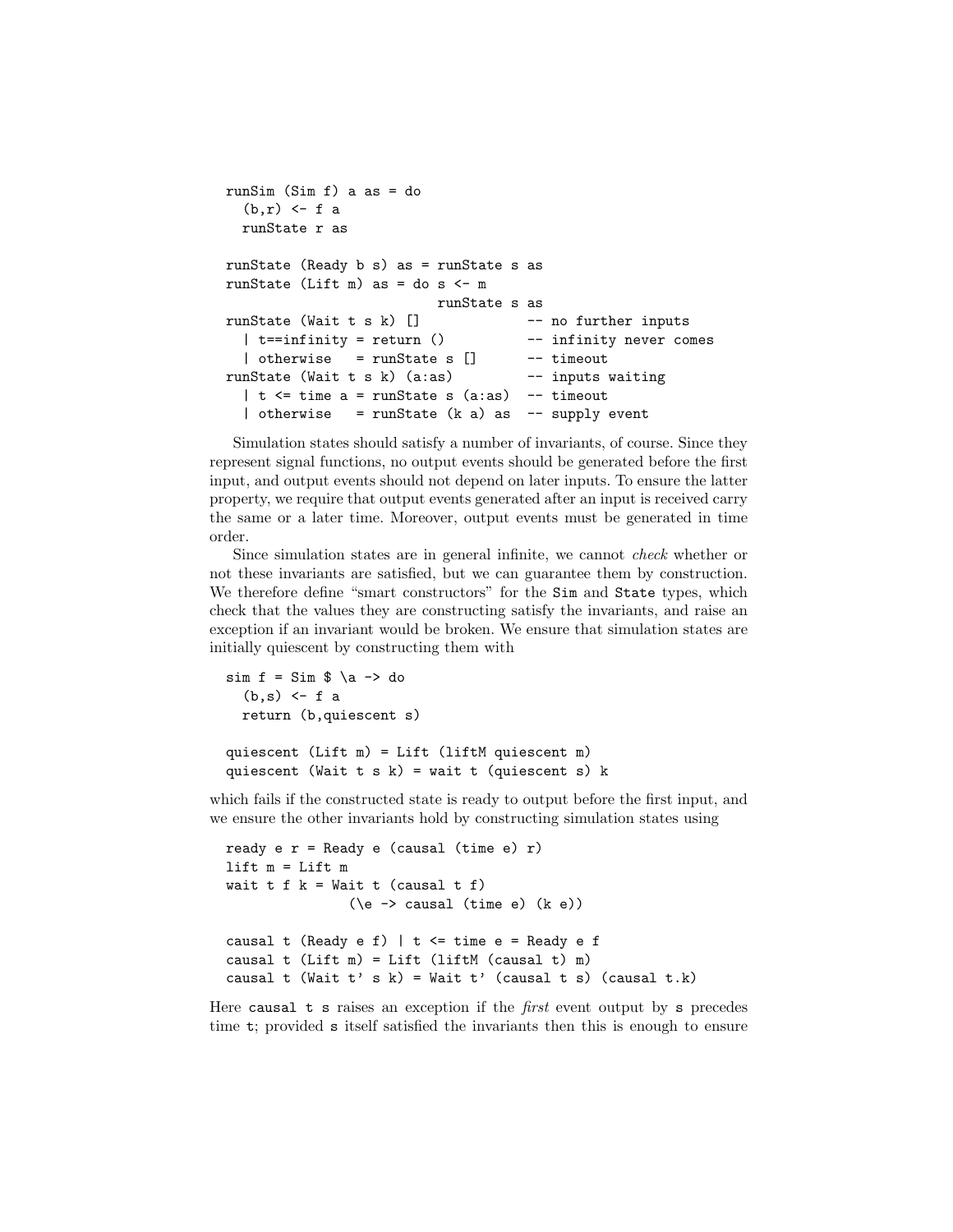that the states constructed using causal also do so. It is used in ready to ensure that output events occur in increasing time order, and in wait to ensure that output events do not precede inputs which have been received, or timeouts which have passed. The alert reader will notice that causal does not prevent successive output events occurring at the same time, and this is because such "glitches" do seem occasionally to be unavoidable (we will return to this point).

Using these smart constructors, we can now define primitive arrows with confidence that mistakes that break the invariants will not go undiscovered, at least not if they would affect the results of simulation. For example, we can define the printA arrow that we saw above as follows:

```
printA name = \sin $ \a -> do
  message (show a++"@init")
  return (a,s)
  where s = waitInput $ \a -> lift $ do
              message (show a)
              return (ready a s)
        message a = putStrLn (name++": "++a)
```
(The show method for events is defined to display the value along with the time, in the format we saw earlier). Typically the simulation state is defined recursively, as we see here, in order to respond to any number of input events. The waitInput function is just a useful shorthand for a wait with an infinite timeout:

### waitInput  $k = wait$  infinity undefined  $k$

Of course, it is not necessary to define smart constructors as we have done: we could simply replace them with the real ones, and provided we make no mistakes, our simulations would behave identically. However, the smart constructors have proven to be invaluable while debugging the library. Indeed, the real code contains a more elaborate version of causal, which collects and reports a trace of the events leading up to a violation, which is invaluable information when a bug is discovered.

Note, however, that these smart constructors do not ensure time invariance in the arrows we write, because we write code which manipulates absolute times. It would be possible to build a further layer of abstraction on top of them, in which we would program with relative times only (except in monadic actions which do not affect future output, such as printing the simulated time in printA). For this prototype library, however, this degree of safety seems like overkill: we rely on writing correct code instead.

## 5.3 Implementing the arrow operations

In this section, we shall see how to implement the arrow operations for this type. Of course, we must require the underlying monad to be a monad: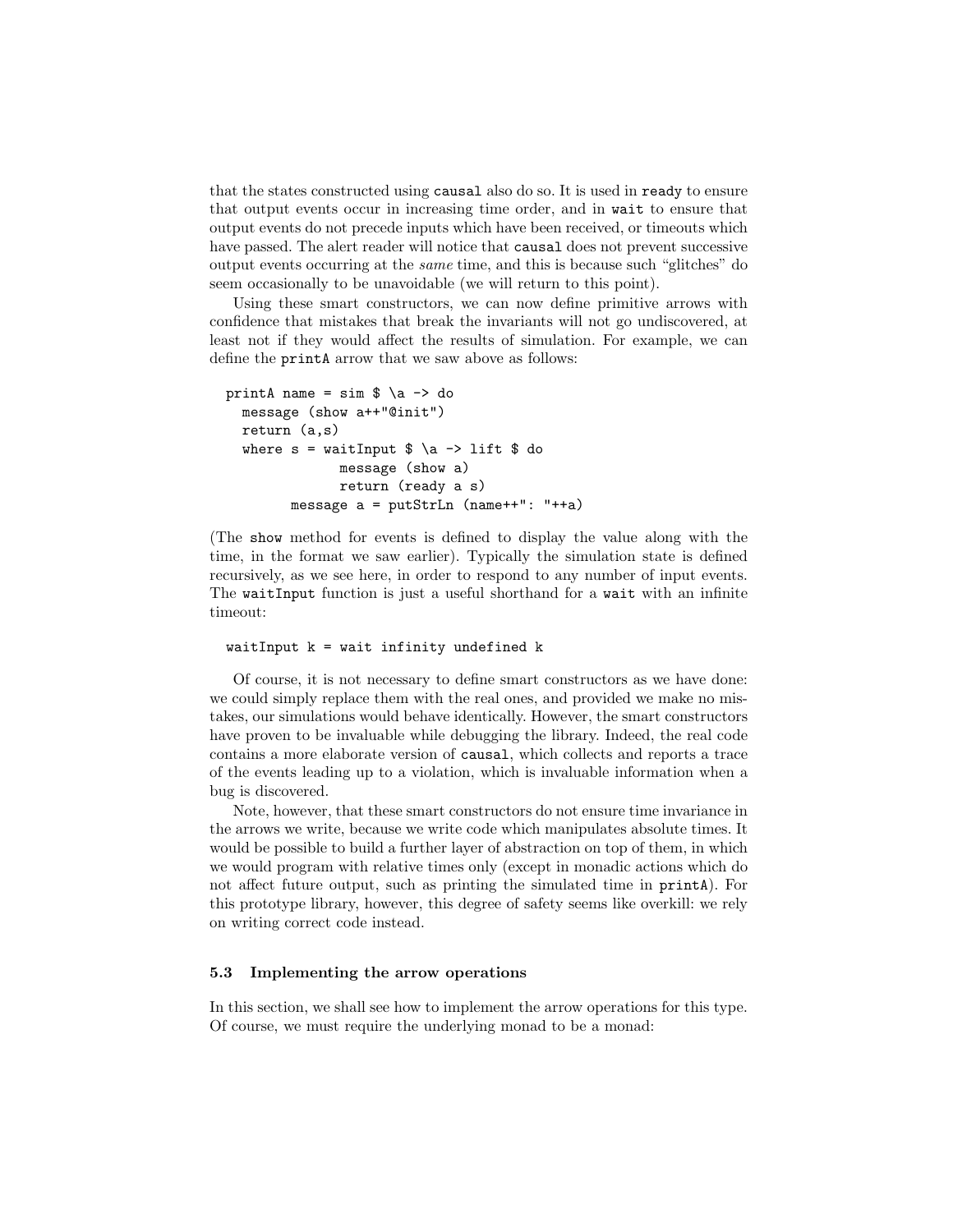```
instance Monad m \Rightarrow Arrow (Sim m) where
  ...
```
The arr operation is rather simple to define: arr f just applies f to the initial input value, and to the value in every subsequent input event. Computing a new output takes no simulated time.

```
arr f = sim \alpha \alpha -> return (f a, s)
  where s = waitInput (\a ->ready (Event (time a) (f (value a))) s)
```
Note, however, that the output events generated may well be redundant. For example, if we simulate an AND-gate as follows:

```
Main> runSim (arr (uncurry (&&)) >>> printA "out") (False, False)
        [Event 1 (False,True),
         Event 2 (True,False),
         Event 3 (True,True)]
out: False@init
out: False@1.0
out: False@2.0
out: True@3.0
```
then we see that the output signal carries three events, even though the value only changes once.

Redundant events are undesirable, even if they seem semantically harmless, because they cause unnecessary computation as later parts of the simulation react to the "change" of value. Our approach to avoiding the problem is to define an arrow nubA which represents the identity function on signals, but drops redundant events. Inserting nubA into the example above, we now see the output we would expect:

```
Main> runSim (arr (uncurry (kk)) >>> nubA >>> printA "out")
        (False,False)
        [Event 1 (False,True),
         Event 2 (True,False),
         Event 3 (True,True)]
out: False@init
out: True@3.0
```
Defining nubA just involves some simple programming with our smart constructors:

```
nubA :: (Eq a, Monad m) => Sim m a a
nubA = \sin $ \a -> return (a,loop a)
  where loop a = waitInput $ \(Event t a') ->
                   if a==a' then loop a
                   else ready (Event t a') (loop a')
```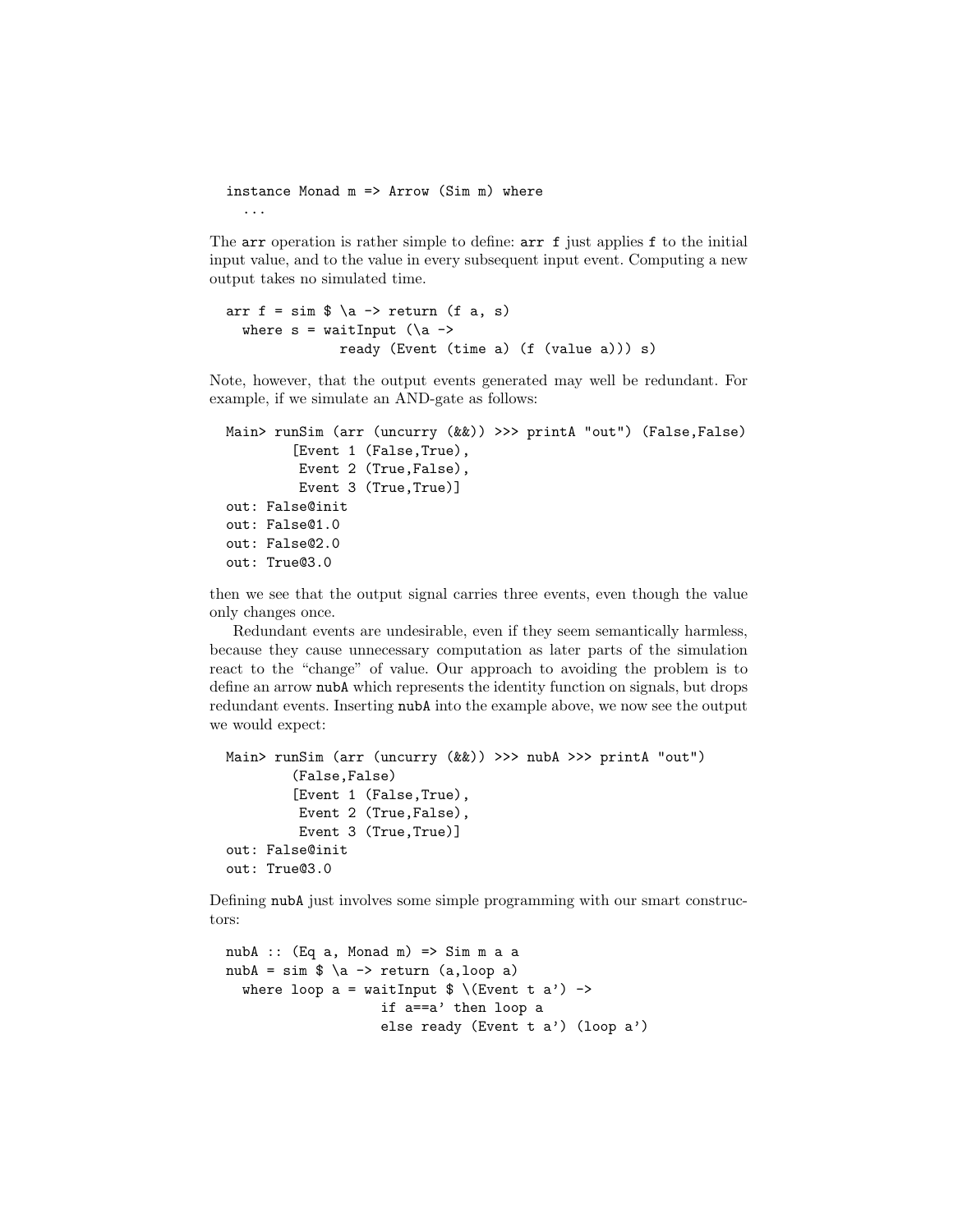Why not just include this in the definition of  $arr$ ? Or why not rename the old definition of arr to protoArr and redefine arr as follows?

arr  $f =$  protoArr  $f \gg$  nubA

The reason is *types*: we are constrained by the type stated for  $\arcsin$  in the Arrow class. The definition above does not have that type  $-$  it has the type

arr :: (Arrow arr, Eq b) =>  $(a->b)$  -> arr a b

with the extra constraint that the output type must support equality, so that nubA can discard events with values equal to previous one. Of course, we could just define  $arr'$  as above, and use that instead, but any overloaded arrow functions which we use with simulation arrows, and the code generated from the pointed arrow notation, will still use the class method arr. For this reason we make nubA explicit as an arrow, and simply expect to use it often<sup>4</sup>.

Composing simulation arrows is easy  $\sim$  we just have to compute the initial output — but the real work is in composing simulation states.

```
Sim f >>> Sim g = \sin \theta \ \a -> do
  (b, sf) \leftarrow f a
  (c, sg) <- g b
  return (c,sf 'stateComp' sg)
```
When we compose simulation states, we must be careful to respect our invariants. Since all the outputs of a composition are generated by a single arrow (the second operand), which should itself fulfill the invariants, we can expect them to be correctly ordered at least. However, we must see to it that no output is delayed until after a later input is received by the first operand, which would violate causality. To ensure this, we always produce outputs (and perform monadic actions) as early as possible. Thus, if the second operand of a composition is ready to output an event or perform a monadic computation, then so is the composition.

```
sf 'stateComp' Ready c sg = ready c (sf 'stateComp' sg)
sf 'stateComp' Lift m = lift (liftM (sf'stateComp') m)
```
If neither of these equations applies, then the second operand must be of the form Wait  $\dots$ . We assume this in the equations that follow — thanks to Haskell's top-to-bottom strategy, the equations above take precedence over (apparently overlapping) equations below.

Given that the second operand is waiting, then if the first is ready to output or perform a computation, then we allow it to proceed, in the hope that it will wake

<sup>&</sup>lt;sup>4</sup> It is interesting to note that the same problem arose in a different context in the first arrow paper [10]. I have proposed a language extension that would solve the problem, by allowing parameterised types to restrict their parameters to instances of certain classes only [9]. With this extension, simulation arrows could require that their output type be in class Eq, making equality usable on the output even though no such constraint appears in the Arrow class itself.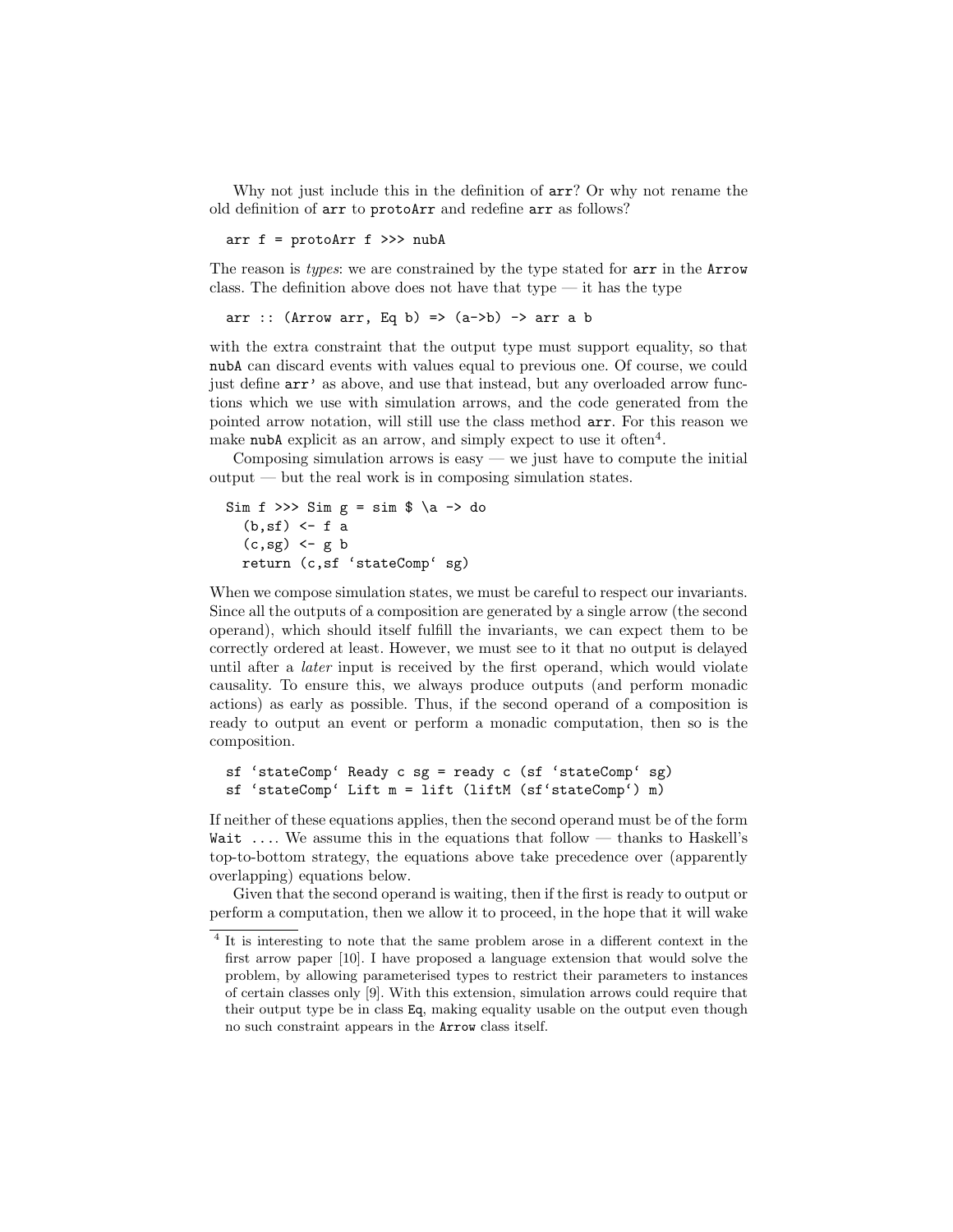up the second operand, and enable us to generate an event from the composition without needing to wait for an input. When the first operand outputs an event, then we must of course feed it into the second. This is the purpose of the operator 'after', which computes the state of  $sg\ after\ it$  has received the event b. Thus 'after' is the state transition function for simulation states.

```
Ready b sf 'stateComp' sg = sf 'stateComp' (sg 'after' b)
Lift m 'stateComp' sg = lift (liftM ('stateComp' sg) m)
```
When *both* operands of a composition are waiting, then the composition must also wait — but only until the earlier of the deadlines of its operands. When that simulated time is reached, the operand with the earlier deadline times out and may continue computing. If an input event is received in the meantime, it is sent (of course) to the first operand of the composition.

```
Wait tf sf kf 'stateComp' Wait tg sg kg =
  wait (min tf tg)
       timeout
       (\a -> kf a 'stateComp' Wait tg sg kg)
  where timeout | tf<tg = sf 'stateComp' Wait tg sg kg
                | tf==tg = sf 'stateComp' sg
                | tf>tg = Wait tf sf kf 'stateComp' sg
```
Note that this code behaves correctly even if one or both deadlines is infinity.

To complete the definition of composition, we must implement the state transition function after. But this is easy: an input event is received by the first Wait whose deadline is after the event itself:

```
Ready b s 'after' a = ready b (s 'after' a)
Lift m 'after' a = lift (liftM ('after' a) m)
Wait t s k 'after' a
  | t <= time a = s 'after' a
  | otherwise = k a
```
Moving on to the first combinator, once again computing the initial output is easy, but adapting the simulation state much more complex.

```
simFirst (Sim f) = sim \frac{1}{2} \(a,c) -> do
  (b,s) <- f a
  return ((b, c), stateFirst b \, c \, s)
```
When does the output of first f change? Well, clearly, if the output of f changes, then so does the output of first f. But the output of first f may also change if its input changes, since the change may affect the second component of the pair, which is fed directly through to the output. Moreover, when the output of f changes, then we need to know the current value of the second component of the input, so we can construct the new pair of output values. Likewise, when the input to first f changes, and we have a new second component for the output pair, then we need to know the current value of the first component of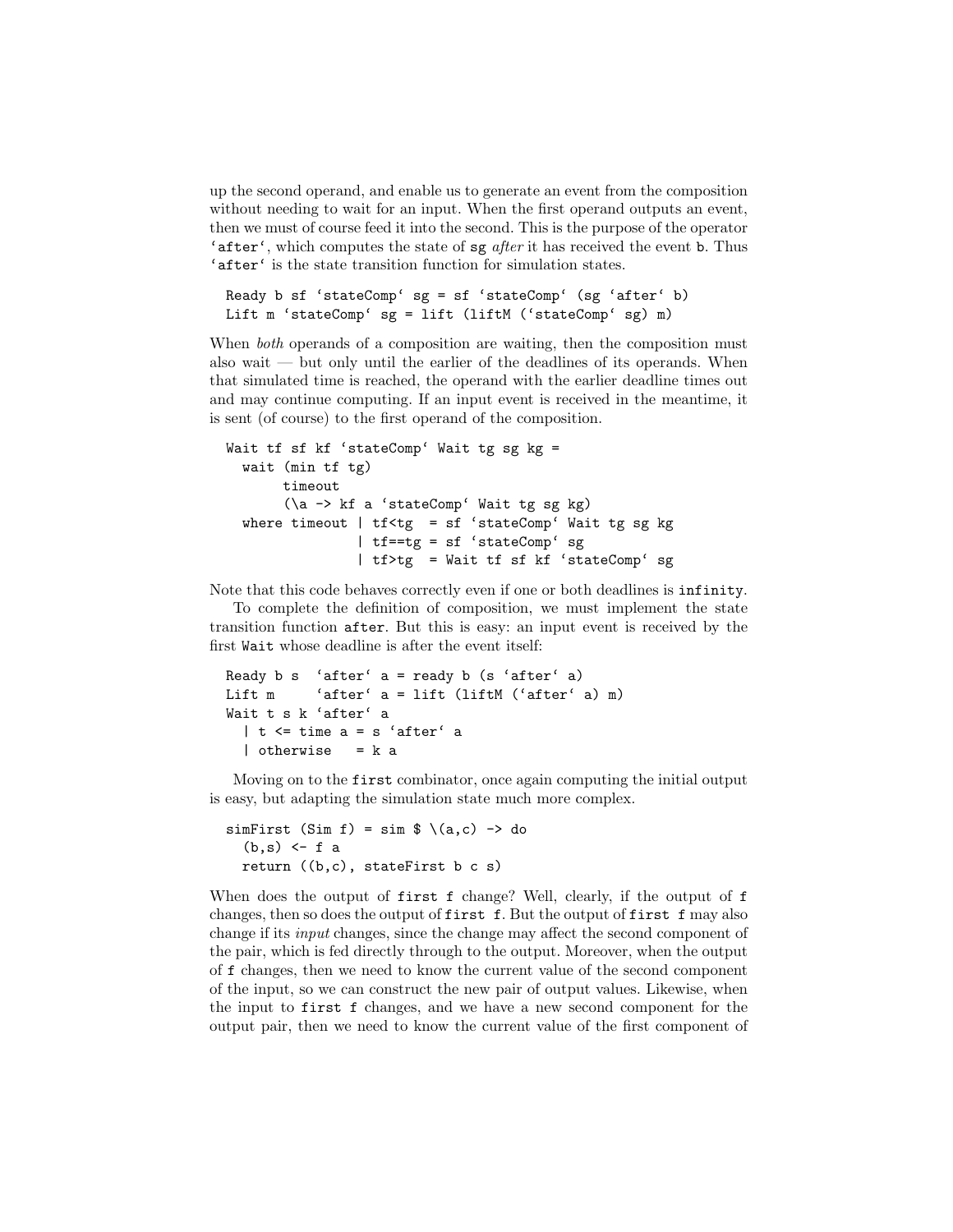the output to construct the new output pair. For this reason, the stateFirst function is parameterised not only on the state of f, but also on the current values of the components of the output.

In the light of this discussion, we can see that if f is waiting, then first f should also wait: no change to the output can occur until either the deadline is reached, or an input is received. If an input is received before the deadline, then first f is immediately ready to output a new pair containing an updated second component.

```
stateFirst b c (Wait t s k) =
  wait t (stateFirst b c s) \frac{1}{2} \(Event t' (a,c')) ->
    ready (Event t' (b,c')) (stateFirst b c' (k (Event t' a)))
```
As before, if f is ready to perform a monadic action, then so is first f:

```
stateFirst b c (Lift m) = lift (liftM (stateFirst b c) m)
```
The trickiest case is when f is ready to output an event. Before we can actually output the corresponding event from first f, we must ensure that there are no remaining inputs at earlier times, which would cause changes to the output of first f that should precede the event we are about to generate. The only way to ensure this is to wait until the simulated time at which the event should occur, and see whether we timeout or receive an input. Thus we define:

```
stateFirst b \nc (Ready b' \nsi =wait (time b')
        (ready (Event (time b') (value b',c))
                (stateFirst (value b') c s))
        (\text{Event } t' (a, c')) \rightarrowready (Event t' (b,c'))
                 (stateFirst b c'
                      (\text{ready } b' \text{ (s 'after' (Event t' a))))
```
After waiting without seeing an input until the time of the new event, we can generate a new output immediately. If an input is received in the meantime, we generate a corresponding output event and continue waiting, but in the state we reach by feeding the first component of the input just received into the state of f.

This definition seems very natural, but it does exhibit a surprising behaviour which we can illustrate with the following example:

```
Sim> runSim (first (arr (+1)) >>> printA "out") (0,0)[Event 1 (1,1)]
out: (1,0)@init
out: (1,1)@1.0
out: (2,1)@1.0
```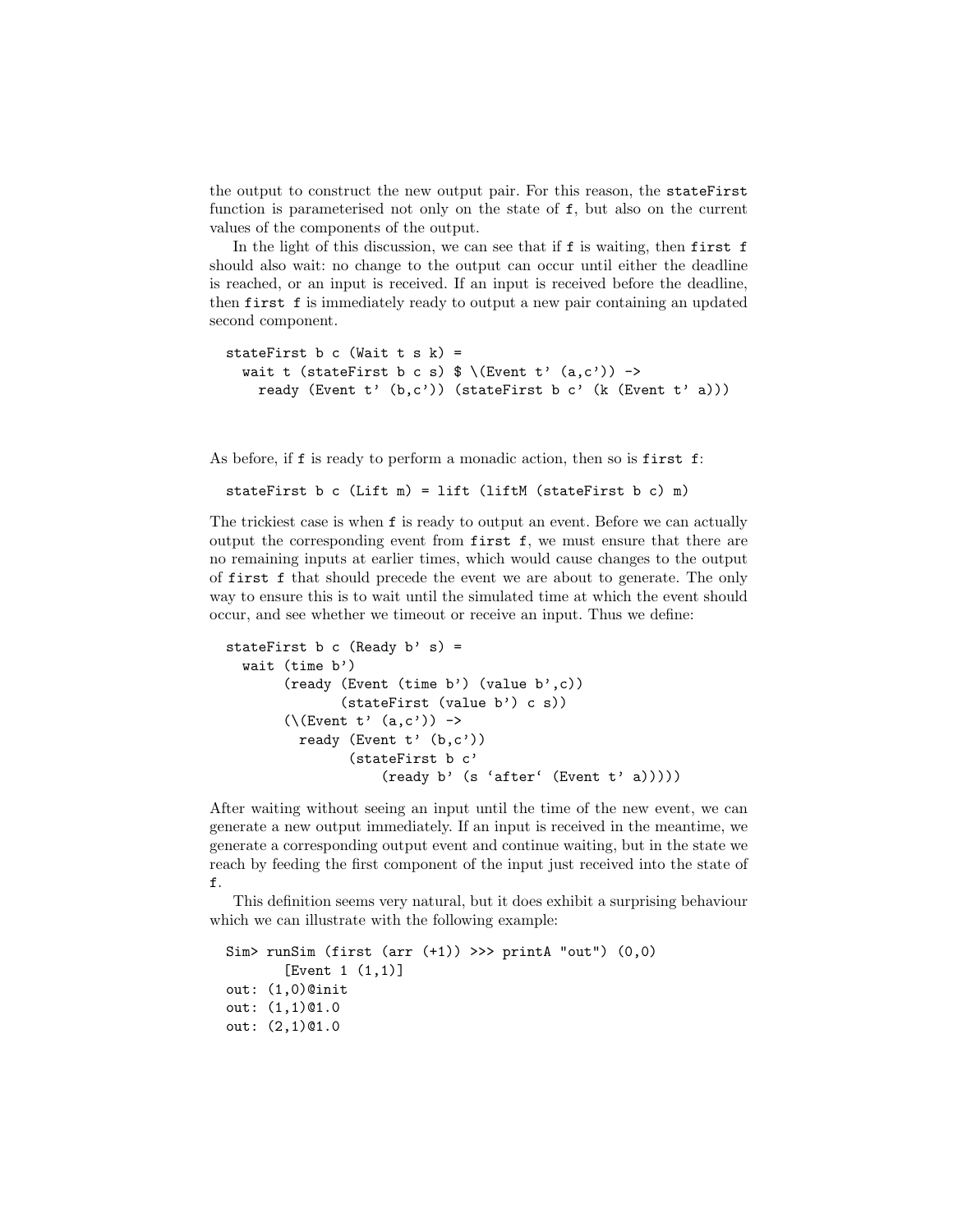Although there is only one input event, first generates two output events, one generated by the change of the input, and the other by the change in the output of  $arr$  (+1). Moreover, both output events occur at the same simulated time – and how should we interpret that? Our solution is to declare that when several events appear at the same simulated time, then the last one to be generated gives the true value of the output signal at that time. The previous events we call "glitches", and they represent steps towards the correct value. Glitches arise, as in this example, when two parts of the simulation produce output events at exactly the same time, and they are then combined into the same signal. A glitch results because we make no attempt to identify such simultaneous events and combine them into a single one.

We put up with glitches, because of our design decision to produce output events as soon as possible. To eliminate them, we would, among other things, need to change the semantics of Wait. At present, Wait times out if no input event arrives before the deadline; we would need to change this to time out only if the next input event is after the deadline, thus allowing inputs that arrive exactly on the deadline to be received, possibly affecting the output at the same simulated time. The danger would be that some arrows would then be unable to produce their output at time  $t$ , without seeing a *later* input event — which would make feedback impossible to implement. However, it is not obvious that this would be inevitable, and a glitch-free version of this library would be worth investigating. For the purpose of these notes, though, we stick with the glitches.

We will, however, introduce an arrow to filter them out: an arrow which copies its input to its output, but whose output is glitch-free even when its input contains glitches. To filter out glitches in the input at time t, we must wait until we can be certain that all inputs at time  $t$  have been received which we can only be *after* time **t** has passed! It follows that a glitch-remover must introduce a delay: it must wait until some time  $t'$  later than  $t$ , before it can output a copy of the input at time t. We therefore build glitch removal into our delay arrow, which we call delay1, because there is at most one event at each simulated time in its output.

In contrast to the delay arrow we saw earlier, in this case we do not need to supply an initial value for the output. The stream function delay, for use in synchronous simulation, delays its output by one step with respect to its input, and needs an initial value to insert in the output at the first simulation step. In contrast, our signals all have an initial value "since time immemorial", and the output of delay1 just has the same initial value as its input.

We define delay1 as follows:

```
delay1 d = sim (\a -) return (a, r)where r = waitInput loop
        loop (Event t a) =
          wait (t+d) (ready (Event (t+d) a) r) $
            \Gamma (Event t' a') ->
              if t==t'
                then loop (Event t' a')
```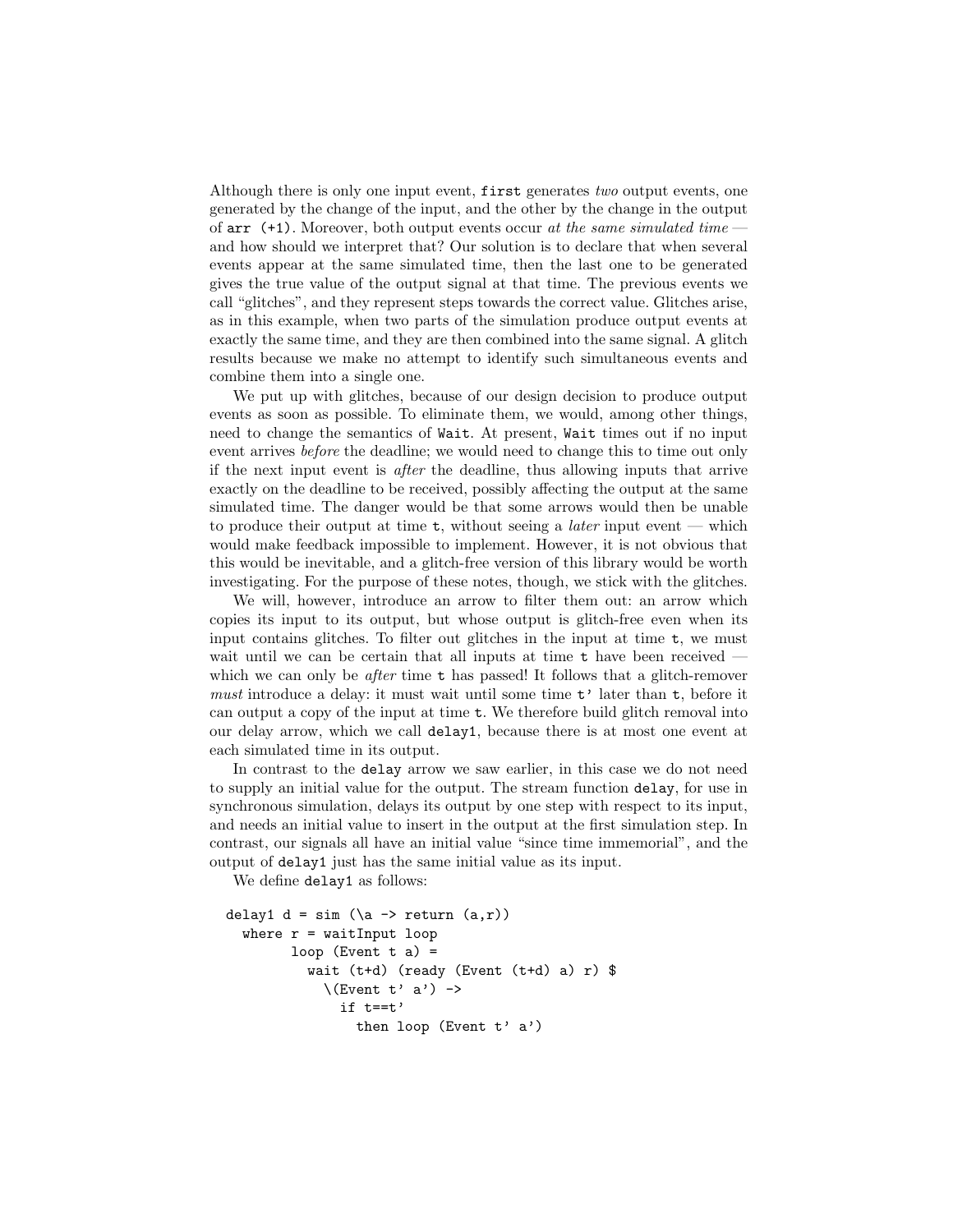It delays its input signal by time d, which permits it to wait until time t+d to be sure that the input at time t is stable.

### 5.4 Implementing feedback

Just as with the other arrow combinators, implementing feedback requires two stages: first we define loop for simulation arrows, constructing the initial values, then we implement looping for simulation states. Now, recall that the argument of loop is an arrow of type  $arr(a,c)$  (b,c), where c is the type of the loop state. Clearly the initial output of this arrow will depend on its initial input, which in turn depends on its initial output! Thus the initial output of a loop must be recursively defined. Since simulation arrows are based on an underlying monad, we need a fixpoint operator for that monad. Such a fixpoint operator is provided by the class

```
class (Monad m) => MonadFix m where
  mfix :: (a \rightarrow m a) \rightarrow m a
```
and there are instances for IO and many other monads.

Using this operator, we can now define loop for simulation arrows:

```
instance MonadFix m \Rightarrow ArrowLoop (Sim m) where
  loop (Sim f) = sim \alpha \a-> do
    ((b,c),s) <- mfix (\langle (b,c),s \rangle) -> f (a,c))
    return (b,stateLoop a c [] s)
```
We just recursively construct the initial output from the parameter arrow  $f$ , and return its first component as the initial output of the loop. Obviously, the function we pass to mfix must not be strict, and so the lazy pattern matching (indicated by ~) in the definition above is essential.

As simulation proceeds, the loop body f will periodically produce new outputs, whose second components must be fed back as changes to the input. But those input changes must be merged with changes to the input of the loop as a whole. We handle this by passing stateLoop a *queue* of pending changes to the loop state, to be merged with changes to the loop input as those arrive. We must also track the current values of the loop input and the loop state, so as to be able to construct a new input pair for the loop body when either one changes.

After this discussion, we can present the code of stateLoop. If the loop body is ready to output, the loop as a whole does so, and the change to the loop state is added to the pending queue.

```
stateLoop a c q (Ready (Event t (b, c')) s) =
  ready (Event t b) (stateLoop a c (q++[(t,c')]) s)
```
If the loop body is ready to perform a monadic action, then we do so.

stateLoop a c q (Lift m) = lift \$ liftM (stateLoop a c q) m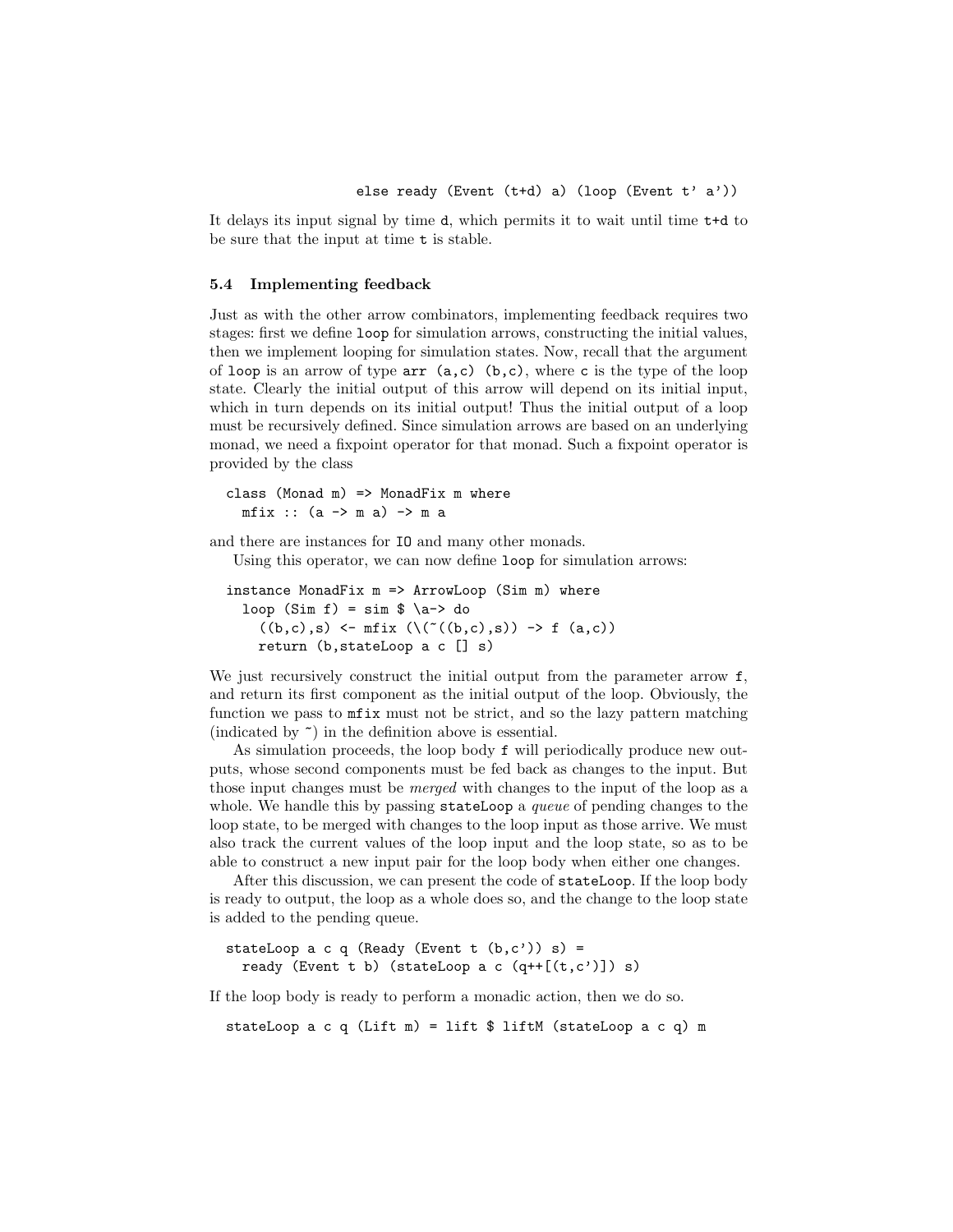If the loop body is waiting, and there are no pending state changes, then the loop as a whole waits. If a new input is received, then it is passed together with the current loop state to the loop body, and the current input value is updated.

```
stateLoop a \in [] (Wait t s k) =
  wait t (stateLoop a c [] s) \sqrt{s} \(Event t' a') ->
    stateLoop a' c [] (k (Event t' (a', c)))
```
Finally, if the loop body is waiting and there are pending state changes, then we must wait and see whether any input event arrives before the first of them. If so, we process the input event, and if not, we make the state change.

```
stateLoop a c ((t',c'):q) (Wait t s k) =
  wait (min t t') timeout \frac{1}{2} \(Event t'' a') ->
    stateLoop a' c ((t',c'):q) (k (Event t'' (a',c)))
  where timeout
          | t' <t = stateLoop a c' q (k (Event t' (a,c')))
          | t'>t = stateLoop a c ((t', c') : q) s
          | t'==t= stateLoop a c' q (s 'after' Event t (a,c'))
```
As a simple example, let us simulate a loop which simply copies its input to its output — a loop in which the feedback is irrelevant.

```
Sim> runSim (loop (arr id) >>> printA "out") 0
         [Event 1 1, Event 2 2]
out: 0@init
out: 1@1.0
out: 1@1.0
out: 1@1.0
out: 1@1.0
out: 1@1.0
...
```
It doesn't work! The simulation produces an infinite number of glitch events, as soon as the input changes. The reason is that the first input change generates an output from the loop body including a "new" (but unchanged) loop state. This state change is fed back to the loop body, and generates another new (and also unchanged) state, and so on. To avoid this, we must discard state "changes" which do not actually change the state, by inserting a nubA arrow into the loop body.

```
Sim> runSim (loop nubA >>> printA "out")
             \Omega[Event 1 1, Event 2 2]
out: 0@init
out: 1@1.0
*** Exception: <<loop>>
```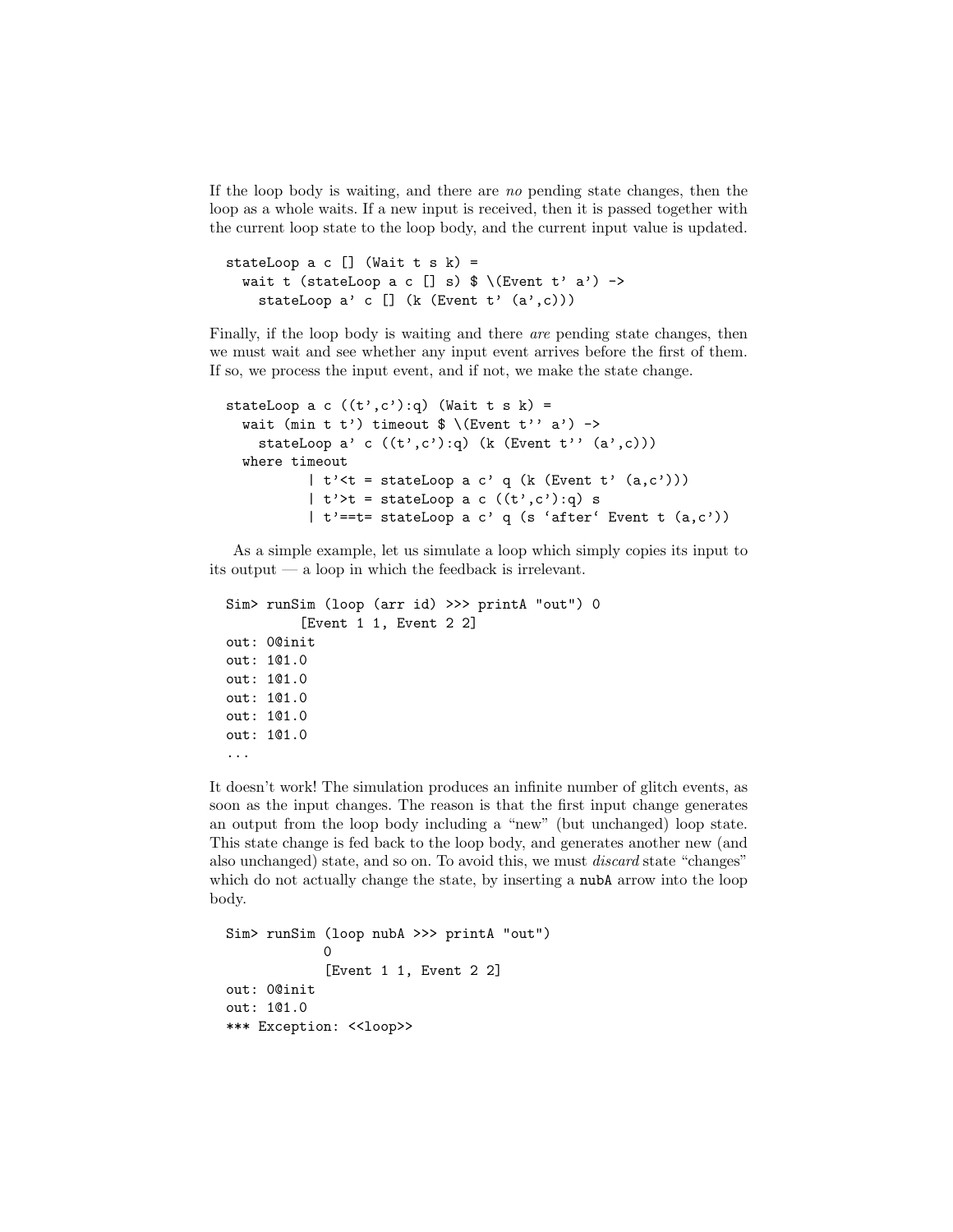This does not work either! In this case, the exception "<<loop>>" is generated when a value depends on itself, and it is fairly clear which value that is  $-$  it is, of course, the loop state, whose initial value is undefined<sup>5</sup>. Indeed, since the initial value of the loop state cannot be determined from the input, there is no alternative to specifying it explicitly. We therefore define a new combinator, which provides the initial output value for an arrow explicitly:

initially x  $(Sim f) = Sim $ \a > do (-, s) < - f a$ return (x,s)

Now we can revisit our example and initialise the loop state as follows:

```
Sim> runSim (loop (initially (0,0) nubA) >>> printA "out") 0
         [Event 1 1, Event 2 2]
out: 0@init
out: 1@1.0
out: 2@2.0
```
At last, it works as expected.

Now, although this example was very trivial, the difficulties that arose will be with us every time we use loop: the loop state must (almost) always be initialised, and we must always discard redundant state changes, to avoid generating an infinite number of events. This means that we will always need to include nubA in a loop body. This is not an artefact of our particular library, but a fundamental property of simulation with feedback: after an input change, a number of state changes may result, but eventually (we hope) the state will stabilise. A simulator must continue simulating until the state reaches a fixed point, and that is exactly what loop with nubA does.

It would be natural, now, to include nubA in the definition of loop, since it will always be required, but once again the type stated for loop in the class ArrowLoop prevents us from doing so. Instead, we define a new looping combinator just for simulations, which combines loop with nubA. We give it a type analogous to mfix:

```
afix :: (MonadFix m, Eq b) => Sim m (a,b) b -> Sim m a b
afix f = loop (f >>> nubA >>> arr id &&& arr id) >>> nubA
```
Because we cannot define loop to discard redundant state changes, we will not be able to use the rec syntax in the pointed arrow notation  $-$  it is simply impossible to insert nubA in the source code, so that it appears in the correct place in the translation. But afix is a good alternative: it can be used as a command combinator to good effect, as we will see in the next section.

<sup>5</sup> The generation of loop exceptions is somewhat variable between one GHC version and another. The output shown here was generated using version 6.2.1, but other versions might actually loop infinitely rather than raise an exception.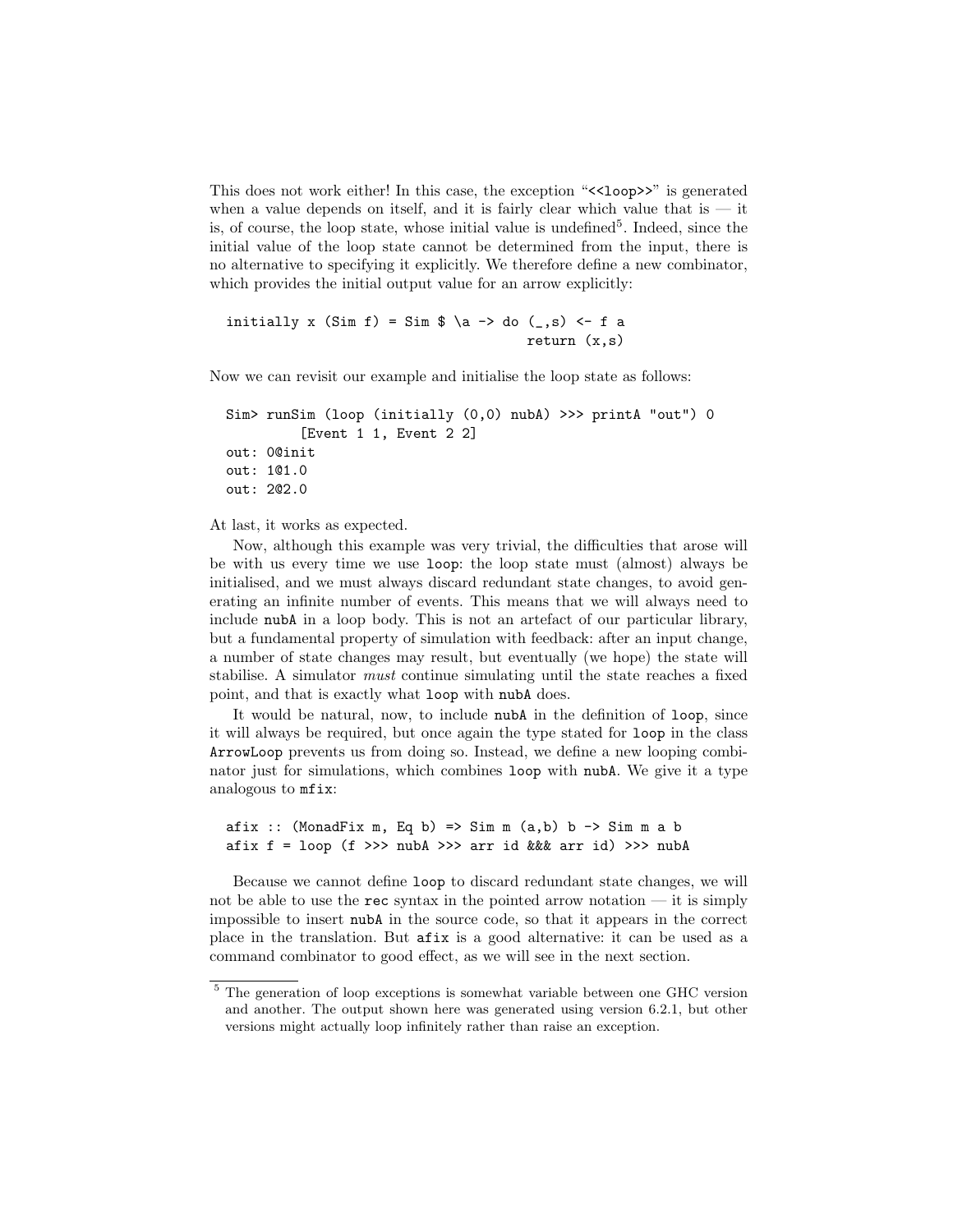#### 5.5 Examples

In this section we will give just a few simple examples to show how the simulation arrows can be used to simulate small circuits. First let us revisit the nor gate: we can now make our simulation more realistic, by including a gate delay.

```
nor = proc (a,b) -> do
        (a', b') <- delay1 0.1 -< (a, b)returnA -< not (a'||b')
```
A nor gate can be used to construct an oscillator, which generates an oscillating signal as long as its input is low:

```
oscillator = proc disable ->
   (|afix (\xrightarrow y \text{ nor } -\langle (disable, x) \rangle|)
```
Here the output of the nor gate is fed back, using  $afix$ , to one of its inputs. While disable is low, the nor gate simply inverts its other input, and so the circuit acts as an inverter with its output coupled to its input, and oscillates. When disable is high, then the output of the nor gate is always held low. Running a simulation, we see that the oscillator behaves as expected:

```
Sim> runSim (oscillator >>> printA "out") True
         [Event 1 False, Event 2 True]
out: False@init
out: True@1.1
out: False@1.2000000000000002
out: True@1.3000000000000003
out: False@1.4000000000000004
out: True@1.5000000000000004
out: False@1.6000000000000005
out: True@1.7000000000000006
out: False@1.8000000000000007
out: True@1.9000000000000008
out: False@2.000000000000001
```
Of course, it is important to initialise the input signal to True, since otherwise the oscillator should oscillate "since time immemorial", and we cannot represent that. If we try, we find that the output of the oscillator is undefined.

It is interesting that in this example, we did not need to initialise the oscillator state. This is because the initial state is the solution to the equation

#### $x = not (True || x)$

and this is equal to False, because Haskell's "or" operator (||) is not strict in its second input, when the first one is True.

Finally, let us see how we can use  $afix$  to define a flip-flop: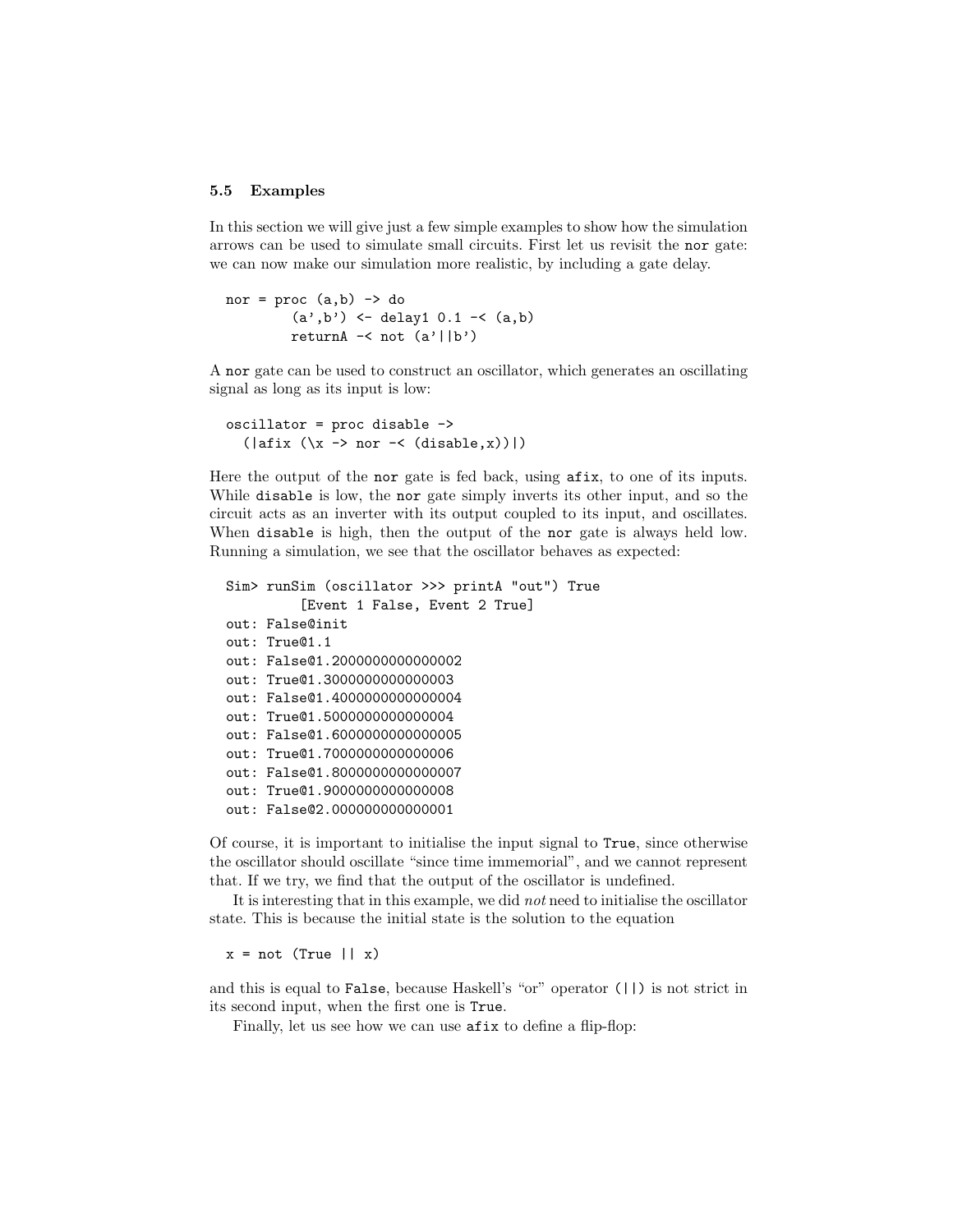```
flipflop = proc (reset,set) ->
  (\left|\text{afix }(\n\chi^*(x,y)-\text{c}\right|)x' <- initially False nor -< (reset, y)
      y' <- initially True nor -< (set, x)
      returnA \prec (x', y'))()
```
Although this is not quite as notationally elegant as the rec syntax, we can see that afix does let us emulate recursive definitions rather nicely, and that we are able to describe the flip-flop in a natural way. As usual, the argument of a fixpoint combinator cannot be strict, so we must match on the argument pair lazily. Simulating this flip-flop, we obtain the results presented in the introduction to this section.

### 5.6 Exercises

- 1. Circuit simulation. Revisit exercises 1, 2, and 4 of Section 3.5, and simulate the adder, bit serial adder, and  $n$ -bit counter using the new simulation arrows.
- 2. Choice. In this section, we implemented the operations in class Arrow, but we did not implement those in ArrowChoice. Can you construct an implementation of left for simulation arrows?

The input signal to left is of type Either  $a$  c, which we can think of as two signals, one of type a, and one of type c, multiplexed onto one channel. It is the signal of type a that must be provided as the input to left's argument, but left f receives this signal only incompletely — at times when the input signal is carrying a Right value, then the value of the input to f is unknown. You will need to *complete* this partially known input signal to construct an input signal for f, which can be done by assuming that the signal remains constant during the periods when it is unknown.

If the initial value of the input signal is a Right value, then we must initialise left f without knowing the initial value of f's input! Fortunately, we do know the initial value of left f's *output* — it is just the same as the input in this case. We are left with the problem of initialising the arrow f. This cannot be done at this time, because its initial input is unknown. However, if we assume that the initial value of the Left input is the same as the first value we see, then we can initialise f when the first event of the form Left a is received.

The output from left f can also be thought of as two signals multiplexed onto one channel, but in this case these signals are the Right input signal to left f, and the output signal from f itself. How should these be multiplexed? That is, when should the output signal be taken from the Right input, and when should it be taken from f? It seems natural to take the Right input when it is present, and the output from f when it is not, with the result that the multiplexing of the output channel is the same as the multiplexing of the input.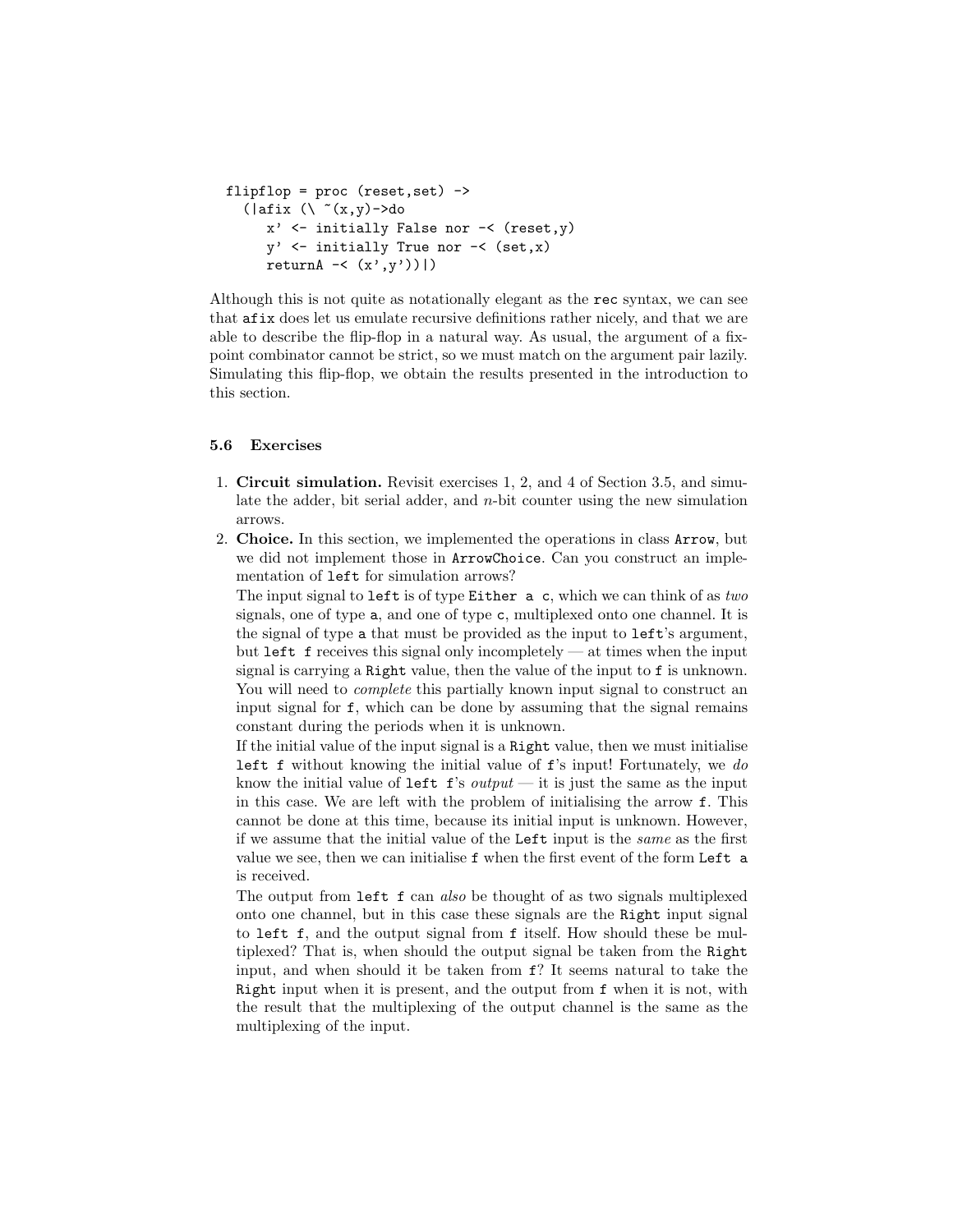Implement left according to the ideas in this discussion, and experiment with the **if-then-else** pointed arrow notation (which uses it) to investigate its usefulness.

## 6 Arrows in perspective

Arrows in Haskell are directly inspired by category theory, which in turn is just the theory of arrows — a category is no more than a collection of arrows with certain properties. Thus every time we define a new instance of class Arrow, we construct a category! However, categorical arrows are more general than their Haskell namesakes, in two important ways. Firstly, the "source" and "target" of Haskell arrows, that is the types of their inputs and outputs, are just Haskell types. The source and target of a categorical arrow can be anything at all — natural numbers, for example, or pet poodles. In the general case, most of the operations we have considered make no sense — what would the target of f &&& g be, in a category where the targets of arrows are natural numbers? Secondly, Haskell arrows support many more operations than categorical arrows do. In fact, categorical arrows need only support composition and identity arrows (which we constructed as  $arr \textbf{id}$ ). In general, categories have no equivalent even of our arr operator, let alone all the others we have considered. Thus even Haskell arrows which are only instances of class Arrow have much more structure than categorical arrows do in general.

However, as we saw in the introduction, there is little interesting that can be done without more operations on arrows than just composition. The same is true in category theory, and mathematicians have explored an extensive flora of additional operations that some categories have. Of particular interest to programming language semanticists are cartesian closed categories, which have just the right structure to model  $\lambda$ -calculus. In such models, the meaning of a λ-expression is an arrow of the category, from the types of its free variables (the context), to the type of its value — compare with the translations of Paterson's arrow notation. The advantage of working categorically is that one can study the properties of all semantic models at once, without cluttering one's work with the details of any particular one. Pierce's book is an excellent introduction to category theory from the programming language semantics perspective [21].

One may wonder, then, whether the structure provided by Haskell arrows has been studied by theoreticians? The answer turns out to be "yes". Monads, which were invented by category theorists for quite different purposes, were first connected with computational effects by Moggi [14], who used them to structure denotational semantic descriptions, and his work was the direct inspiration for Wadler to introduce monads in Haskell [26]. But Power and Robinson were dissatisfied with Moggi's approach to modelling effects, because the semantics of terms was no longer a simple arrow in a category, but rather a combination of an arrow and a monad. They asked the question: what properties should a category have for its arrows to *directly* model computations with effects? Their answer was to introduce "premonoidal" categories [22], now called Freyd categories,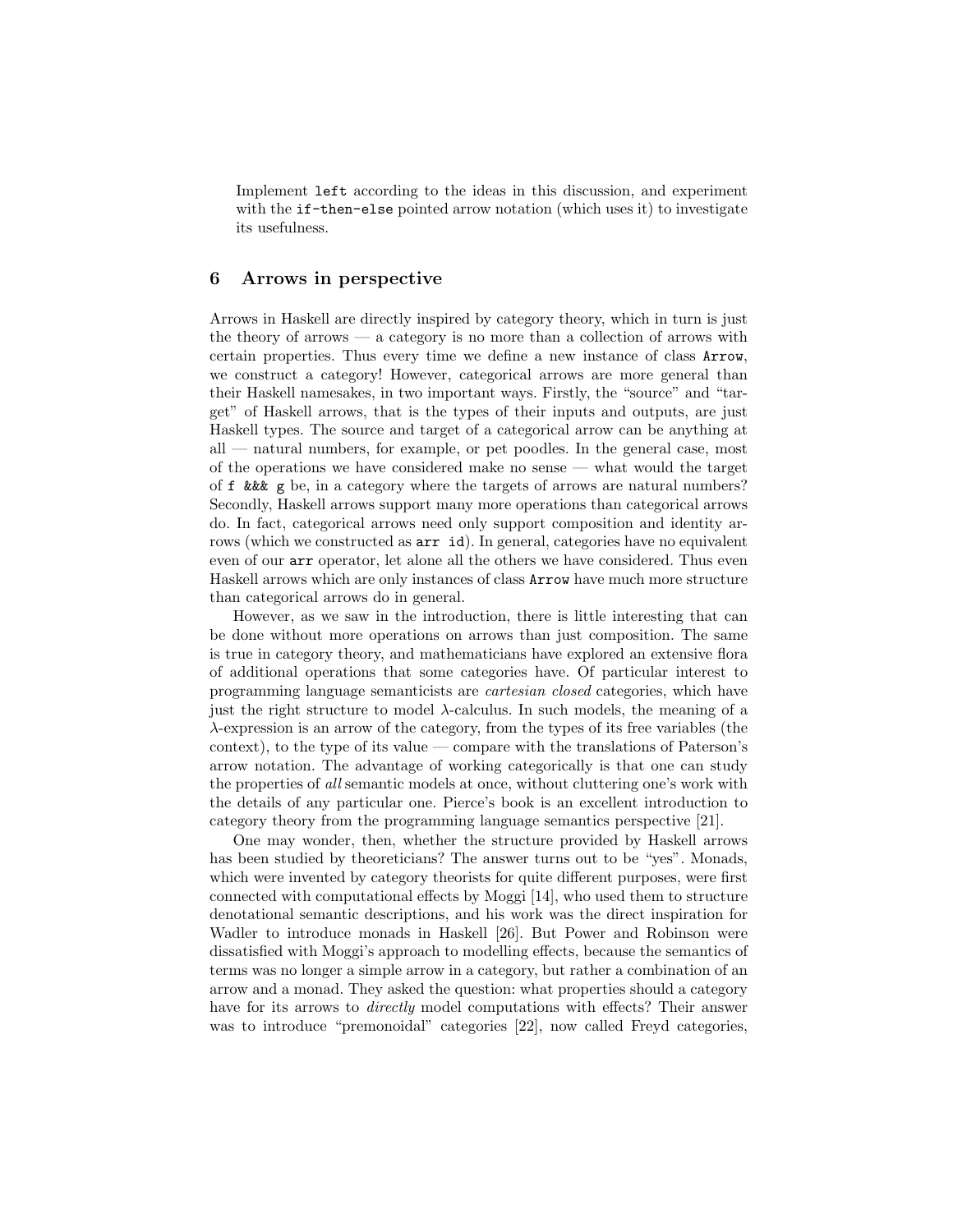which correspond closely to instances of class **Arrow**. Later, Power and Thielecke studied the command abstractions and applications that we saw in Paterson's arrow notation, under the name *closed κ-categories* [23]. Feedback operators, which are called *trace* operators by category theorists, have been studied in this setting by Benton and Hyland [1]. This latter paper moreover makes the connection back to Haskell programs, which can otherwise be somewhat obscured by notational and terminological differences.

The use of arrows in programming was introduced in my paper from the year 2000 [10]. That paper introduced the arrow classes presented here (with the exception of ArrowLoop), arrow transformers, and a number of applications. The direct inspiration was Swierstra and Duponcheel's non-monadic parser library [24], which collected static information about parsers to optimise them during their construction. My paper showed that their library could be given an arrow interface. While doing so, I also introduced two classes for arrows that can fail: ArrowZero and ArrowPlus, which provide operations for failure and failurehandling respectively. My paper also discussed stream processors, and showed that the Fudgets GUI library [3], which is based on a kind of abstract stream processor, can be given an arrow interface. Finally, I presented a small library for CGI programming.

CGI scripts are small programs that run on web servers to generate dynamic web pages. Typically, when a user fills in an HTML form in a browser, the form data is sent to a CGI script on the server which generates the next web page the user sees. CGI programming is awkward, because the script which generates a form is not usually the script that processes the user's reply. This leads to all sorts of complication, software engineering problems, and bugs.

The key idea behind my library was for a CGI script generating a form to suspend its own state, embed that state in a hidden field of the form (where it is sent to the client browser and returned with the other form data once the form is filled in), and then *restart* from the same state when the client's reply is received. That permits CGI programs to be written like ordinary interactive programs, where communication with the client appears as a simple function call, delivering the client's answer as a result. My implementation was based on an arrow type with a suspend operator. On suspension, the arrow combinators constructed a kind of "program counter" for the arrow, where the program counter for a composition, for example, recorded whether the suspension point was in the first or second operand, and the program counter within that operand. The program counter could then be shipped to and from the client browser, and used to restart in the same state. This idea turns out to be useful outside the world of arrows: Peter Thiemann realised that the same behaviour can be achieved elegantly using a monad, and this insight lies behind his Wash/CGI library [25].

Ross Paterson developed the pointed arrow notation presented in these notes [17], collaborated with Peyton-Jones on its implementation in GHC, and is one of the people behind the arrows web page [6]. Paterson introduced the ArrowLoop class, and has developed an extensive experimental arrow library containing many arrow transformers, and classes to make arrows constructed using many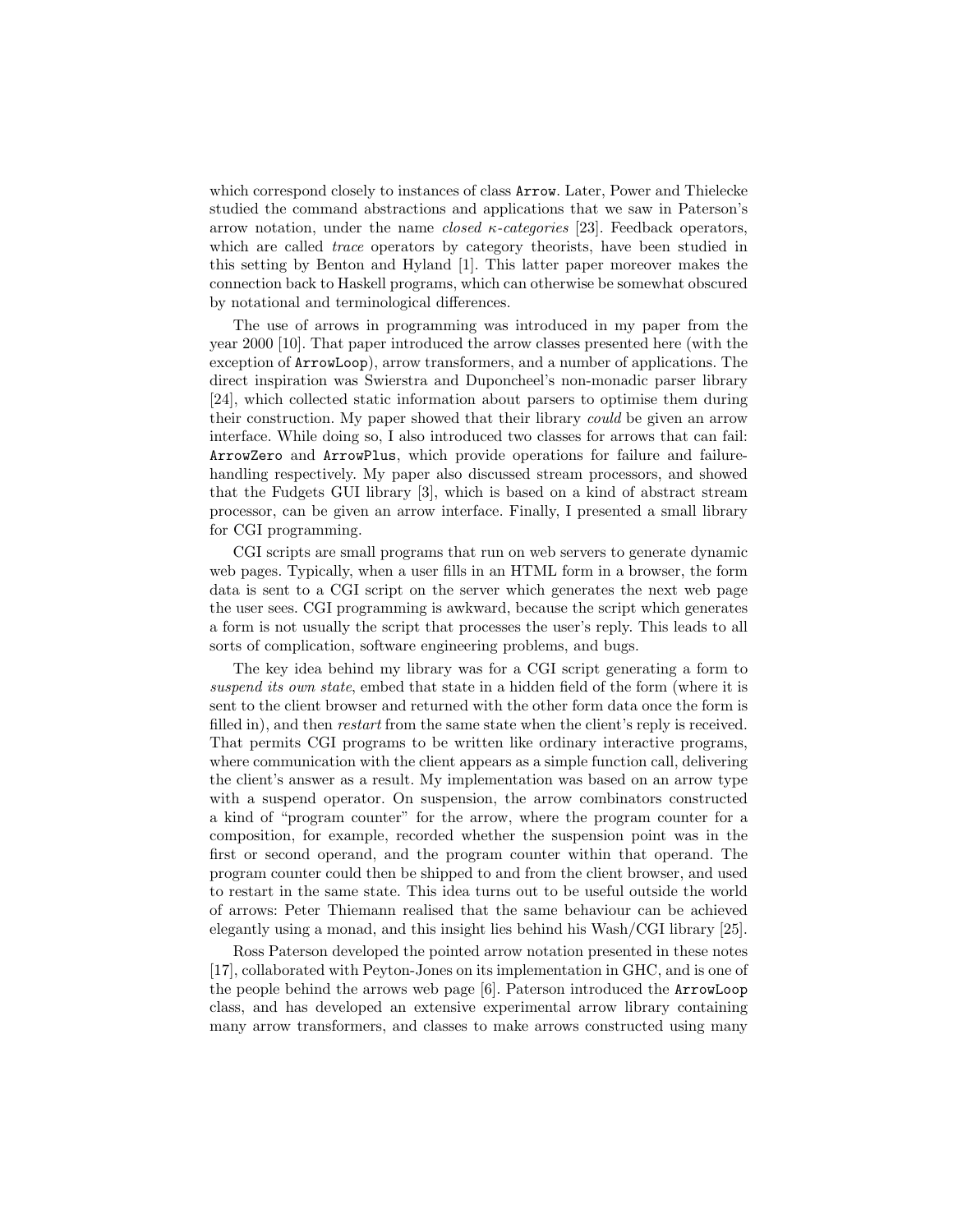transformers easy to use. Paterson applied arrows to circuit simulation, and made an arrowized version of Launchbury et als. architecture description language Hawk [12]. A good description of this work can be found in Paterson's excellent tutoral on arrows [18].

Patrik Jansson and Johan Jeuring used arrows to develop polytypic data conversion algorithms [11]. Their development is by equational reasoning, and the advantage of arrows in this setting is just the point-free notation — Jansson and Jeuring could have worked with monads instead, but their proofs would have been much clumsier.

Joe English uses arrows in his library for parsing and manipulating XML [7]. Inspired by Wallace and Runciman's HaxML [27], XML is manipulated by composing filters, which are almost, but not quite, functions from an a to a list of bs. Filters are defined as an arrow type, and the advantage of using arrows rather than a monad in this case is that the composition operator can be very slightly stricter, which improves memory use when the filters are run.

Courney and Elliott developed an arrow-based GUI library called Fruit [5], based on functional reactive programming. Fruit considers a GUI to be a mapping between the entire history of the user's input (mouse motion, button presses, etc), and the history of the appearance of the screen — from a user input signal to a screen output signal. The GUIs are implemented as arrows, which leads to a very attractive programming style.

Indeed, arrows have been adopted comprehensively in recent work on functional reactive programming, now using a system called Yampa [8]. Yampa programs define arrows from input signals to output signals, where a signal, just as in these notes, is a function from time to a value. Functional reactive programming is older than arrows, of course, and in its original version programmers wrote real functions from input signals to output signals. The disadvantage of doing so is that signals become real Haskell values, and are passed around in FRP programs. Since a signal represents the entire history of a value, and in principle a program might ask for the signal's value at any time, it is difficult for the garbage collector to recover any memory. In the arrowized version, in contrast, signals are not first-class values, and the arrow combinators can be implemented to make garbage collection possible. As a result, Yampa has much better memory behaviour than the original versions of FRP.

Finally, arrows have been used recently by the Clean group to develop graphical editor components [19]. Here a GUI is seen as a kind of editor for an underlying data structure — but the data structure is subject to constraints. Whenever the user interacts with the interface, thus editing the underlying data, the editor reacts by modifying other parts, and possibly performing actions on the real world, to reestablish the constraints. Editors are constructed as arrows from the underlying datatype to itself: invoking the arrow maps the data modified by the user to data in which the constraints are reestablished. This work will be presented at this very summer school.

If these applications have something in common, it is perhaps that arrows are used to combine an attractive programming style with optimisations that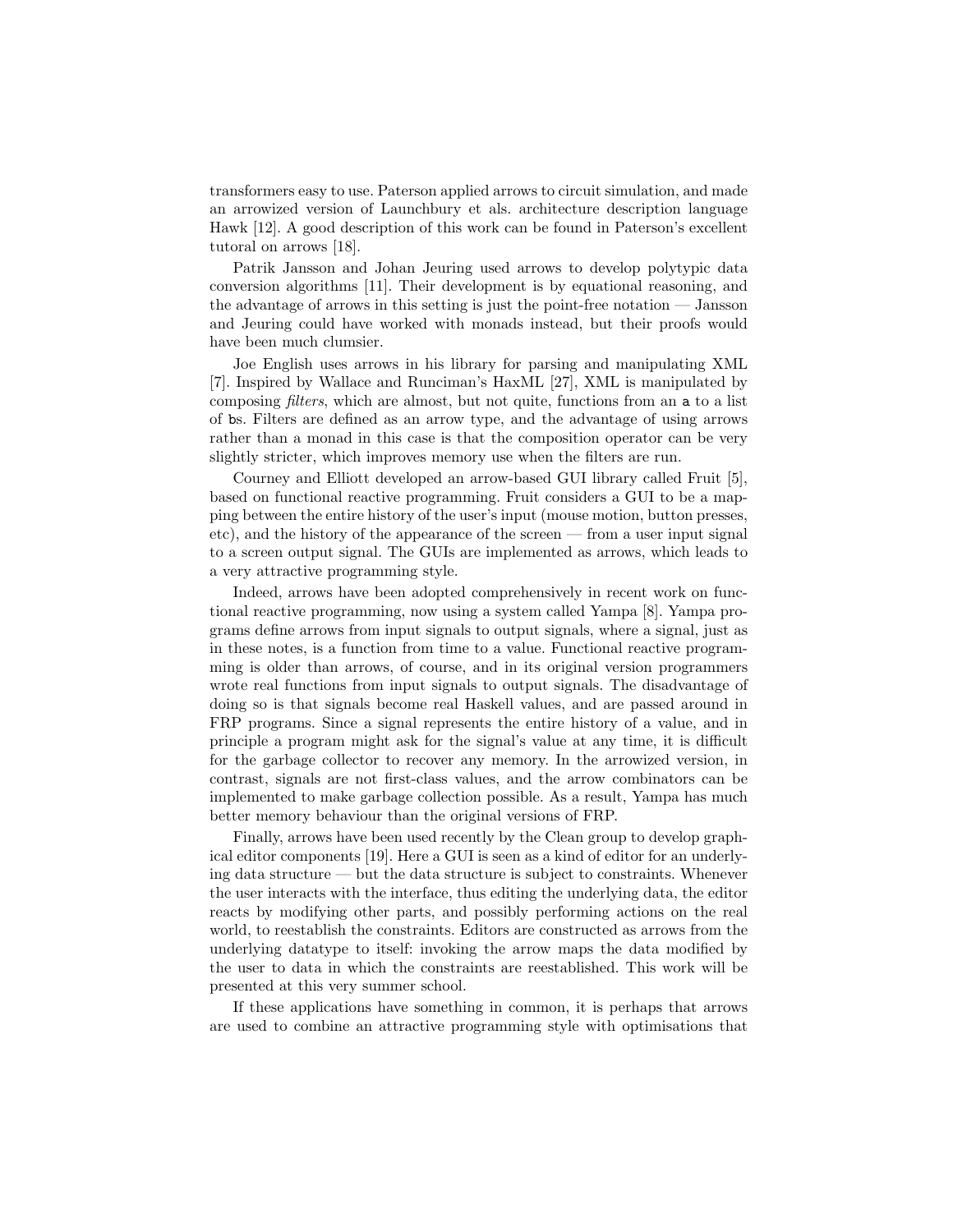would be hard or impossible to implement under a monadic interface. Arrows have certainly proved to be very useful, in applications I never suspected. I hope that these notes will help you, the reader, to use them too.

## References

- 1. Nick Benton and Martin Hyland. Traced premonoidal categories. ITA, 37(4):273– 299, 2003.
- 2. R. S. Bird. A calculus of functions for program derivation. In D. Turner, editor, Research Topics in Functional Programming. Addison-Wesley, 1990.
- 3. M. Carlsson and T. Hallgren. FUDGETS A graphical user interface in a lazy functional language. In Proceedings of the ACM Conference on Functional Programming and Computer Architecture, Copenhagen, 1993. ACM.
- 4. Koen Claessen and John Hughes. Quickcheck: A lightweight tool for random testing of Haskell programs. In International Conference on Functional Programming (ICFP). ACM SIGPLAN, 2000.
- 5. Anthony Courtney and Conal Elliott. Genuinely functional user interfaces. In Haskell Workshop, pages 41–69, Firenze, Italy, 2001.
- 6. Antony Courtney, Henrik Nilsson, and Ross Paterson. Arrows: A general interface to computation. http://www.haskell.org/arrows/.
- 7. Joe English. Hxml. http://www.flightlab.com/∼joe/hxml/.
- 8. Paul Hudak, Antony Courtney, Henrik Nilsson, and John Peterson. Arrows, robots, and functional reactive programming. In Summer School on Advanced Functional Programming 2002, Oxford University, volume 2638 of Lecture Notes in Computer Science, pages 159–187. Springer-Verlag, 2003.
- 9. J. Hughes. Restricted Datatypes in Haskell. In Third Haskell Workshop. Utrecht University technical report, 1999.
- 10. John Hughes. Generalising monads to arrows. Science of Computer Programming, 37(1–3):67–111, 2000.
- 11. Patrik Jansson and Johan Jeuring. Polytypic data conversion programs. Science of Computer Programming, 43(1):35–75, 2002.
- 12. John Launchbury, Jeffrey R. Lewis, and Byron Cook. On embedding a microarchitectural design language within Haskell. In ICFP, pages 60–69, Paris, 1999. ACM Press.
- 13. Sheng Liang, Paul Hudak, and Mark P. Jones. Monad transformers and modular interpreters. In Symposium on Principles of Programming Languages, San Francisco, January 1995. ACM SIGPLAN-SIGACT.
- 14. Eugenio Moggi. Computational lambda-calculus and monads. In Proceedings 4th Annual IEEE Symp. on Logic in Computer Science, LICS'89, Pacific Grove, CA, USA, 5–8 June 1989, pages 14–23. IEEE Computer Society Press, Washington, DC, 1989.
- 15. M. Sheeran P. Bjesse, K. Claessen and S. Singh. Lava: Hardware design in Haskell. In ICFP. ACM Press, 1998.
- 16. Ross Paterson. Arrow transformer library. http://www.haskell.org/arrows/download.html.
- 17. Ross Paterson. A new notation for arrows. In ICFP, Firenze, Italy, 2001. ACM.
- 18. Ross Paterson. Arrows and computation. In Jeremy Gibbons and Oege De Moor, editors, The Fun of Programming. Palgrave, 2003.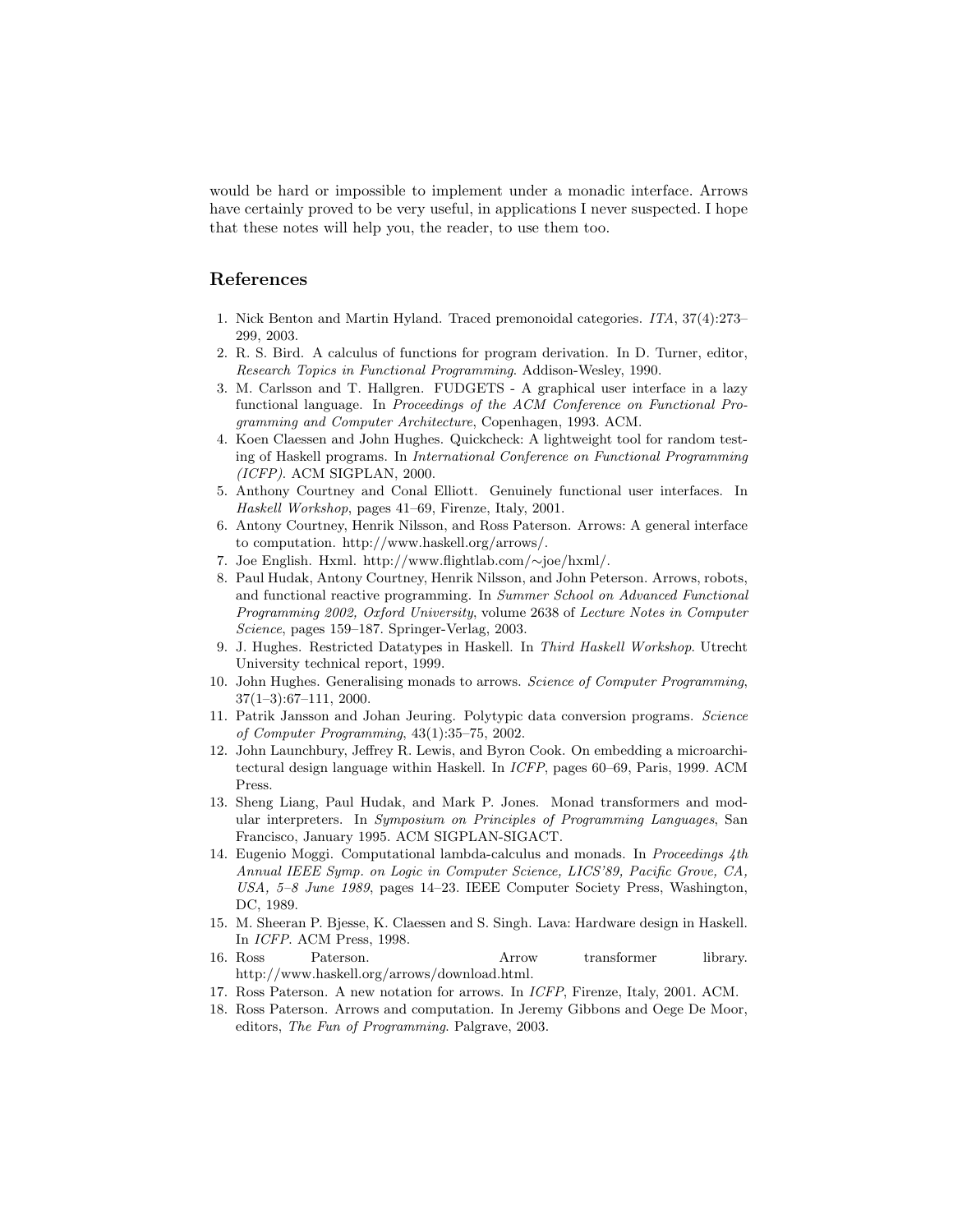- 19. Rinus Plasmijer Peter Achten, Marko van Eekelen. Arrows for generic graphical editor components. Technical Report NIII-R0416, Nijmegen Institute for Computing and Information Sciences, University of Nijmegen, 2004.
- 20. Simon Peyton-Jones, Geoffrey Washburn, and Stephanie Weirich. Wobbly types: type inference for generalised algebraic data types http://research.microsoft.com/Users/simonpj/papers/gadt/index.htm, July 2004.
- 21. Benjamin C. Pierce. Basic Category Theory for Computer Scientists. MIT Press, 1991.
- 22. John Power and Edmund Robinson. Premonoidal categories and notions of computation. Mathematical Structures in Computer Science, 7(5):453–468, 1997.
- 23. John Power and Hayo Thielecke. Closed Freyd- and κ-categories. In J. Wiedermann, P. van Emde Boas, and M. Nielsen, editors, Proceedings 26th Int. Coll. on Automata, Languages and Programming, ICALP'99, Prague, Czech Rep., 11–15 July 1999, volume 1644, pages 625–634. Springer-Verlag, Berlin, 1999.
- 24. D. S. Swierstra and L. Duponcheel. Deterministic, error-correcting combinator parsers. In John Launchbury, Erik Meijer, and Tim Sheard, editors, Advanced Functional Programming, volume 1129 of Lecture Notes in Computer Science, pages 184–207. Springer, 1996.
- 25. Peter Thiemann. WASH/CGI: Server-side web scripting with sessions and typed, compositional forms. In Practical Aspects of Declarative Languages, pages 192–208, 2002.
- 26. P. L. Wadler. Comprehending monads. In Proceedings of the 1990 ACM Conference on LISP and Functional Programming, Nice, pages 61–78, New York, NY, 1990. ACM.
- 27. Malcolm Wallace and Colin Runciman. Haskell and XML: Generic combinators or type-based translation? In International Conference on Functional Programming, pages 148–159. ACM Press, 1999.